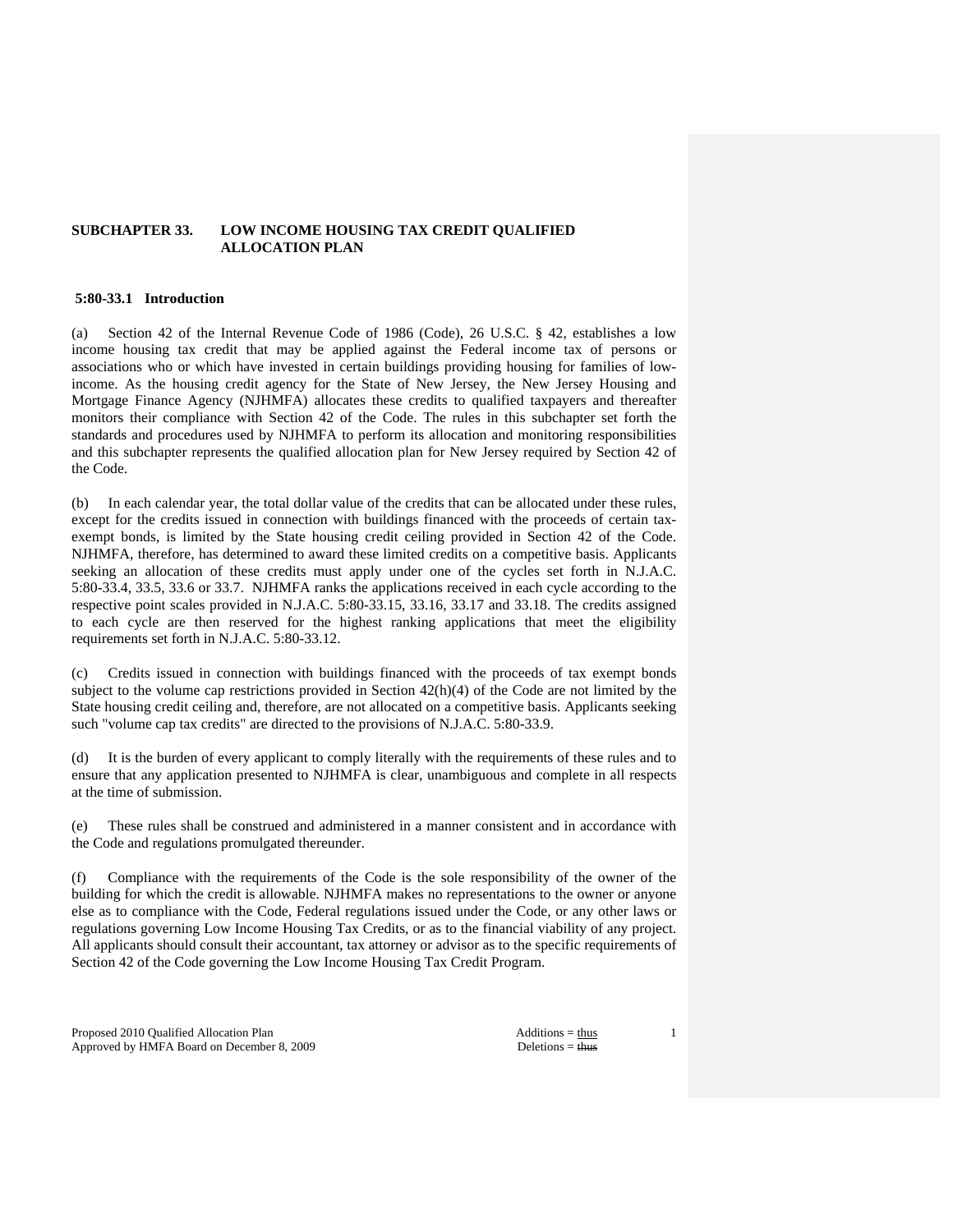(g) These rules have been promulgated in a manner consistent with the smart growth initiatives required under Executive Order No. 4 (2002).

# **5:80-33.2 Definitions**

The following words and terms, as used in this subchapter, shall have the following meanings, unless the context clearly indicates otherwise.

"At risk of losing its affordability controls" means a project with a deed restriction that expires within five years that is "likely" to convert to market rate (as supported by the market analysis at N.J.A.C. 5:80-33.12(c)1ii), project based assistance that expires within five years, a project that may be condemned or a project that is subject to foreclosure, unless NJHMFA determines such acquisition is part of an arrangement a purpose of which is to terminate such affordability controls. For multi-phase projects, forestalling of a foreclosure by funding of the initial phase shall not preclude latter phases of the same project from qualifying for the set-asides at N.J.A.C. 5:80-33.4(a)1, 33.5(a)1 and 33.7(a)2, provided the latter phases satisfy the remaining elements of the definition of "preservation project" below.

"At risk of losing its level of affordability" means that operating expenses or capital repair needs are so high that without an award of tax credits, only very high rent increases will keep the project in an acceptable condition and financially feasible. If the current owner or a related party of the current owner shall retain an ownership interest in the project post-rehabilitation, the owner must demonstrate it did not materially contribute to the decline of the property that created the high operating expenses or capital repair needs.

"Brownfield site" means, pursuant to the Brownfield and Contaminated Site Remediation Act, N.J.S.A. 58:10B-1 et seq., "any former or current commercial or industrial site that is currently vacant or underutilized and on which there has been, or there is suspected to have been, a discharge of a contaminant." For the purposes of this subchapter, the proposed redevelopment for the site under consideration may also have an approved New Jersey Department of Environmental Protection Remedial Action Work Plan.

"COAH" means the New Jersey State Council on Affordable Housing.

"COAH obligation" means a low- or moderate-income rental project in a plan that is either COAHcertified or under COAH's jurisdiction as the result of a petition to receive substantive certification or to amend a plan that has previously received substantive certification or that is or will be included in a municipal resolution of intent to petition COAH. NOTE: Projects that seek COAH credit shall be subject to the requirements of the Uniform Housing Affordability Controls, N.J.A.C. 5:80-26.

"Code" means the Internal Revenue Code, 26 U.S.C. §§ 1 et seq.

"Common area" means, for purposes of the point category at N.J.A.C. 5:80-33.15(a) 13ii, the area in a sub/individually-metered project where electric usage is not paid for by a tenant or the area in a

Proposed 2010 Qualified Allocation Plan Additions = thus Additions = thus Approved by HMFA Board on December 8, 2009 Deletions = thus Deletions = thus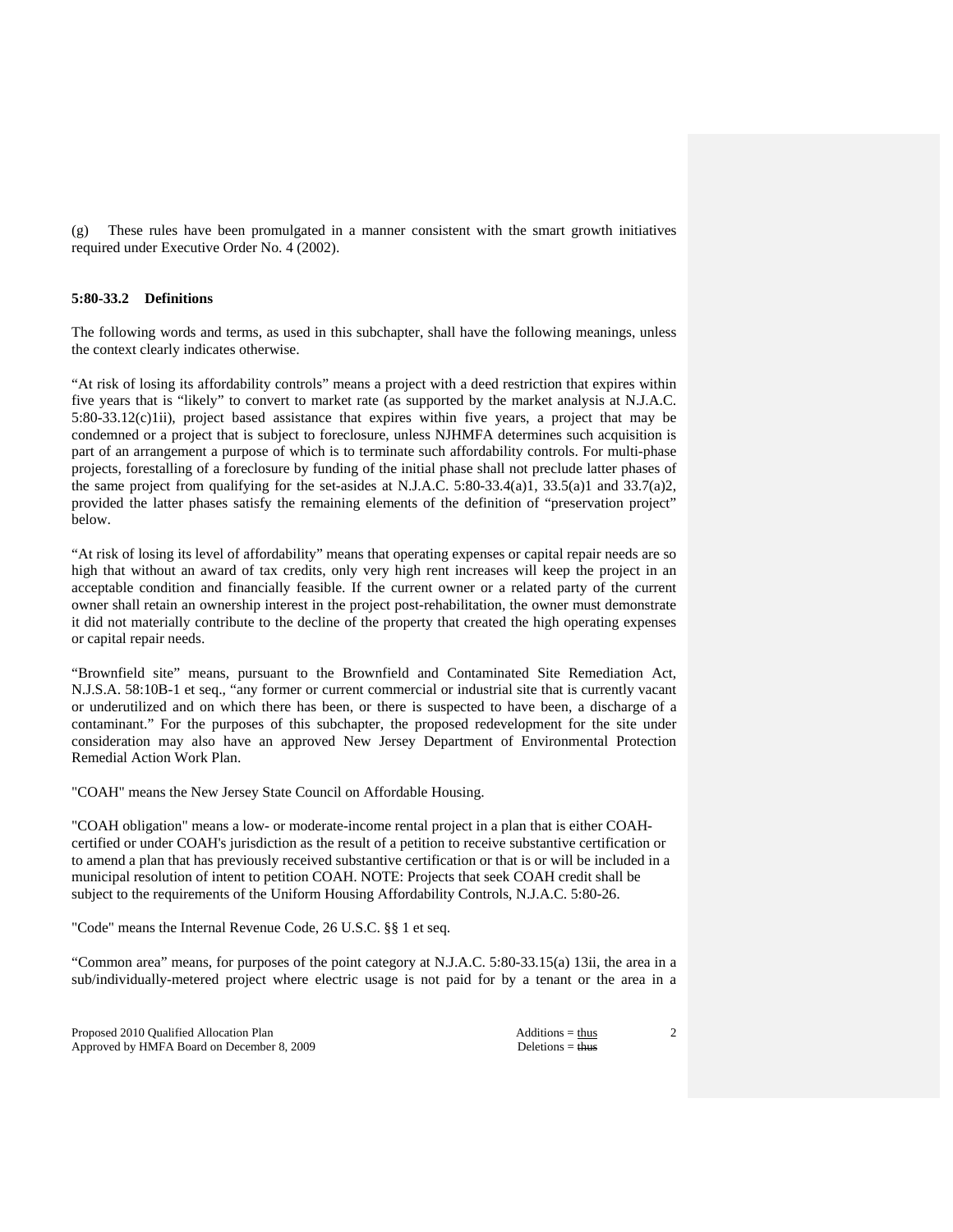master-metered project where utility usage cannot be attributed to individual dwelling units, whether bedrooms, apartments, townhomes, or condominiums.

"Community revitalization plan" means an adopted redevelopment plan, as defined at N.J.S.A. 40A:12A-3, or an approved neighborhood revitalization plan, as defined at N.J.S.A. 52:27D-491, that includes a subject LIHTC project within its boundaries. For purposes of this subchapter, a community revitalization plan shall include, either within the adopted redevelopment plan or the approved neighborhood revitalization plan, or as a separate document, the following criteria:

 1. A tax map that delineates revitalization area boundaries and locates the subject LIHTC project within the boundaries;

- 2. A description of the community revitalization planning process;
- 3. A list of stakeholders that developed the community revitalization plan;
- 4. A parcel map that delineates land uses and vacant buildings and lots in the target area;
- 5. Demographic, social and economic profiles of the revitalization area;

 6. A narrative describing the revitalization area and the long-term vision and objectives for the area;

 7. A description of the subject LIHTC project and how it furthers the community revitalization plan; and

8. An implementation strategy that contains:

 i. A list of organizations participating in the implementation phase of the community revitalization plan; and

 ii. A list of projects, programs and steps identified in the community revitalization plan to revitalize the area.

"Community service facility" means, as established at Section  $42(d)(4)(C)(iii)$  of the Code, "any facility designed to serve primarily individuals whose income is 60 percent or less of area median income within the meaning of 26 U.S.C. §  $42(g)(1)(B)$ ." For example, a community room, clubhouse or recreation center may be a community service facility. Lobbies and laundry facilities are not within the scope of this definition.

"Complete application" means an application submitted to NJHMFA, including the application fee, completed application forms and certifications, and all eligibility requirements.

 "Core operating expenses" means expenses for administration, salaries, maintenance and repairs, maintenance contracts and insurance.

Proposed 2010 Qualified Allocation Plan Additions = thus Additions = thus Approved by HMFA Board on December 8, 2009 Deletions = thus Deletions = thus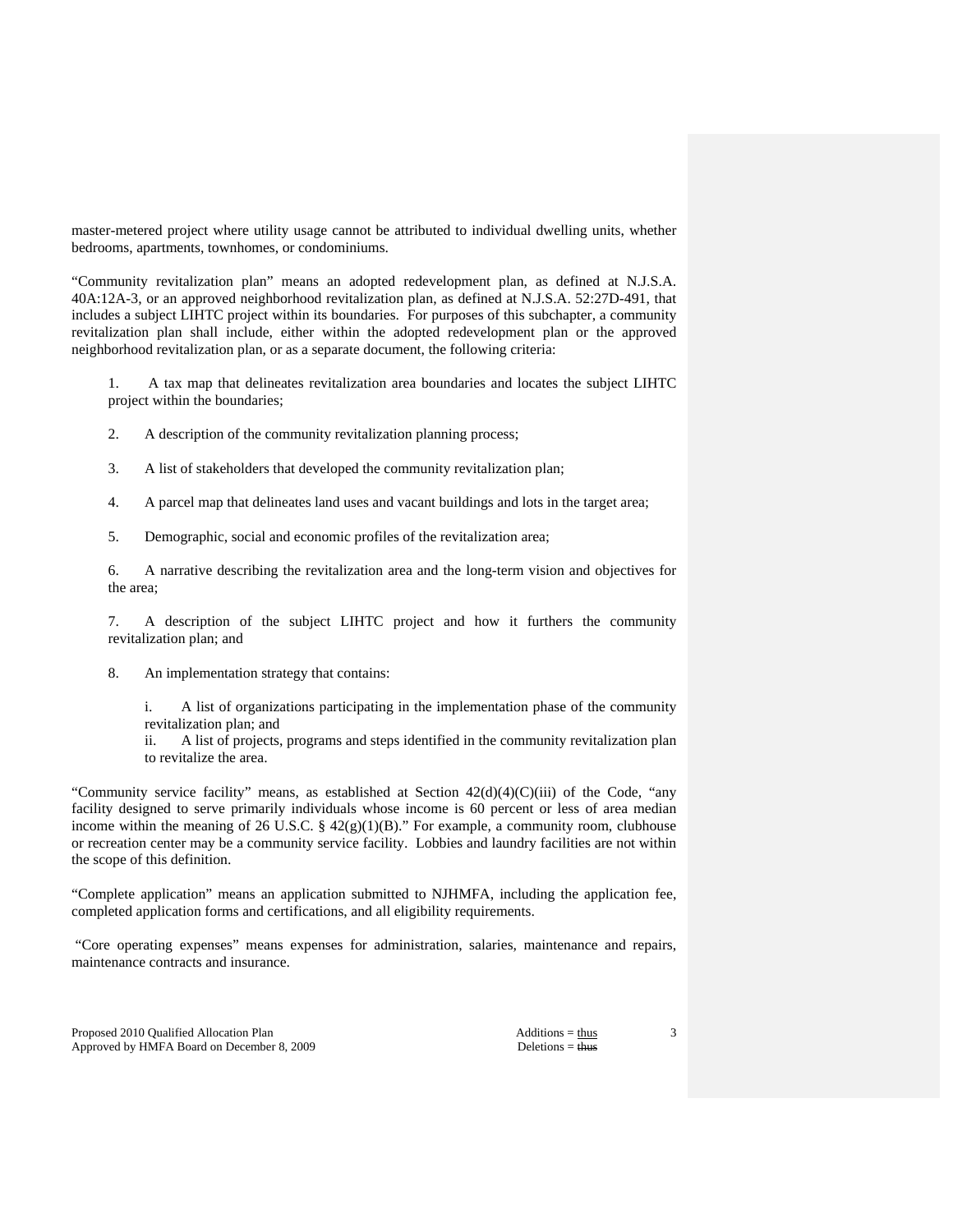"Court-ordered obligation" means a low- or moderate-income rental project that is part of a judgment of repose, as defined by COAH at N.J.A.C. 5:93-1.3, or a court settlement resulting from an exclusionary zoning lawsuit. For the purpose of this definition, a project shall be deemed to be part of a judgment of repose or a court settlement if the applicant provides a letter from the Superior Court judge or special master with jurisdiction over the suit stating that the project will be included in a final judgment of repose or court settlement or if the project is included within a municipal resolution of intent to file a declaratory judgment action with the court. NOTE: Projects that seek COAH credit shall be subject to the requirements of the Uniform Housing Affordability Controls (UHAC), N.J.A.C. 5:80- 26.

"Density bonus subsidy" means an economic benefit for low- and moderate-income housing resulting from a zoning change that increases permitted density. Determination of whether a project is the recipient of a density bonus subsidy shall be made by the municipality or, in the case of a courtordered project, the Superior Court judge or special master with jurisdiction over the suit.

"Developer fee" or "development fee" means the fee that covers the overhead and profit of the developer. Certain fees are subsumed within the developer fee—such as acquisition fees, compensation to the general partner, financial consultants, employees of the developer, construction managers/monitors, clerk of the works and syndicator-required consultants. Professional fees not paid out of the developer fee are the fees for the architect, engineer, lawyer, accountant, surveyor, appraiser, soil investigator, professional planner, historical consultant and environmental consultant. (If there are costs listed under the professional planner, the executed contract shall be submitted. Only those costs determined by NJHMFA to be for planning purposes shall be shown as a separate line item.) All other consultant and professional fees shall be included in the developer fee and are not allowed to be shown as separate line items on the tax credit application; otherwise, those fees shown separately will be added to the developer fee line item.

The developer fee contained in the application shall be the maximum fee (dollar amount) recognized by NJHMFA at the time of cost certification so long as the project scope remains the same. NJHMFA may recalculate the fee at the time of cost certification using the developer fee percentage in the project's application, possibly resulting in a higher or lower dollar amount, if NJHMFA determines that there are significant increases or decreases in the project scope (substantial new additions to or deletions in the number of units, amenities, etc.).

Any fee paid to the developer in excess of the developer fee, such as an acquisition fee, incentive developer fee, or other pseudonym, shall be treated as a funding source and may not be recognized as a use of funds.

To the extent there is a reasonable expectation of repayment (as evidenced by available cash flow and/or confirmation by the applicant's syndicator/investor or tax attorney), the amount of developer fee allowed is limited to 15 percent of total development cost excluding land, working capital, marketing expenses, escrows, operating deficit reserves, step-in-the-shoes costs and costs associated with syndication. However, a developer fee of up to 20 percent (of total development cost excluding land, working capital, marketing expenses, escrows, operating deficit reserves, step-in-the-shoes costs and costs associated with syndication) is allowed for the following types of housing:

Proposed 2010 Qualified Allocation Plan Additions = thus Additions = thus Approved by HMFA Board on December 8, 2009 Deletions = thus Deletions = thus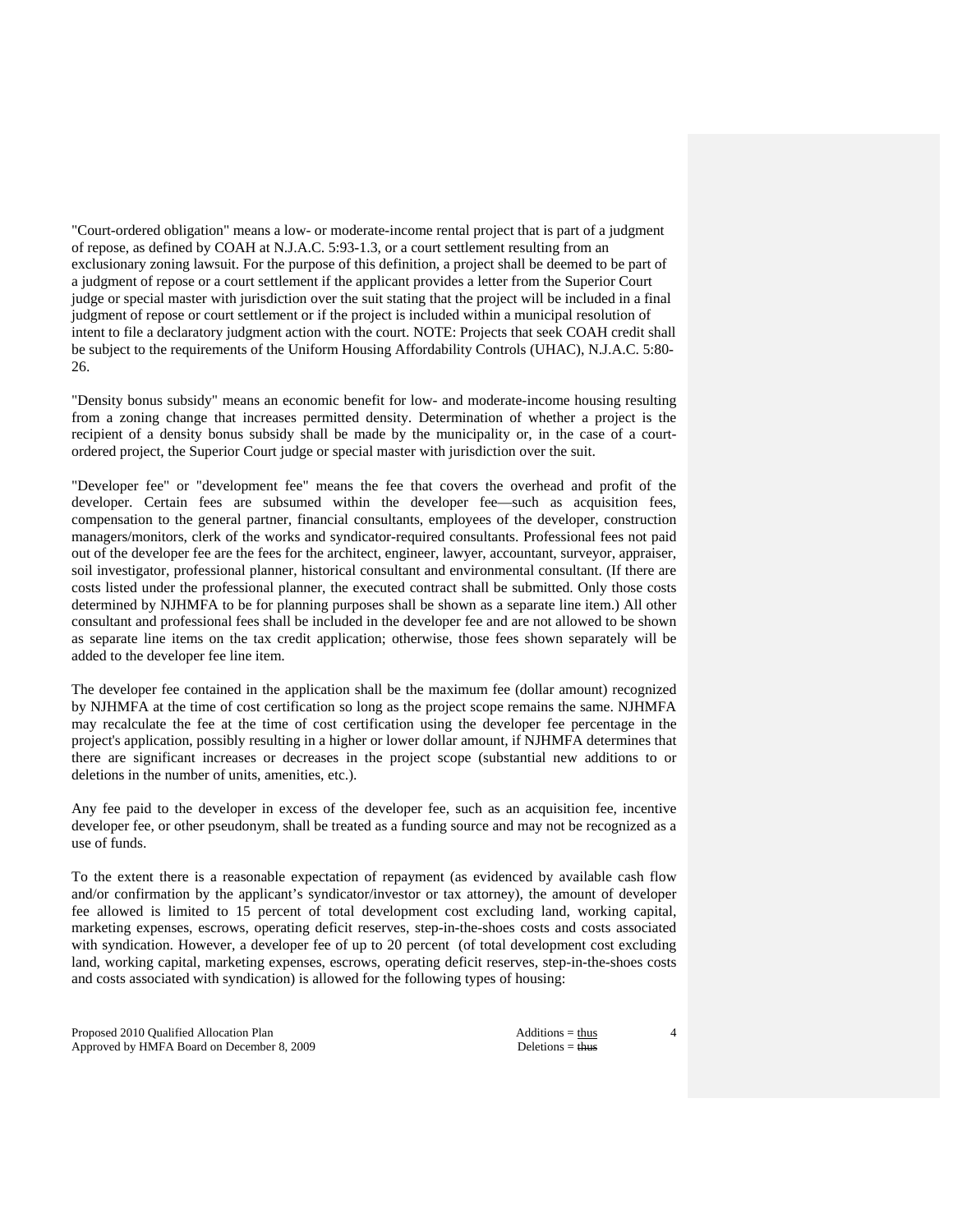- i. Scattered site single-family detached or duplex housing;
- ii. Projects of 25 units or less; or
- iii. Housing for Supportive Housing populations.

The non-deferred portion of the developer fee shall not exceed eight percent (13 percent for the three types of housing referenced at i, ii and iii above) of total development cost excluding land, working capital, marketing expenses, escrows, operating deficit reserves, step-in-the-shoes costs and costs associated with syndication.

The cost of acquiring a building shall not be allowed in the calculation of the developer fee if the acquisition is between related parties.

"Eligible basis limits" are limitations on total eligible basis (except for projects in the Supportive Housing Cycle or those projects that receive credits from volume cap). A project whose total eligible basis exceeds its applicable eligible basis limit may participate in the tax credit program; however, the maximum amount of credits allowed to the project will be limited to the amount of the eligible basis limit applicable to the project. The eligible basis limit is not a per se limit on eligible basis as defined in the Code but is a mechanism that facilitates NJHMFA's exercise of its authority to limit tax credits to what is necessary to finance projects. See Code Section 42(m). For all projects receiving credits from the State housing credit ceiling, NJHMFA shall also limit the eligible basis used for calculating the tax credit in the following manner:

 1. A maximum of three percent per annum construction loan interest on unamortized, soft financing shall be recognized in eligible basis; and

 2. Duplicative professional costs shall not be recognized in eligible basis. For example, for HOPE VI/Replacement Housing projects in which both the public housing authority and the developer retain their own construction managers, architects, engineers, etc., only the fees for services retained by the developer shall be recognized in eligible basis.

"Equity range" means the range of tax credit pricing that NJHMFA shall utilize in its needs analysis. The equity range is listed in the application and may change as market conditions dictate.

"Frail elderly" means a person at least 62 years of age who requires assistance in performing at least two activities of daily living or instrumental activities of daily living (that is, eating, dressing, grooming and household management activities). Only projects which qualify as "housing for older persons" under the Fair Housing Act may reserve units for rental exclusively to the frail elderly.

"Historic building(s)" means any building or buildings that meet one or more of the following criteria:

 1. Building(s) listed on the New Jersey or National Register of Historic Places either individually or as a contributing building to a historic district;

 2. Building(s) that have been issued a Determination of Eligibility by the Keeper of the National Register of Historic Places;

Proposed 2010 Qualified Allocation Plan Additions = thus Additions = thus Approved by HMFA Board on December 8, 2009 Deletions = thus Deletions = thus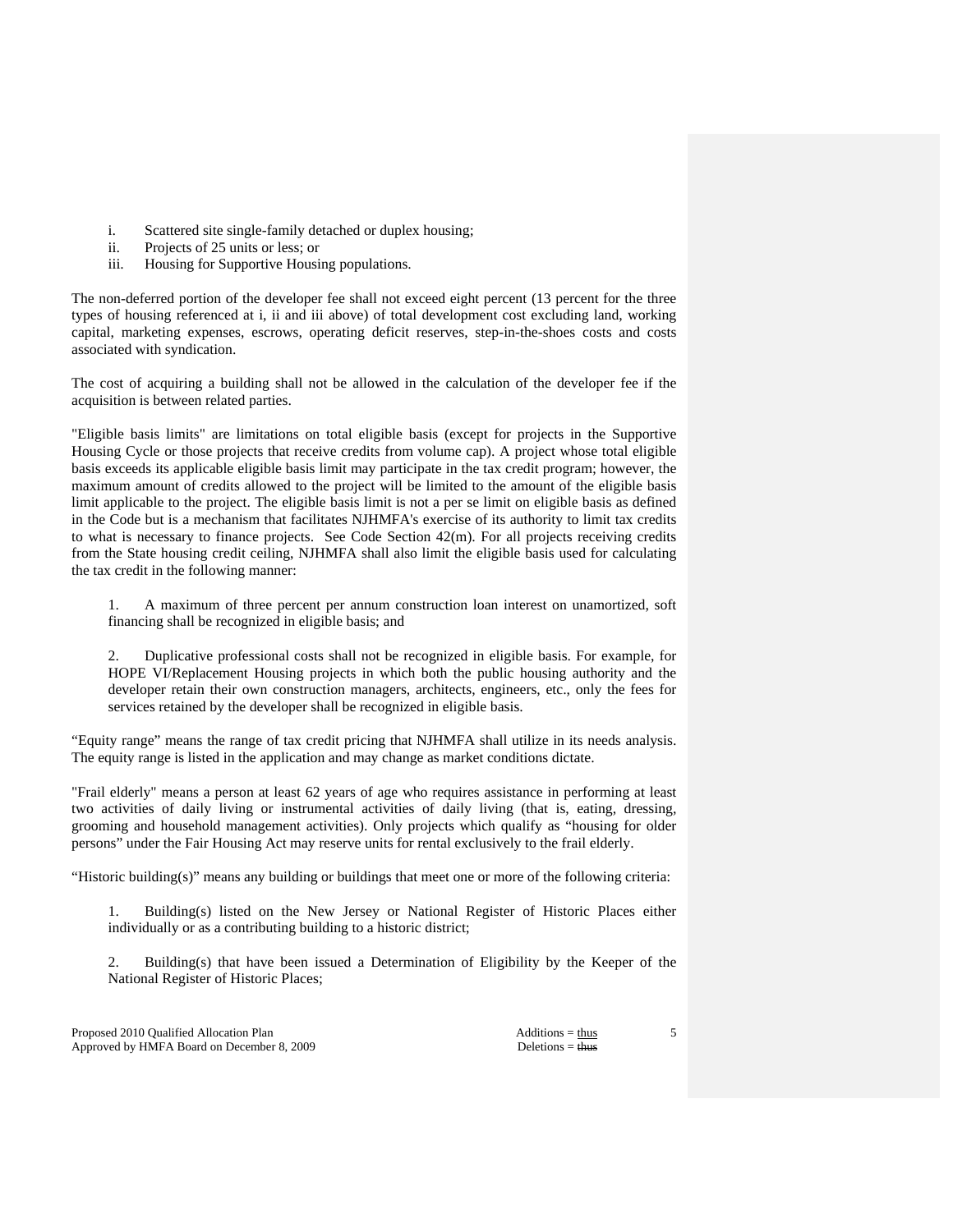3. Building(s) identified as a contributing building to Local Historic Districts which have been certified by the Keeper of the National Register as substantially meeting the National Register Criteria; or

 4. Building(s) with a State Historic Preservation Officer Opinion or Certification that the property is eligible to be listed on the National Register of Historic Places either individually or as a contributing building to a historic district.

"HUD" means the United States Department of Housing and Urban Development.

"Individuals and families who are homeless" means any individual or family who does not have stable housing. Individuals coming out of a State psychiatric hospital, a transitional living program, half-way house, jail or correctional facility, with no place to live upon release may be considered homeless.

"Individuals in treatment for substance abuse" means any individual who is a client of programs funded and/or licensed by the New Jersey Department of Human Services, Division of Addiction Services.

"Individuals with physical or developmental disabilities" means any individual with a severe, chronic disability that is attributable to a mental or physical impairment or combination of mental or physical impairments, is manifested before the person attains 22 years of age, and is likely to continue indefinitely. The disability results in substantial functional limitations in three or more of the following areas of major life activity: self-care, receptive and expressive languages, learning, mobility, self-direction, capacity for independent living, and economic sufficiency, and reflects the person's need for a combination and sequence of special, interdisciplinary, or generic care, treatment or other services that are of lifelong or extended duration and are individually planned and coordinated.

"Individuals with mental illness" means any individual with a mental illness as that term is defined at N.J.S.A. 30:4-27.2, incorporated herein by reference, as amended and supplemented, and/or any individual with a mental illness eligible for housing or services funded by the Division of Mental Health Services in the New Jersey Department of Human Services.

"Individuals with special needs" means:

- i. Individuals with mental illness;
- ii. Individuals with physical or developmental disabilities;
- iii. Victims of domestic violence;
- iv. Ex-offenders and youth offenders;
- v. Youth aging out of foster care;
- vi. Runaway and homeless youth;
- vii. Individuals and families who are homeless;
- viii. Disabled and homeless veterans;
- ix. Individuals with AIDS/HIV;
- x. Individuals in treatment for substance abuse; and
- xi. Individuals in other emerging special needs groups identified by State agencies.

Proposed 2010 Qualified Allocation Plan Additions = thus Additions = thus Approved by HMFA Board on December 8, 2009 Deletions = thus Deletions = thus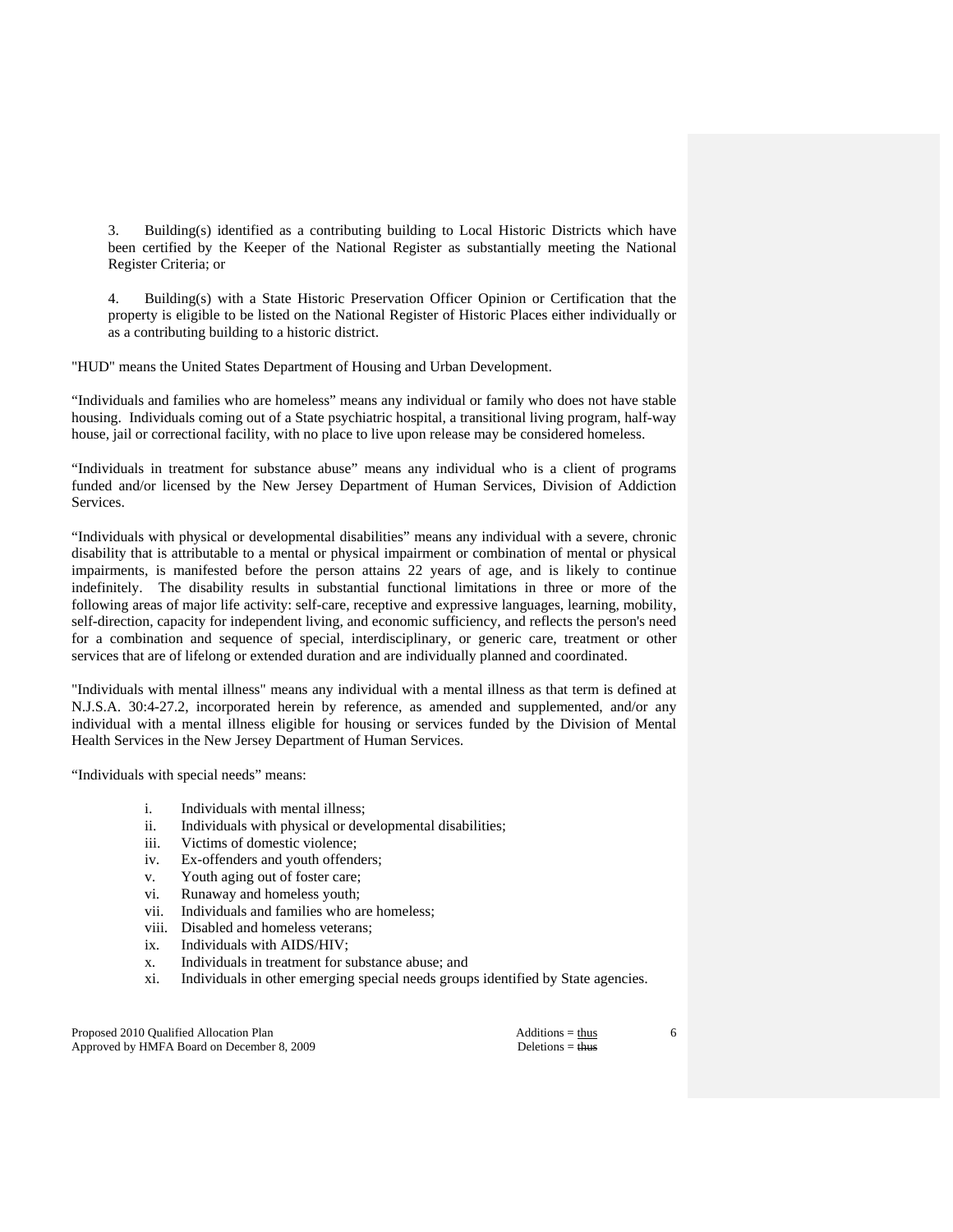"Large family unit" means a unit within a non-age-restricted project with three or more bedrooms. For every three bedrooms, there must be at least 1.5 bathrooms. A three-bedroom unit must measure no less than 950 square feet. A four-bedroom unit should measure no less than 1,150 square feet. (Excluded from the calculation are common halls, stairways, unfinished basements and attics, garages, balconies and porches.) Developments must be structured in conjunction with realistic market demands (that is, if a developer's market analysis does not show a need or demand for all three-bedroom units, the developer should not be developing all three-bedroom units).

"LIHTC project" means a project participating in NJHMFA's Low Income Housing Tax Credit Program.

"Low-density" means a building having one to four residential floors or stories.

"Minimum rehab project" means any project undertaking only a minimum amount of rehabilitation. Minimum rehab is defined as construction cost totaling less than \$25,000 per unit. Minimum rehab projects are eligible to apply only in the Supportive Housing Cycle and Final Cycle. In the Final Cycle, unless it is a preservation project, a minimum rehab project shall be funded only if there are no other projects left to fund. NJHMFA shall utilize an amount not less than 33.33 percent of developer fee based on building acquisition costs as a funding source in its evaluation required under 26 U.S.C. § 42(m)(2).

"Preservation project" means an existing housing project that is at least 50 percent occupied and is at risk of losing its affordability controls or at risk of losing its level of affordability. In order to qualify for the preservation set-aside, the application shall include the following:

 1. Documentation that the property is at risk of losing its affordability controls or level of affordability;

 2. An agreement precluding the involuntary displacement of any existing resident (other than for good cause) and, in the case of scattered site projects, a copy of the relocation plan for overincome residents;

3. Documentation of how rents will remain at or near existing levels;

 4. Utilization of an applicable fraction based on an analysis of both the income levels of existing residents and the market analysis required under N.J.A.C. 5:80-33.12(c)1ii;

 5. A capital needs assessment certified by the project architect which illustrates that the proposed rehabilitation meets identified critical repair items and 12-month physical needs; and

 6. Letters from tax attorney and investor identifying all project funding sources that are considered Federal subsidies (if any).

Proposed 2010 Qualified Allocation Plan Additions = thus Additions = thus Approved by HMFA Board on December 8, 2009 Deletions = thus Deletions = thus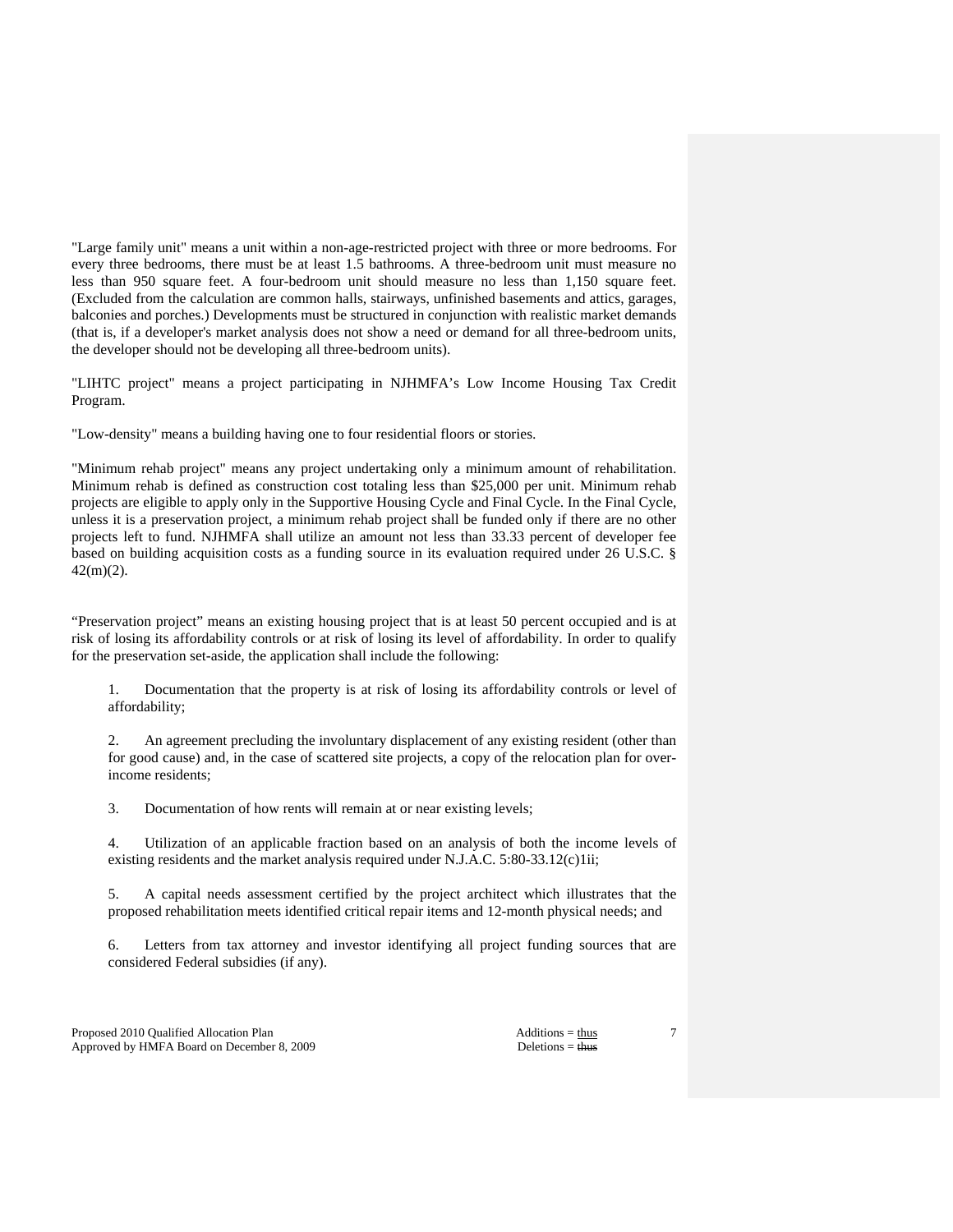"Qualified Census Tract," as defined in Section 42(d)(5)(C) of the Code, means a census tract designated by the Secretary of HUD in which 50 percent or more of households have an income less than 60 percent of the area median gross income or in which there exists a poverty rate of 25 percent or greater.

"Qualified nonprofit organization" means, pursuant to Section 42(h)(5)(B) of the Code, an entity that owns an interest in the project (directly or through a partnership) and materially participates (within the meaning of Section 469(h) of the Code) in the development and operation of the project throughout the compliance period and is not affiliated with or controlled by a for-profit organization.

1. Section 42(h)(5)(C) defines a qualified nonprofit organization as follows:

 "(i) Such organization is described in paragraph (3) or (4) of Section 501(c) and is exempt from tax under Section 501(a);

 (ii) Such organization is determined by the State housing credit agency not to be affiliated with or controlled by a for-profit organization; and

 (iii) 1 of the exempt purposes of such organization includes the fostering of low-income housing."

2. Section  $42(h)(5)(D)$  describes how certain subsidiaries meet the definition of a qualified nonprofit organization as follows:

 "(i) In general. For purposes of this paragraph, a qualified nonprofit organization shall be treated as satisfying the ownership and material participation test of subparagraph (B) if any qualified corporation in which such organization holds stock satisfies such test.

 (ii) Qualified corporation. For purposes of clause (i), the term 'qualified corporation' means any corporation if 100 percent of the stock of such corporation is held by 1 or more qualified nonprofit organizations at all times during the period such corporation is in existence."

The nonprofit set-aside and nonprofit points are available exclusively to Section  $501(c)(3)$  or (4) housing sponsors who comprise at least 50 percent of the general partner interest in the final ownership entity (the limited partnership). Limited liability companies and limited liability partnerships are not eligible for the nonprofit set-aside or nonprofit points.

In order to qualify for the nonprofit set-aside or nonprofit points, the application shall include:

1. A fully executed Nonprofit Certification;

2. The IRS determination letter granting tax-exempt status under Code section  $501(c)(3)$  or  $501(c)(4);$ 

Proposed 2010 Qualified Allocation Plan Additions = thus Additions = thus Approved by HMFA Board on December 8, 2009 Deletions = thus Deletions = thus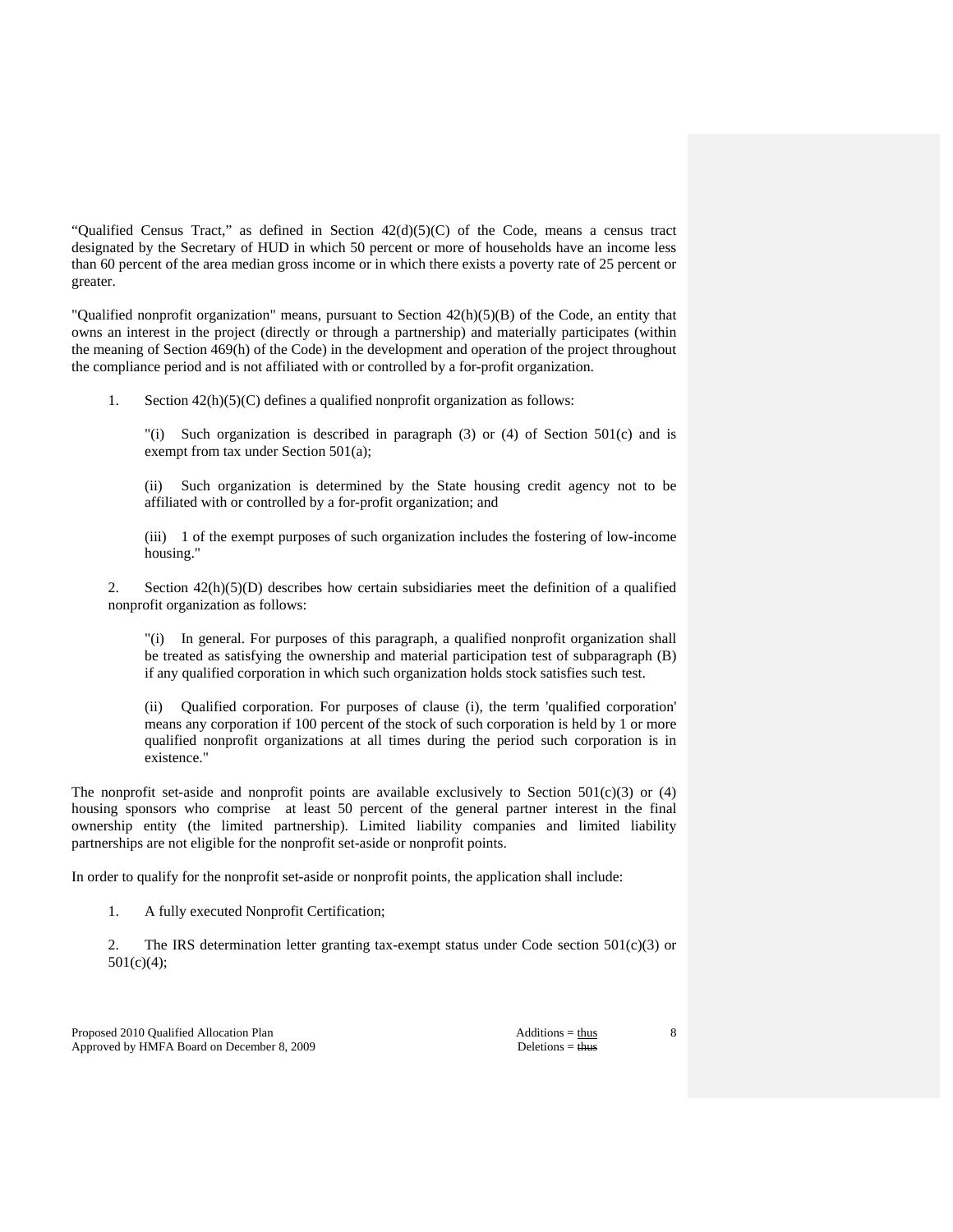3. The by-laws or articles of incorporation of each general partner, which clearly state that one of the exempt purposes of said organization includes the fostering of low-income housing; and

 4. If applicable, the contract establishing a turnkey relationship or joint venture agreement that clearly defines the nonprofit's ownership interest and participation in the development and operation of the project.

At the point the project places in service, the owner shall be required to submit an attorney opinion letter which states that neither the for-profit developer with a financial interest in the project nor any member of the investor limited partner is or has been a member of the qualified nonprofit organization's board of directors.

"Ready to grow area" means an area that has the capacity for growth and has received recognition from the State of this capacity, either through a planning process or through the presence of water supply and wastewater infrastructure to serve the project. A project shall be considered to be in a ready to grow area if it is located within at least one of the areas designated in 1 through 3 below by the tax credit application deadline:

- 1. A smart growth area;
- 2. An area designated as a smart growth area on the Preliminary State Plan Policy Map in a county that has completed the Cross-Acceptance III Process; or
- 3. An area that has the water and wastewater capacity and infrastructure to serve the project and that also has at least one of the features in 3i through iv below:
	- (i) Is an area in need of redevelopment designated pursuant to and in accordance with N.J.S.A. 40A:12A-6;
	- (ii) Was a Proposed Center on the 2001 State Plan Policy Map or a previously Designated Center;
	- (iii) Is in a municipality whose master plan has received Plan Endorsement from the State Planning Commission and the project is consistent with the housing element within the endorsed master plan; or
	- (iv) Contains a site with an existing building footprint within which the project will be built.

"Related party" means a relationship between parties when there is a spousal or family relationship, parent-subsidiary relationship or where owners, officers, directors, partners, stockholders, or members of one business entity hold a 10 percent or more interest in the other business entity.

"Retention factor" means an increase to the base of the equity range used to calculate the value of the tax credits. NJHMFA will add a retention factor to non-syndicated tax credit projects, or projects where the general partner (and/or related entity) will retain at least two percent ownership interest. For

Proposed 2010 Qualified Allocation Plan Additions = thus Additions = thus Approved by HMFA Board on December 8, 2009 Deletions = thus Deletions = thus

 $\overline{Q}$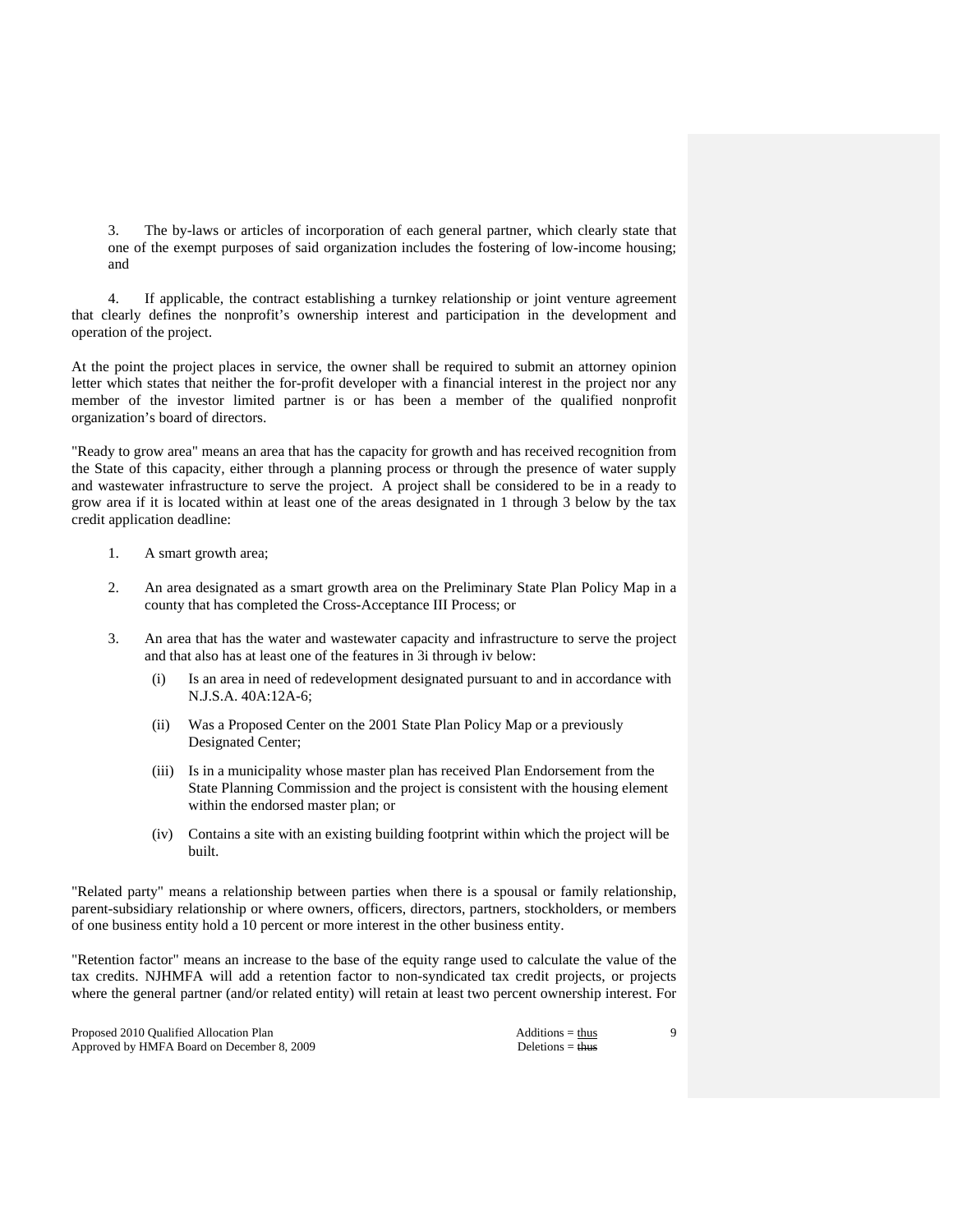projects where the general partner's ownership interest is between two and five percent, \$.05 shall be added to the base of the equity range. If the general partner's ownership interest is five to 49 percent, \$0.10 shall be added to base of the equity range. If the general partner's ownership interest is at least 50 percent, \$0.20 shall be added to the base of the equity range.

"Scattered site project" means a project that consists of buildings which are not all proximate to one another, is financed pursuant to a common financing plan and 100 percent of the residential rental units of which are rent-restricted within the meaning of section  $42(g)(2)$  of the Code.

"Senior project" means "housing for older persons" as defined in Section 807(b)(2) of the Fair Housing Act, 42 U.S.C. § 3607, as it may be amended. In order to be eligible for the Senior Cycle, the project must meet one of the three categories of exempt "housing for older persons" as defined by the Fair Housing Act:

 1. At least 80 percent of the occupied units in the building are each occupied by at least one person 55 years or older and the property must be clearly intended for older persons as evidenced by policies and procedures that demonstrate the intent that the property be housing for older persons (55+);

- 2. All the residents are 62 or older; or
- 3. Housing that the Secretary of HUD has designated as housing for older persons.

The familial status provisions of the Fair Housing Act prohibit discrimination against households with children under 18. This protection extends to pregnant women, foster families, legal guardians, and those in the process of obtaining guardianship of or of adopting minor children. The only exception to this prohibition against discrimination based on familial status is for property that qualifies under a Fair Housing Act exemption as "housing for older persons."

Refusing to rent to households with children is allowed under the exemption for housing for older persons as long as the age restrictions are met. Accordingly, in these properties, managers must verify the age of residents. Age verification documentation must be available on site; failure may lead to a loss of the exemption. For questions about whether a property qualifies for the exemption as housing for older persons, a fair housing attorney or other fair housing professional should be consulted.

"Smart growth areas" means areas that promote growth in compact forms and protect the character of existing stable communities. An area shall be considered to be a smart growth area if it is within Planning Area 1, Planning Area 2 or within a Designated Center on the State Plan Policy Map. Planning Areas are large masses of land that share a common set of conditions, such as population density, infrastructure systems, level of development or natural systems. Centers are compact forms of development that, compared to sprawl development, consume less land, deplete fewer natural resources and are more efficient in the delivery of public services. For more information about the State Development and Redevelopment Plan (State Plan), contact the New Jersey Office of Smart Growth. The State Plan is not itself a regulation but a statement of State policy that has been adopted

Proposed 2010 Qualified Allocation Plan Additions = thus Additions = thus Approved by HMFA Board on December 8, 2009 Deletions = thus Deletions = thus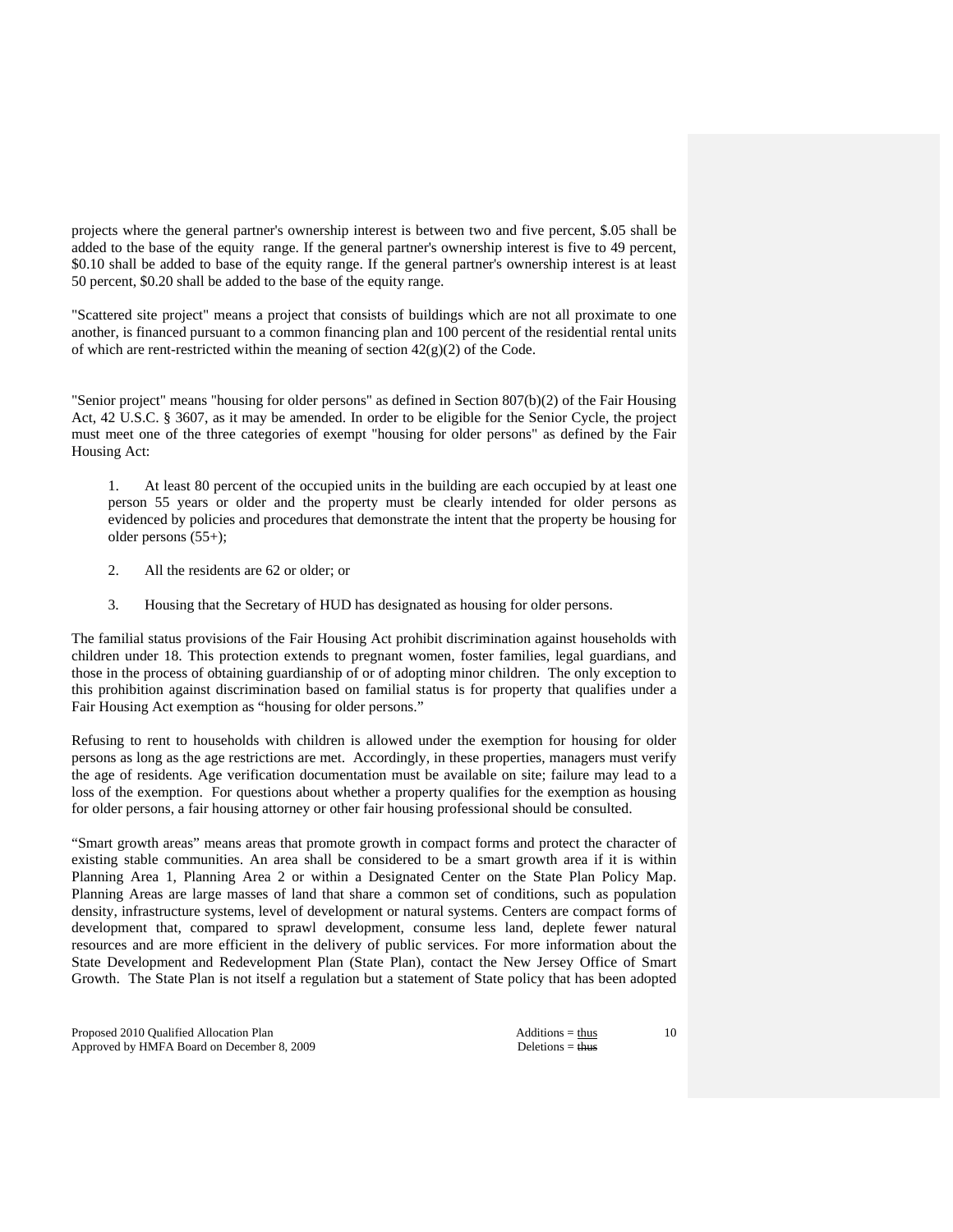by the State Planning Commission pursuant to a statute to guide State, regional and local agencies in the exercise of their statutory authority.

For more information on whether a project is located within a smart growth area, visit the smart growth locator website at www.njlocator.gov or contact the NJHMFA Director of Policy and Planning at (609) 278-7400.

"Social service coordinator" means a person who is responsible for linking the residents of a tax credit property to appropriate supportive services. The major functions of the social service coordinator include, but are not limited to:

 1. Providing case management services to the residents and/or providing linkages to community resources by providing a signed agreement between the parties;

 2. Providing information and referrals to residents on programs and resources on local, State and Federal levels;

 3. Interviewing and screening residents for eligibility for programs and entitlements and assisting with application procedures;

 4. Assessing the needs of residents, including physical, mental, social and financial needs, and developing a plan for service delivery;

5. Monitoring and evaluating service delivery, and reassessing as necessary;

6. Establishing links with agencies and service providers;

7. Serving as residents' advocate/liaison; and

 8. Planning and implementing monthly programs and activities to meet the needs of residents, including establishment of social, educational and recreational programs.

"Social services plan" means a description of the scope of social and support services to be provided for supportive housing projects, including a staffing plan and how the services will be delivered and funded. The services must be affordable and appropriate to the target population to the satisfaction of NJHMFA, available and accessible to the project's tenants and the social service provider must have the capacity to perform such services. The social services plan must address the target population's(s') support service needs and may include a range of services across a wide continuum of care and intensity appropriate to the target population(s). Appropriate and needed services must be supported by evidence-based practice, research and/or direct practice experience. Each special needs tenant does not have to utilize all of the services provided by the project; however, the services must be available. The social services plan shall address, but is not limited to, the following items:

 1. Hiring a full-time social service coordinator. If a social service coordinator is being provided through a third party, then a signed agreement between the two parties is required, and the coordinator must be dedicated to the tax credit project for at least 20 hours a week;

Proposed 2010 Qualified Allocation Plan Additions = thus Additions = thus Additions = thus Additions = thus Additions = thus Additions = thus Additions = thus Additions = thus Additions = thus Additions = thus Additions = Approved by HMFA Board on December 8, 2009 Deletions = thus Deletions = thus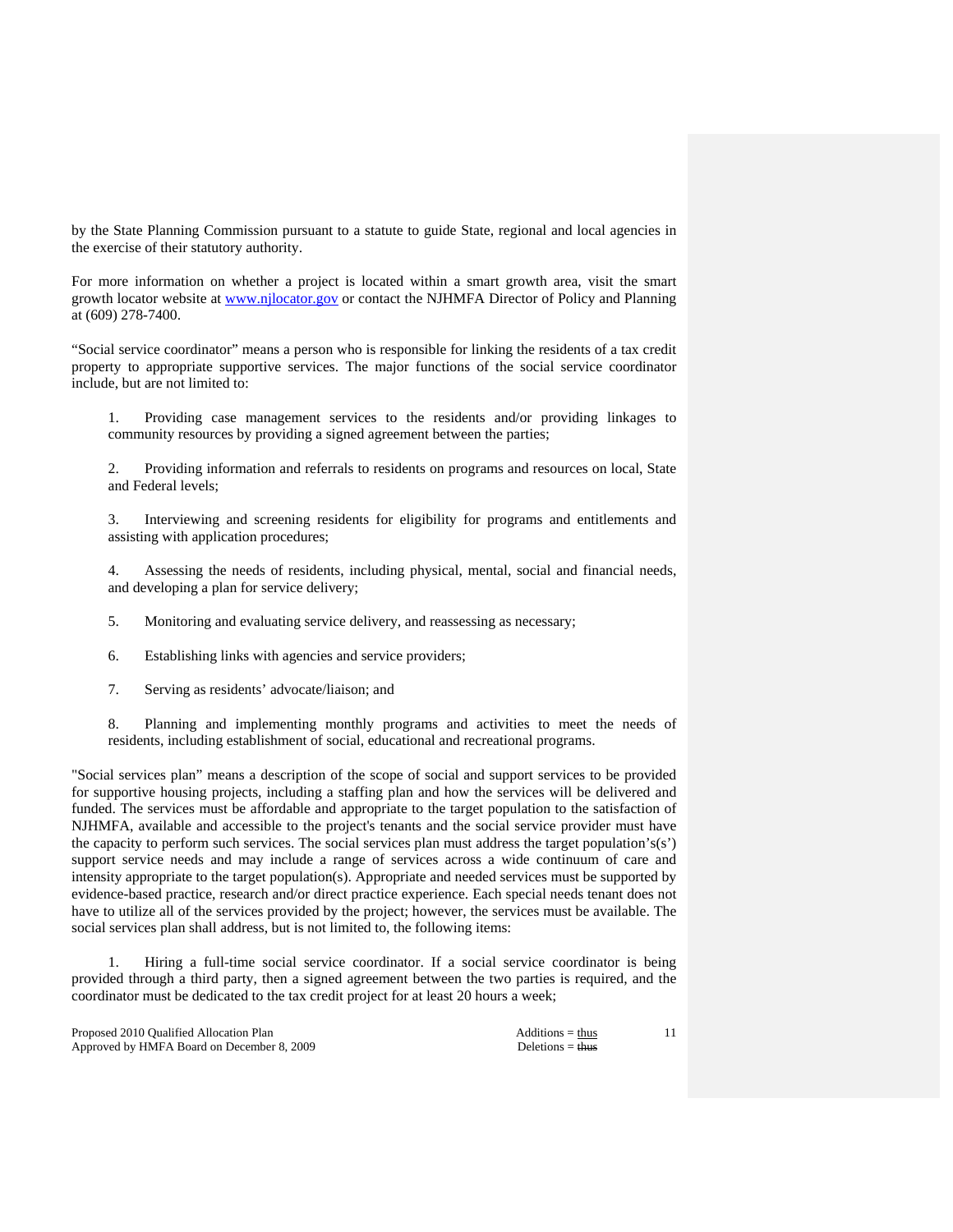2. A description of the targeted population(s), including criteria which will qualify proposed tenants for the supportive housing units and expected support services that are likely to be required;

 3. A description of the proposed services, including how services respond to need areas of tenants, how services will be funded, and service location (on site or in the community);

 4. A description of how services will be coordinated or made available to all special need tenants, including a listing of referral sources; and

 5. A description of tenant/landlord relationships, including roles of the service provider and developer in tenant/landlord relationships; how prospective tenants will be recruited, screened, and selected, and the plan for problem resolution to minimize evictions for supportive housing tenants.

Social service coordinator, case manager and linkages coordinator/provider are not counted as separate and distinct services. NJHMFA shall view these services as all being part of the same service.

"Sponsor certification" means the certification signed by the developer(s), applicant(s) and general partner(s) submitted at application, reapplication, carryover request or IRS Form 8609 request which identifies the anticipated or actual date that the project is placed in service. The certification shall also include a signed breakdown of costs and basis and a statement whereby the owner agrees to abide by the low income housing tax credit requirements of the Code and a statement, under penalty of perjury, that the information contained in the certification is true and complete.

"Start construction" means to issue a notice to proceed to a project's contractor, mobilize equipment on the site, and physically commence construction/site work. It is the responsibility of the developer and contractor to ensure all applicable local and state permits, Federal approvals, inspections, surveys and/or reports have been received before work has commenced. NJHMFA reserves the right to conduct a site inspection to verify the timely start of construction.

"Substantially incomplete" means an application with a total of three or more defects as described at N.J.A.C. 5:80-33.11(c)1 and 3 or an application with a total of six or more defects as described at N.J.A.C. 5:80-33.11(c)1, 2 and 3. An application deemed to be substantially incomplete is not eligible for the 48-hour period to cure such defects under N.J.A.C. 5:80-33.11(c).

"Supplemental award" means an award of credits from the Reserve in order to fund the final eligible project awarded credits in a cycle if there are insufficient credits in the cycle to provide a full reservation for the project. Applicants do not apply for supplemental awards.

"Supportive housing project" means a project which shall rent a minimum of 10 units or 25 percent of the total project units, whichever is greater, to individuals with special needs. At a minimum, a supportive housing project must have a social service coordinator and a social services plan that addresses the needs of the identified special needs population. If a social service coordinator is being provided through a third party, then a signed agreement between the two parties is required and the coordinator must be dedicated to the tax credit project for at least 20 hours a week. Special needs populations include individuals and families who are in need of certain types of homes and/or

Proposed 2010 Qualified Allocation Plan Additions = thus Additions = thus Approved by HMFA Board on December 8, 2009 Deletions = thus Deletions = thus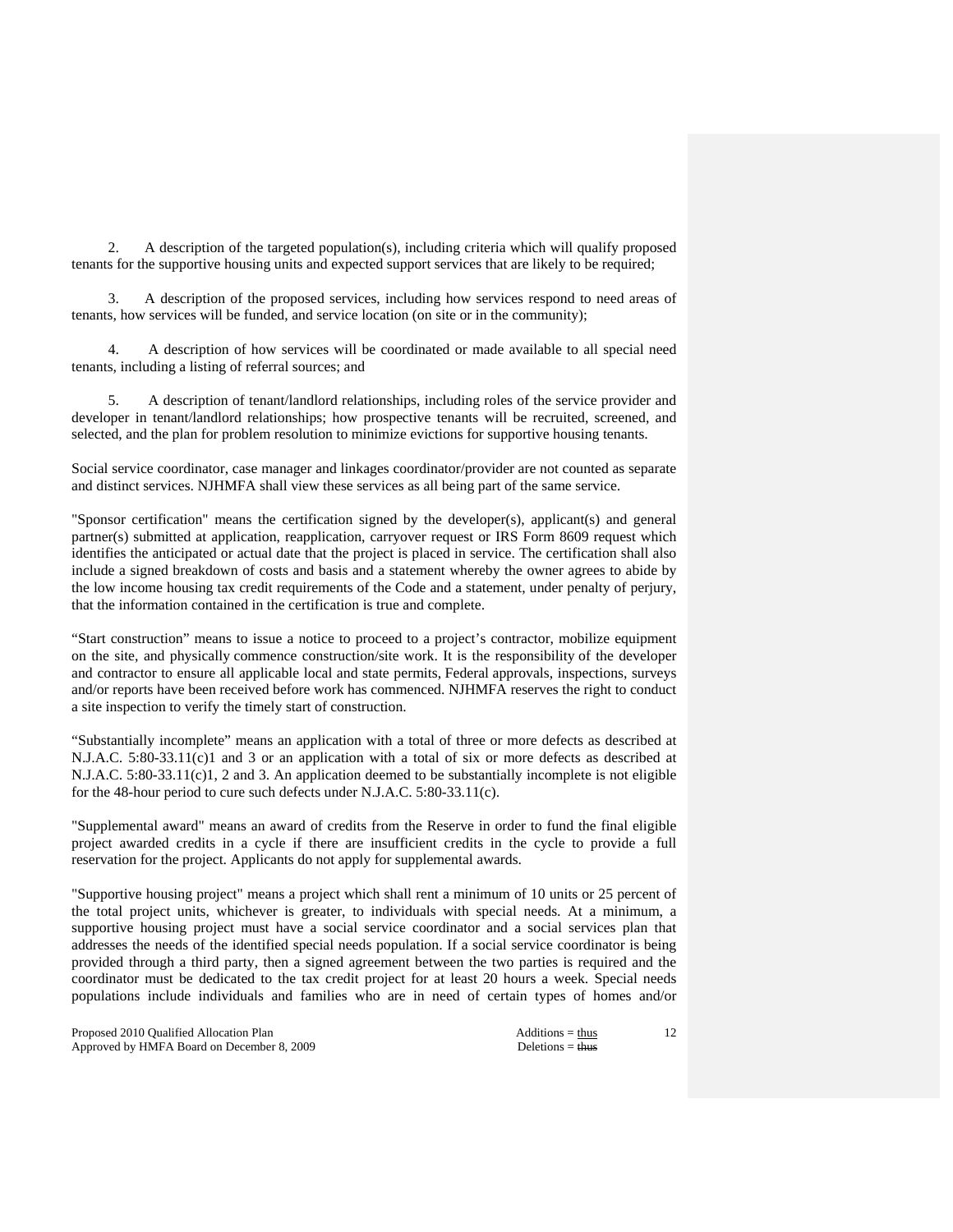community-based supportive services, usually on an ongoing basis, in order to remain capable of independent living in communities. Supportive services range across a wide continuum of care (such as meal preparation, assistance with housecleaning, etc.) to high level (such as substance abuse and mental health supports) to medically intense (such as skilled nursing) and will vary from person to person depending on their particular physical, psycho-social, and/or mental limitations, and may vary for one person over time. Each special needs tenant does not have to utilize all of the services provided by the project; however, the services must be available. If tenants are not utilizing the services that are available, NJHMFA may call into question whether or not the project is serving a special needs population.

Examples of supportive services include, but are not limited to, the following:

- i. Social service coordinator/case manager;
- ii. Counseling and crisis intervention;
- iii. Health care advocacy and linkages;
- iv. Assistance with activities of daily living and/or instrumental activities of daily living;
- v. Entitlement counseling and advocacy;
- vi. Employment counseling and training;
- vii. Home-based personal or medical assistance;
- viii. Skilled nursing;
- ix. Meals preparation;
- x. Housekeeping;
- xi. Substance abuse and mental health supports; and
- xii. Child care/adult day care.

"Supportive housing population needs analysis" means a needs analysis that demonstrates the current and projected need and demand for housing for the targeted population(s). A supportive housing population needs analysis shall address the following:

- 1. The scope of the current and 15-year projected need of the target population(s) for supportive housing;
- 2. Define the market area, including sources of referrals for supportive housing;
- 3. Current and estimated population needs assessment for the defined market area. Applicants can obtain this information from Federal, State and local agencies and sources;
- 4. The estimated time it will take to fill the units;
- 5. The estimated income and sources of income for the target population(s); and
- 6. The number of supportive housing and other types of designated housing serving the target population(s) in the defined market area.

"Transit village" means a community with a bus, train, light rail, or ferry station that has developed a plan to achieve its goals. The transit village program is designed to spur economic development, urban revitalization, and private-sector investment around passenger rail stations. The New Jersey Department of Transportation coordinates a task force of different State agencies to review applications and make recommendations. Transit villages must be designated by the Transit Village Task Force by the tax credit application deadline.

Proposed 2010 Qualified Allocation Plan Additions = thus Additions = thus Approved by HMFA Board on December 8, 2009 Deletions = thus Deletions = thus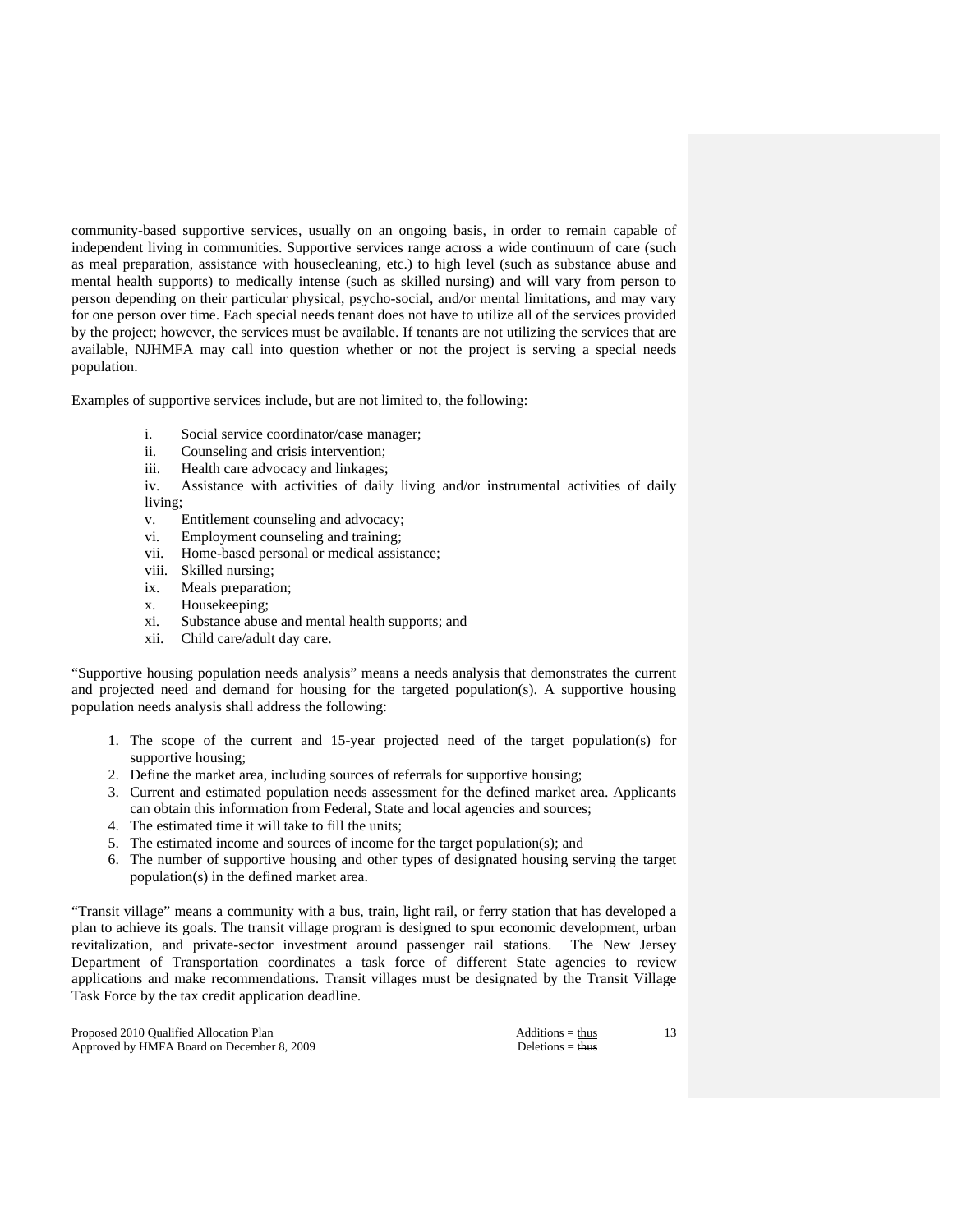"Uncorrected noncompliance" applies only with respect to the uncorrected noncompliance point category and means any one of the following which was reported to the owner by NJHMFA and remains uncorrected as of the date of the tax credit application deadline or the correction date set forth in the formal notice of non-compliance, whichever occurs later:

- 1. A violation of State and local building codes or health ordinances;
- 2. Failure of one or more major systems (for example, roof, HVAC, elevators, plumbing and electric); or
- 3. Failure to fulfill any Qualified Allocation Plan provisions as represented by an owner in a project's New Jersey LIHTC application.

Owners shall be notified of the noncompliance by either a formal notice of noncompliance or by the non-issuance of the IRS Form 8609.

"Voluntary compliance with the courts" means a project located in a municipality that has voluntarily complied with its fair share obligation either by a petition to the Council on Affordable Housing (COAH) or by a request to the court and its obligation was not the subject of an exclusionary zoning lawsuit. Voluntary compliance shall be verified by the entity with jurisdiction over the municipality (either the Executive Director of COAH or the Special Master).

# **5:80-33.3 Application cycles**

Each year, NJHMFA shall establish funding cycles and the amount of credits available in each cycle. They will be advertised on the NJHMFA website www.nj-hmfa.com and in at least five of the following newspapers: Atlantic City Press, The Record, Newark Star Ledger, The Courier News, The Asbury Park Press, The Camden Courier Post, Bridgeton Evening News and The Times. NJHMFA shall set the eligibility cut-off dates in each year for receipt of completed applications. Applications shall be submitted to NJHMFA by 12 noon of the application deadline date in order to be considered for review. The application filing deadlines and the credits available in each cycle shall be announced as early in the year as possible. Reservations shall be announced approximately 90 days (or the next business day if the 90th day is a weekend or holiday) after the deadline for the cycle. NJHMFA may adjust the number of cycles or adjust the award dates if required by the timing of passage of Federal legislation or adoption of IRS rules and regulations or for other compelling circumstances. A project cannot compete in more than one cycle simultaneously.

### **5:80-33.4 Family Cycle**

(a) Non-age restricted developments may apply to this cycle. Not less than \$9,000,000 will be available in the Family Cycle, and the maximum annual allocation of credits to developments competing in this cycle is \$2,250,000. Minimum rehab projects are not eligible to apply in this cycle. Unless market area demographics and/or financial feasibility demonstrate otherwise, all non-age

Proposed 2010 Qualified Allocation Plan Additions = thus Additions = thus Approved by HMFA Board on December 8, 2009 Deletions = thus Deletions = thus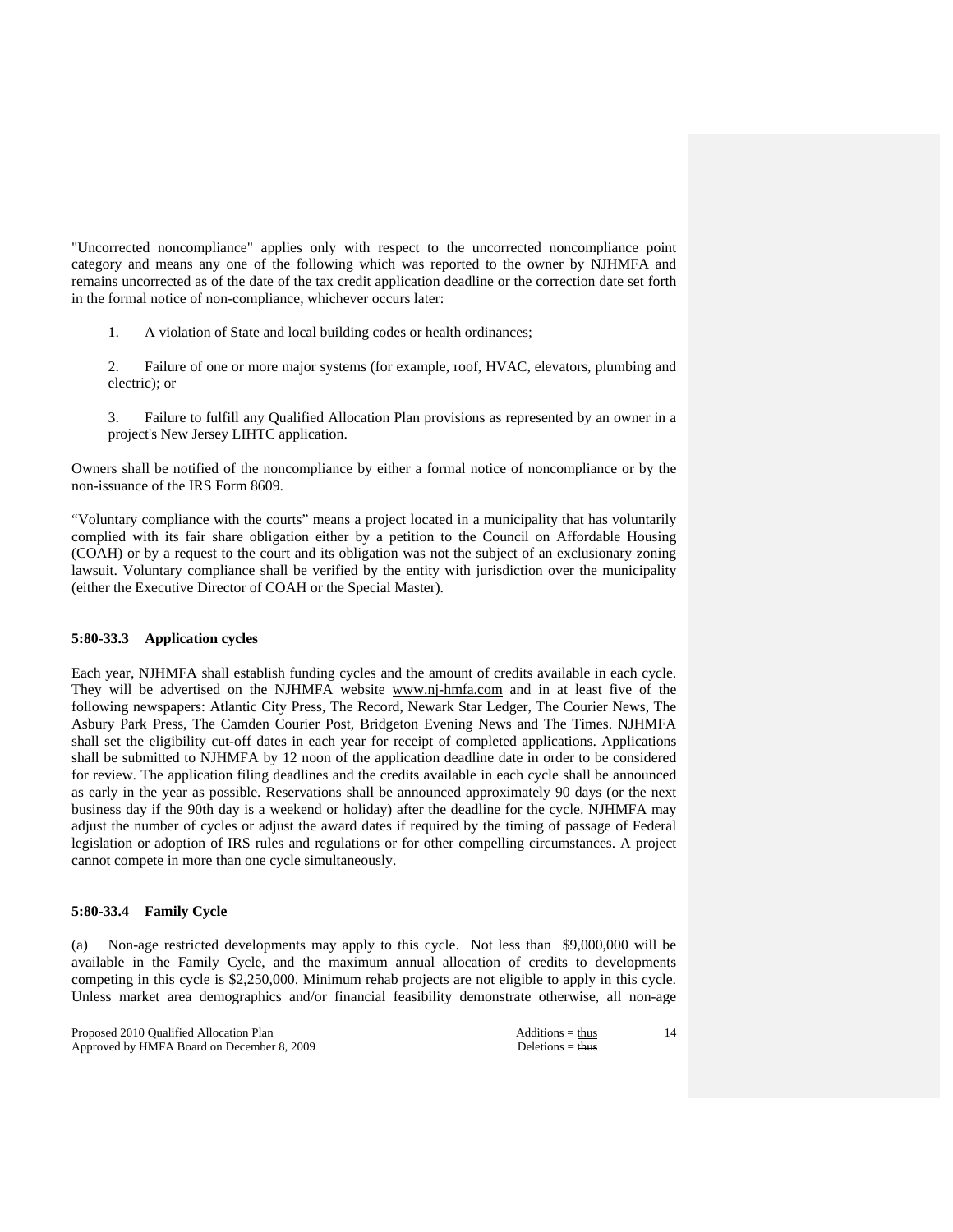restricted projects (except minimum rehabilitation, preservation and historic rehabilitation projects) must adhere to the following minimum bedroom distributions: the combined number of efficiency and one-bedroom tax credit units shall be no greater than 20 percent of the tax credit units; at least 30 percent of the tax credit units shall be two-bedroom units; and at least 20 percent of the tax credit units shall be three-bedroom units. There are two set-asides in the Family Cycle:

 1. HOPE VI/Replacement Housing/CFRC set-aside: The first reservation of credits from the Family Cycle shall be given to the highest-ranking eligible application which utilizes HOPE VI, Replacement Housing Factor or Capital Fund Recovery Competition (CFRC) funds from HUD or is included in an approved HOPE VI proposal. If, because of lack of demand, the HOPE VI/Replacement Housing/CFRC set-aside is not utilized, the credits in this set-aside shall be released into the Family Cycle for use by other eligible applications.

 2. Nonprofit set-aside: The second reservation of credits from the Family Cycle shall be given to the highest-ranking eligible application from a qualified nonprofit organization. If, because of lack of demand, the nonprofit set-aside is not utilized, the credits in this set-aside shall be released into the Family Cycle for use by other applications.

(b) If the highest ranking eligible project in the HOPE VI/Replacement Housing set-aside also applies for and qualifies for the Nonprofit set-aside, the project shall be deemed to satisfy NJHMFA's obligation to fund both set-asides. In such a case, the project shall have an ongoing obligation to meet the requirements for both set-asides. This overlapping of set-asides shall expand the amount of credits available in the general competition. However, projects which receive negative points under N.J.A.C. 5:80-33.15(a)16, 18 or 19 shall not be eligible to compete in any set-aside.

(c) Reservations shall first be awarded to the highest-ranking eligible projects qualifying for the aforementioned prioritized set-asides. Thereafter, reservations shall be awarded to the highest-ranking eligible projects. To insure equitable distribution if there are both excess demand and multiple ranking eligible applications from a single municipality, NJHMFA shall fund no more than two projects per year from the same municipality. Funding of projects shall be prioritized in the following manner: the highest ranking eligible project(s) in the Family Cycle, the Senior Cycle, the Supportive Housing Cycle and lastly, the Final Cycle. Projects that received an award of credits in a previous year that are now re-competing shall not be included in the totals for purposes of the equitable distribution provision described herein.

## **5:80-33.5 Senior Cycle**

(a) Senior projects may apply to this cycle. Not less than \$3,000,000 will be available in the Senior Cycle, and the maximum annual allocation of credits to developments competing in this cycle is \$1,750,000. Minimum rehab projects are not eligible to apply in this cycle. Unless market area demographics demonstrate otherwise, one-bedroom units should comprise at least 85 percent of the project. There is one set-aside in the Senior Cycle:

 1. HOPE VI/Replacement Housing/CFRC set-aside: The first reservation of credits from the Senior Cycle shall be given to the highest-ranking eligible application which utilizes HOPE VI,

Proposed 2010 Qualified Allocation Plan Additions = thus Approved by HMFA Board on December 8, 2009 Deletions = thus Deletions = thus

15

**Deleted:** or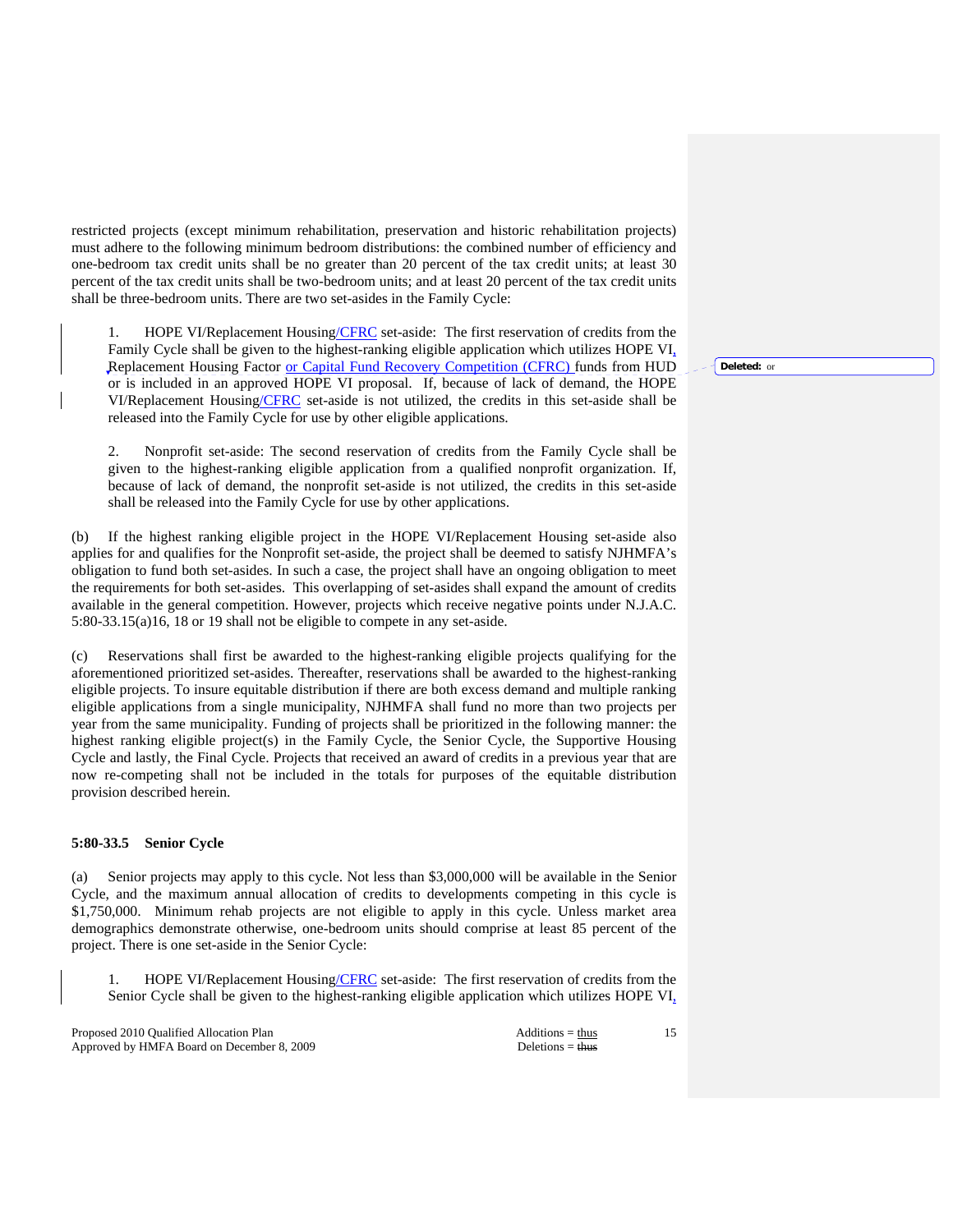**Deleted:** or

Replacement Housing Factor or Capital Fund Recovery Competition (CFRC) funds from HUD or is included in an approved HOPE VI proposal. If, because of lack of demand, the HOPE VI/Replacement Housing/CFRC set-aside is not utilized, the credits in this set-aside shall be released into the Senior Cycle for use by other eligible applications.

(b) Projects which receive negative points under N.J.A.C. 5:80-33.15(a) 16, 18 or 19 shall not be eligible to compete in any set-aside.

(c) Reservations shall first be awarded to the highest-ranking eligible project qualifying for the aforementioned prioritized set-aside. Thereafter, reservations shall be awarded to the highest-ranking eligible projects. To insure equitable distribution if there are both excess demand and multiple ranking eligible applications from a single municipality, NJHMFA shall fund no more than two projects per year from the same municipality. Funding of projects shall be prioritized in the following manner: the highest ranking eligible project(s) in the Family Cycle, the Senior Cycle, the Supportive Housing Cycle and lastly, the Final Cycle. Projects that received an award of credits in a previous year that are now re-competing shall not be included in the totals for purposes of the equitable distribution provision described herein.

### **5:80-33.6 Supportive Housing Cycle**

(a) Supportive housing projects in which a minimum of 10 units or 25 percent of the total project units, whichever is greater, are rented to individuals with special needs and at least three appropriate services are provided may apply to the Supportive Housing Cycle. There must be an executed agreement between the proposed owner entity and a supportive services provider that will submit a social services plan consistent with requirements of this subsection for the Supportive Housing Cycle and approved by NHMFA. There will be not less than \$2,000,000 available in the Supportive Housing Cycle and the maximum annual allocation of credits to projects competing in this cycle is\$1,200,000.

(b) Reservations shall be awarded to the highest-ranking eligible projects. To insure equitable distribution if there are both excess demand and multiple ranking eligible applications from a single municipality, NJHMFA shall fund no more than two projects per year from the same municipality. Funding of projects shall be prioritized in the following manner: the highest-ranking eligible project(s) in the Family Cycle, the Senior Cycle, the Supportive Housing Cycle and lastly, the Final Cycle. Projects that received an award of credits in a previous year that are now re-competing shall not be included in the totals for purposes of the equitable distribution provision described herein.

(c) Projects which receive negative points under N.J.A.C. 5:80-33.15(a) 16, 18 or 19 shall not be eligible to compete in a set-aside.

### **5:80-33.7 Final Cycle**

(a) All projects, including minimum rehab projects, may apply to this cycle. All credits not utilized under N.J.A.C. 5:80-33.4 through 6 and 8 shall be made available in the Final Cycle and the maximum annual allocation of credits to projects competing in this cycle is \$2,250,000. Unless market area

Proposed 2010 Qualified Allocation Plan Additions = thus Additions = thus Approved by HMFA Board on December 8, 2009 Deletions = thus Deletions = thus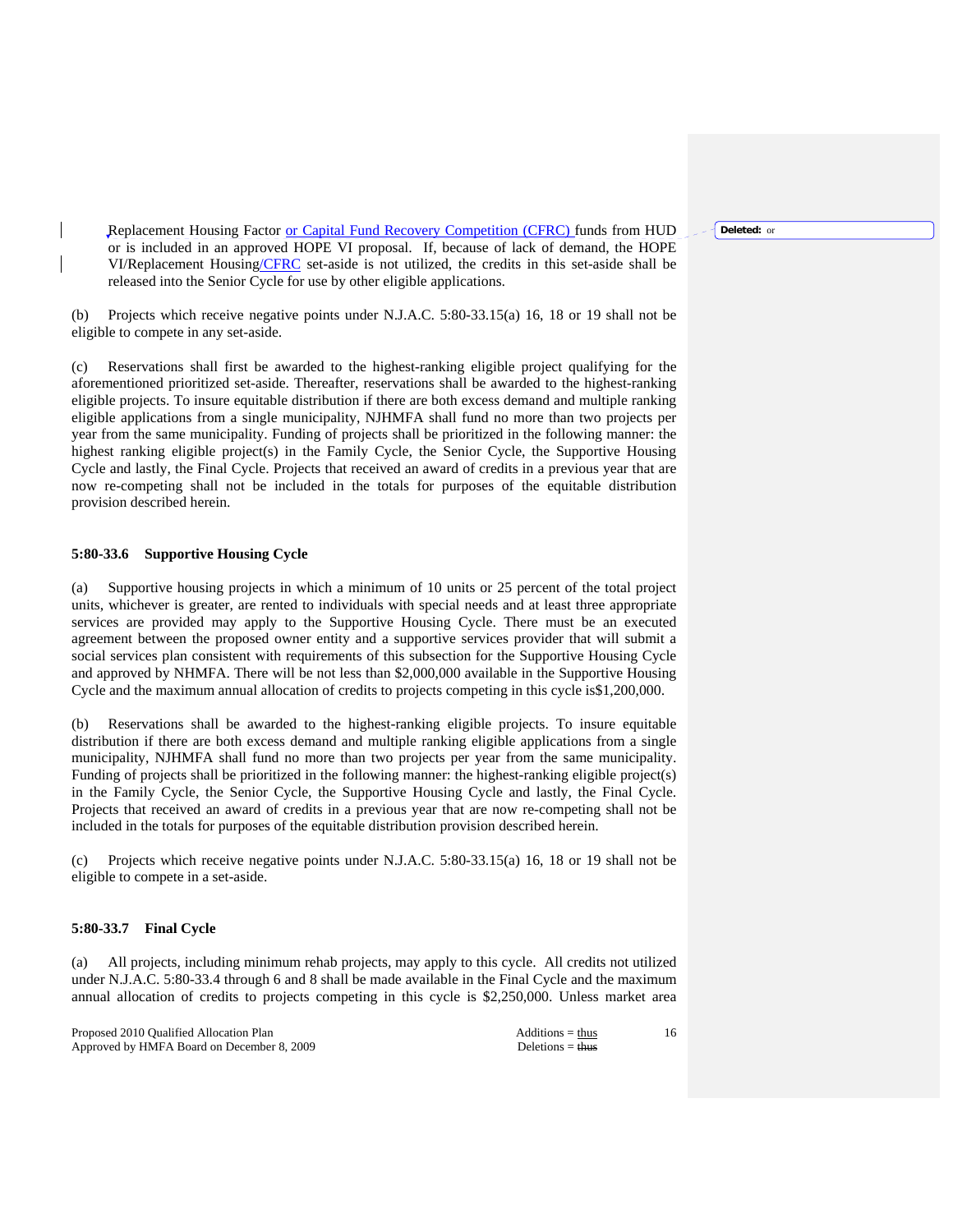demographics and/or financial feasibility demonstrate otherwise, all non-age restricted projects (except minimum rehabilitation, preservation and historic rehabilitation projects) must adhere to the following minimum bedroom distributions: the combined number of efficiency and one-bedroom tax credit units shall be no greater than 20 percent of the tax credit units; at least 30 percent of the tax credit units shall be two-bedroom units; and at least 20 percent of the tax credit units shall be three-bedroom units. There is one set-aside in the Final Cycle:

 1. Preservation set-aside: The first reservation of credits from the Final Cycle shall be given to the highest-ranking eligible application from a preservation project. HOPE VI/Replacement Housing projects do not qualify for this set-aside. If, because of lack of demand, the preservation set-aside is not utilized, the credits in the preservation set-aside shall be released into the Final Cycle for use by other eligible applications.

(b) If less than 10 percent of the ceiling has been awarded to qualified nonprofit organizations, then awards from the Final Cycle shall first be made to such organizations until not less than 10 percent of the credit ceiling has been awarded to such organizations. If the Federal nonprofit requirement as stated in 26 U.S.C. § 42(h)(5)(A) is satisfied, reservations shall be awarded to the highest-ranking eligible preservation project. Then, reservations shall be awarded to the highest-ranking eligible projects. To insure equitable distribution if there are both excess demand and multiple ranking eligible applications from a single municipality, NJHMFA shall fund no more than two projects per year from the same municipality. Funding of projects shall be prioritized in the following manner: the highest ranking eligible project(s) in the Family Cycle, the Senior Cycle, the Supportive Housing Cycle and lastly, the Final Cycle. Projects that received an award of credits in a previous year that are now recompeting shall not be included in the totals for purposes of the equitable distribution provision described herein.

(c) Projects which receive negative points under N.J.A.C. 5:80-33.15(a) 16, 18 or 19 shall not be eligible to compete in any set-aside.

(d) Projects that were admitted to a cycle in the same allocation year but did not receive a reservation of credits may reapply in the Final Cycle by submitting the reapplication fee and a sponsor certification for reapplication in which the applicant:

1. Certifies that there are no changes whatsoever to the previously submitted application; or

 2. Identifies any and all changes to the previously submitted application, along with supporting documentation.

# **5:80-33.8 Reserve**

(a) Projects that need credits because of technical errors and severe hardship can submit a reapplication for credits from the Reserve. The Reserve may also be used to fund supplemental awards or for unforeseen circumstances beyond the developer's control where NJHMFA determines that a project's financial feasibility is jeopardized. Any credits not dedicated to the Family, Senior, and

Proposed 2010 Qualified Allocation Plan Additions = thus Additions = thus Approved by HMFA Board on December 8, 2009 Deletions = thus Deletions = thus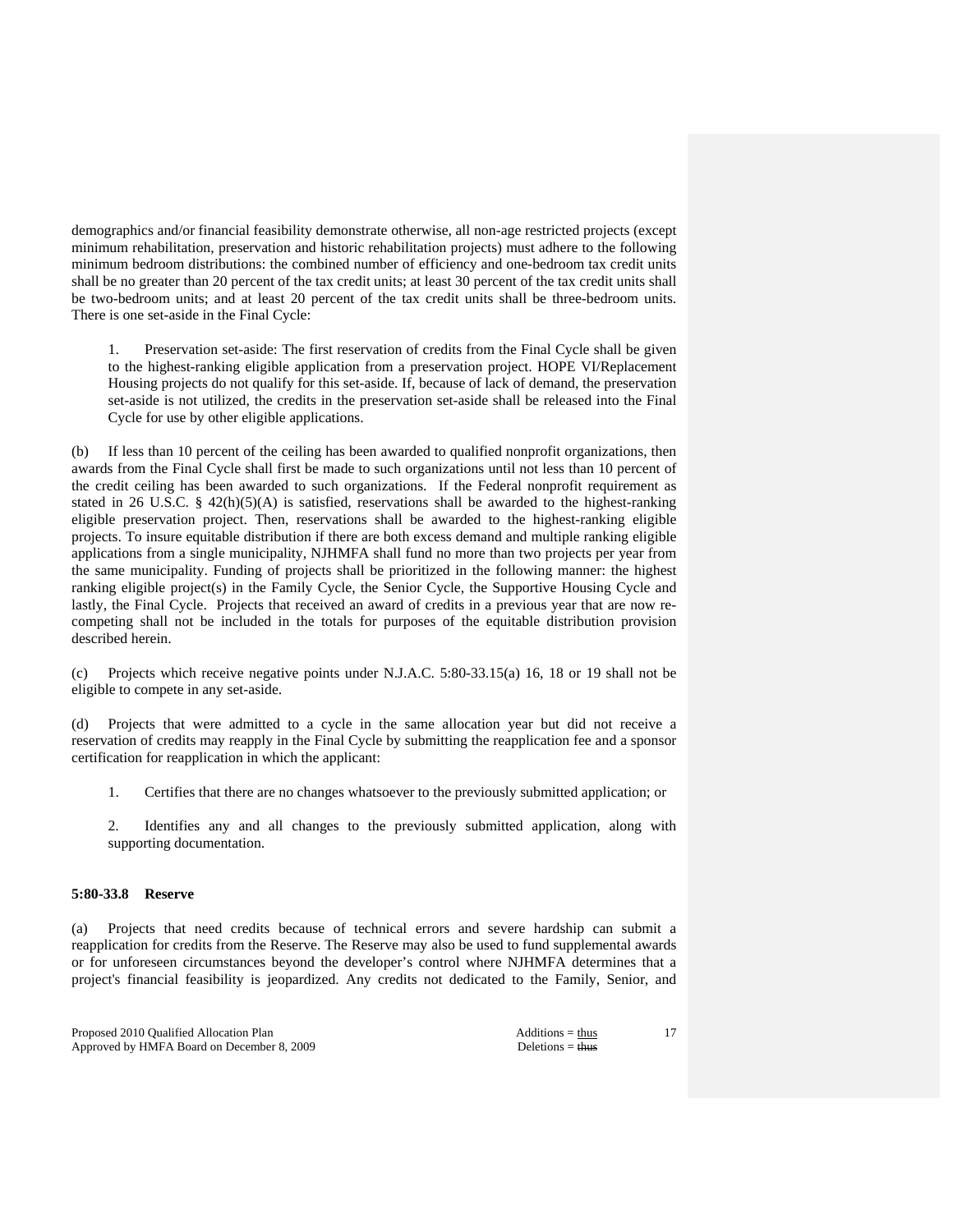Supportive Housing Cycles shall be deposited into the Reserve. Awards of credits from the Reserve are subject to availability and to NJHMFA's evaluation of the request.

 1. Since NJHMFA does not award partial allocations, one of the purposes of the Reserve is to provide supplemental awards to eligible projects that can only be partially funded with the credits remaining in their respective cycles. Supplemental awards are given first to the highestranking, partially funded eligible project from the Family Cycle. NJHMFA then evaluates the highest-ranking, partially funded eligible projects from the Senior and Supportive Housing Cycles. The next supplemental awards shall be given to the project which requires the least amount of credits from the Reserve to achieve the maximum eligible credit amount. Should sufficient credits exist in the Reserve, NJHMFA shall give a supplemental award to the highestranking, partially funded eligible projects from both the Senior and Supportive Housing Cycles. Simultaneously, credits remaining from cycles that did not receive a supplemental award shall be deposited into the Reserve.

 2. Hardship requests for additional credits from the Reserve are limited to \$100,000 per project. Hardship requests must be documented to the satisfaction of NJHMFA and must demonstrate the existence of an unforeseen emergency situation where the completion of the project is jeopardized without an award of additional low-income housing tax credits. No more than one hardship award shall be approved with respect to a given project. Hardship applications to the Reserve are accepted on an ongoing basis until May 15. To apply to the Reserve for a hardship reservation of additional credit, applicants must follow the procedures at N.J.A.C. 5:80- 33.13(a)1.

 3. Projects that received a tax credit award in 2007 or 2008 that have not yet closed with an investor and who can demonstrate that their financial feasibility has been detrimentally impacted by the significant downturn in the tax credit equity market may request additional credits based on the Reduction in the Equity Market (REM). REM requests are limited to \$250,000 per project. The eligible basis/basis limits in place at the time of the project's initial credit award shall be used to determine the amount of REM credits. An award of REM credits shall not count against the per project limitations in (a)2 above. Applications for REM credits are accepted on an ongoing basis until May 15. Projects awarded REM credits must start construction within 90 days of the tax credit award. Failure to start construction within 90 days shall result in immediate recapture of the tax credit award. To apply to the Reserve for a reservation of REM credits, applicants shall follow the procedures at N.J.A.C. 5:80-33.13(a)1i through (a)1iv and  $(a)1vi.$ 

#### **5:80-33.9 Volume cap credits**

(a) Projects financed by tax-exempt bonds that request tax credits pursuant to Section 42(h)(4) of the Code are required by Section  $42(m)(1)(D)$  of the Code to satisfy the requirements for allocation of a housing credit dollar amount under the qualified allocation plan. Projects requesting tax credits entirely from volume cap do not have to compete and there are no cycle deadlines. However, complete applications shall be submitted at least one month before the tax-exempt bonds are sold. The following information shall be included in order for the application to be deemed complete: all applicable sections of the application corresponding to eligibility requirements at N.J.A.C. 5:80-33.12; those

Proposed 2010 Qualified Allocation Plan Additions = thus Additions = thus Approved by HMFA Board on December 8, 2009 Deletions = thus Deletions = thus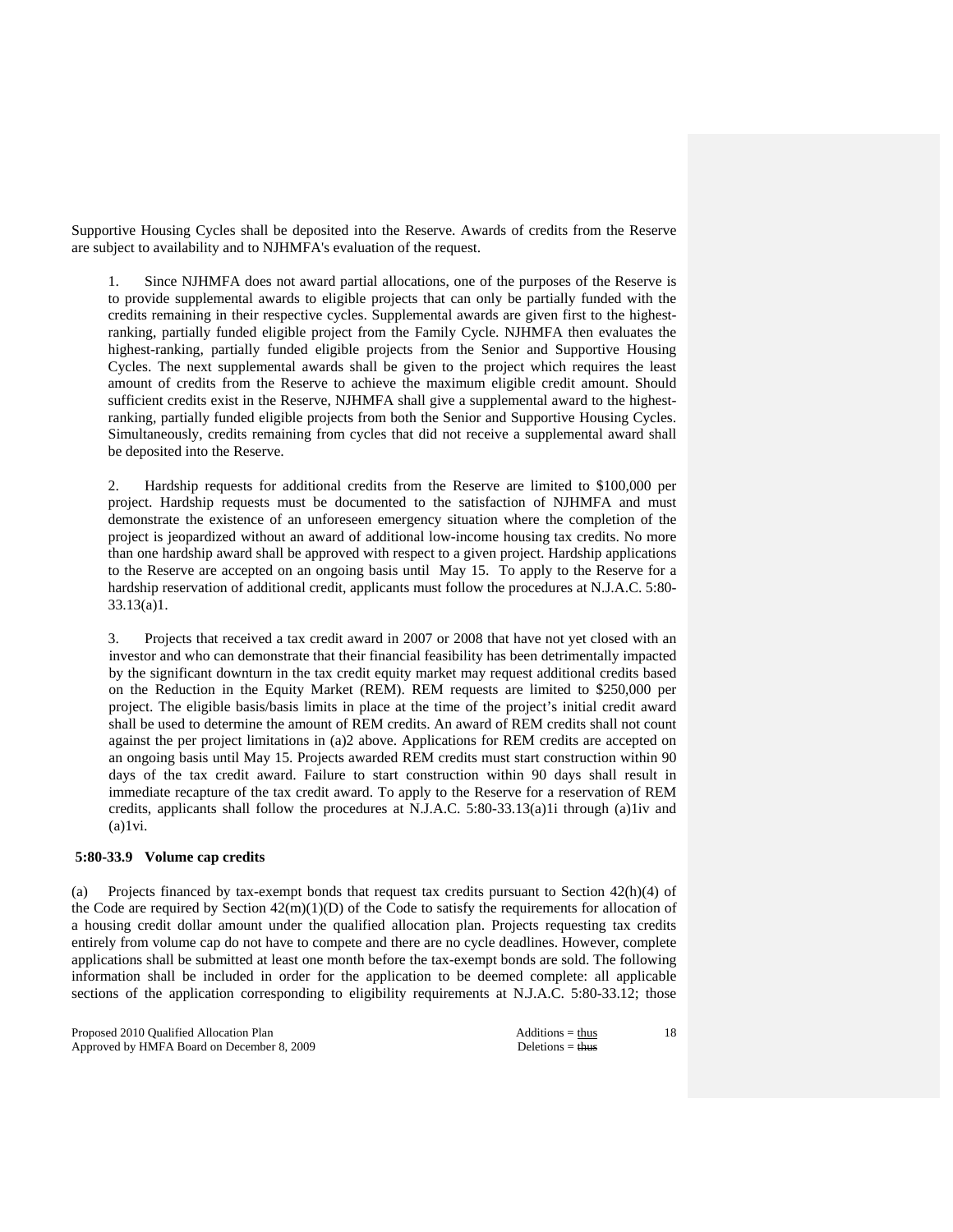sections of the application corresponding to the point categories for period of restriction, conversion to tenant ownership (if applicable), tax abatement (if applicable) and the negative point categories; and a sponsor certification and breakdown of costs and basis. A copy of the appraisal/market study required by the applicant's lender and/or syndicator may be submitted in lieu of the market study required at N.J.A.C. 5:80-33.12(c)1ii.

1. The governmental unit issuing the bonds is required by Section  $42(m)(2)(D)$  of the Code to determine the credit amount needed for feasibility and viability of the project. If NJHMFA is the bond issuer, NJHMFA shall make this credit determination. If NJHMFA is not the bondissuer, the bond issuer shall provide a letter to NJHMFA assigning its responsibility under Section 42 (m)(2)(D) to NJHMFA.

2. In order for a project to qualify for all of its tax credits from volume cap, Section  $42(h)(4)$ of the Code requires that 50 percent or more of the aggregate basis of the building and the land on which it is located be financed with tax-exempt bonds. Qualifying tax-exempt bonds are obligations the interest on which is exempt from tax under Section 103 of the Code if such obligation is taken into account under Section 146 of the Code, and the principal payments on such financing are applied within a reasonable period to redeem obligations the proceeds of which were used to provide such financing.

 3. Projects that request both volume cap credits and ceiling (competitive) credits shall comply with the application requirements for both.

 4. Projects that would have received negative points under N.J.A.C. 5:80-33.15(a) 16, 18 or 19 shall not be issued tax credits until such items are corrected.

 5. Projects that receive volume cap credits shall pay an allocation/issuance fee as described at N.J.A.C. 5:80-33.25.

(b) If a municipality has created a density bonus subsidy to assist the low- or moderate-income units in a project, the project may not receive volume cap credits unless the applicant can conclusively demonstrate that the market rate residential or commercial units are unable to internally subsidize the affordable units despite the density bonus, and the affordable units are developed contemporaneously with the commercial or market rate residential units. In evaluating this criteria, NJHMFA shall adopt the standards as promulgated by the Department of Community Affairs for similar types of projects seeking Balanced Housing funds. This subsection shall not be evaded by failing to apply all or any portion of the subsidy to the low- or moderate-income units, by diverting all or any portion of the subsidy to other uses or by using any other device in which all or any portion of the subsidy is not used to benefit low- or moderate-income housing.

#### **5:80-33.10 Application fee schedule**

(a) The following fees shall be submitted at the time the application or reapplication is submitted:

Proposed 2010 Qualified Allocation Plan Additions = thus Additions = thus Approved by HMFA Board on December 8, 2009 Deletions = thus Deletions = thus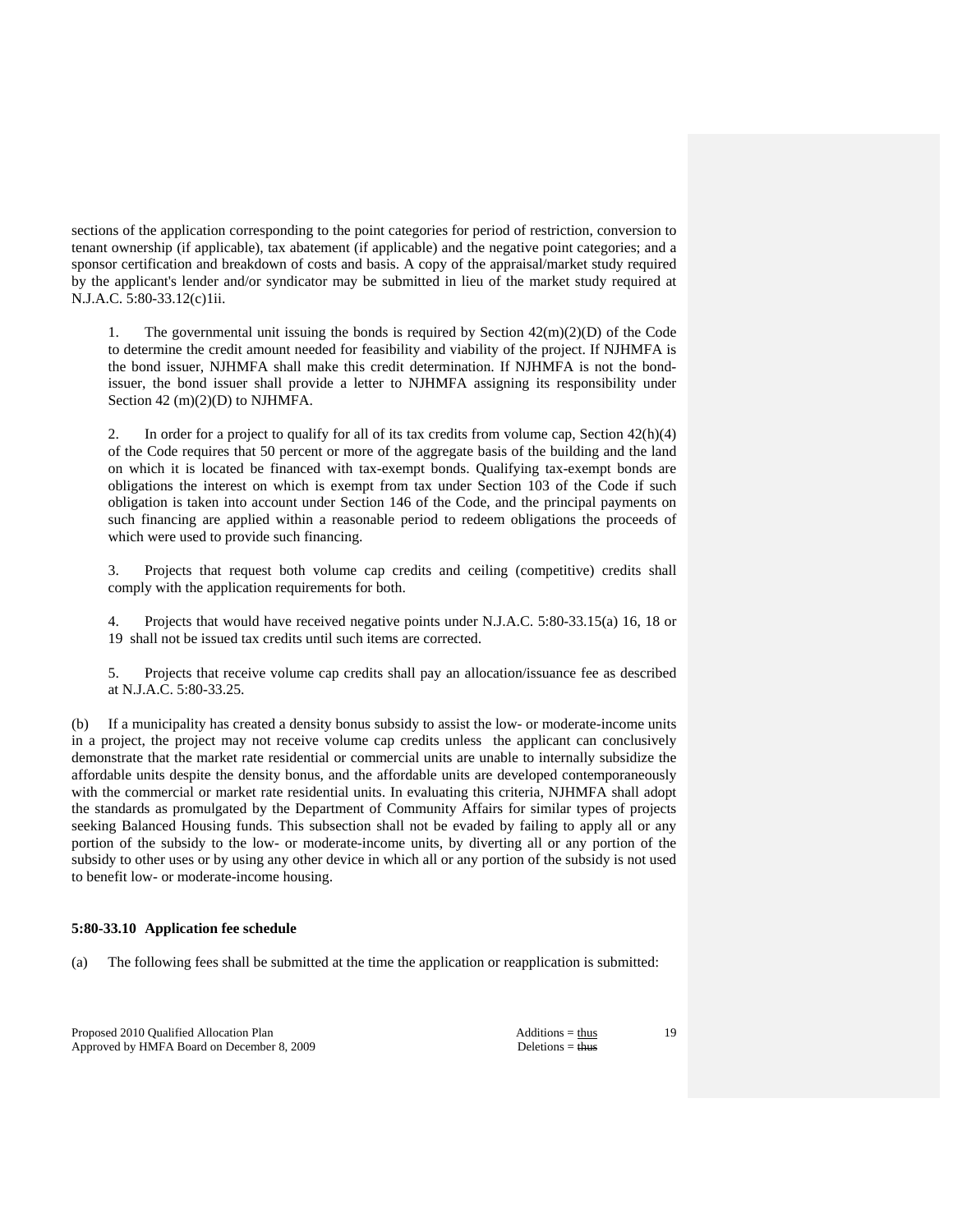1. An application fee of \$2,500 shall be paid by applicants for projects applying to the Family, Senior or Supportive Housing Cycle, and any first-time applications to the Final Cycle, as well as for projects applying for volume cap tax credits.

 2. A reapplication fee of \$100.00 for projects requesting credits from the Reserve and for projects that applied to the Family, Senior or Supportive Housing Cycle, which did not receive a reservation of credits and wish to reapply in the Final Cycle of the same allocation year. Projects that are in essence new projects (for example, changes in the project composition, sites, or owner or developer entities) shall submit a new application and application fee.

(b) Application fees and reapplication fees are non-refundable.

# **5:80-33.11 Cycle deadlines**

(a) Application cycles shall be announced by NJHMFA via notices sent to the mailing list maintained by the Tax Credit Division no later than 45 days prior to the deadline. Applications shall be accepted beginning one month prior to the deadline date. Applications shall be submitted to NJHMFA by 12 noon of the application deadline date in order to be considered for review. Late and substantially incomplete applications shall not be admitted into a cycle. Late applications shall be returned to the applicant.

(b) It is the burden of the applicant to comply literally with the requirements of these rules and to ensure that the application presented to NJHMFA is clear, unambiguous and complete in all respects at the time of submission.

(c) Applicants shall be given 48 hours to cure defects as follows, except for applications that NJHMFA deems to be substantially incomplete:

 1. If the applicant has failed to include a required document, the applicant may supply the document; provided, however, that the document existed on the application deadline date and, if the document is a legal agreement or instrument, the document was legally effective on the application deadline date.

 2. If statements or items in the application are contradictory or mutually inconsistent, the applicant may present information resolving the contradiction or inconsistency; provided, however, that the information accurately reflects the state of affairs on the application deadline date.

3. The applicant may provide any required signature that has been omitted.

(d) Except for applications that NJHMFA deems to be substantially incomplete NJHMFA shall notify the applicant of any curable defects it discovers by telephone and, simultaneously, in writing by facsimile transmission. The applicant's corrective submission shall not be considered unless it is received by NJHMFA no later than 48 hours (excluding weekends and legal holidays) from the applicant's receipt of the facsimile transmission. NJHMFA shall notify applicants of curable defects on

Proposed 2010 Qualified Allocation Plan Additions = thus Additions = thus Approved by HMFA Board on December 8, 2009 Deletions = thus Deletions = thus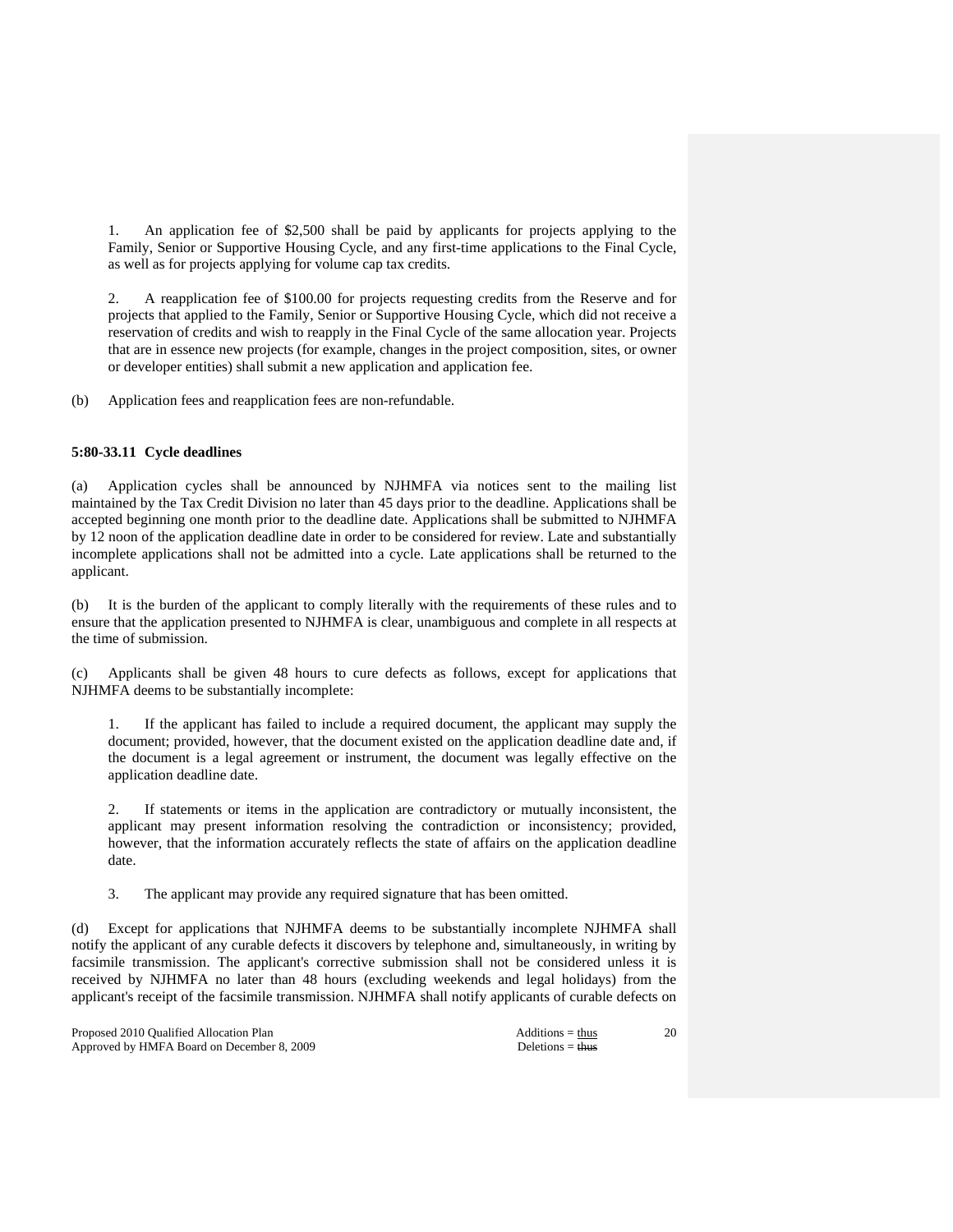Mondays, Tuesdays or Wednesdays. No application will receive more than one notice for a curable defect. A project that has previously applied for competitive credits (a reapplication) may receive notification of a curable defect regardless of whether such project has received notification in the past.

(e) If an applicant cures one or more defects in the manner set forth at (c)1 or 3 above, NJHMFA will deduct one point for each defect cured from the project's score in determining its ranking in the application cycle.

(f) If an applicant fails to respond to NJHMFA's notification of curable defects within the 48-hour cure period, or if an applicant's response is non-responsive to the question asked, a negative inference shall be drawn. Failure to respond to an item in a cure letter will result in the denial of points if the question is with respect to a point category; negative points if with respect to the point categories at N.J.A.C. 5:80-33.15(a) 15 to 19; or ineligibility if with respect to an eligibility requirement.

(g) After the application deadline, telephone calls or other oral or written communications on behalf of a tax credit applicant (for example, from a project's development team, elected representatives, etc.) other than information submitted pursuant to (d) and (e) above shall not be accepted or considered before reservation awards have been announced.

# **5:80-33.12 Application to a cycle/eligibility requirements**

(a) If a municipality has created a density bonus subsidy to assist the low- or moderate-income units in a project, the project may not compete for tax credits (ceiling tax credits) unless the applicant can conclusively demonstrate that the market rate residential or commercial units are unable to internally subsidize the affordable units despite the density bonus and the affordable units are developed contemporaneously with the commercial or market rate residential units. In evaluating this criteria, NJHMFA shall adopt the standards as promulgated by the Department of Community Affairs for similar types of projects seeking Balanced Housing funds. This subsection shall not be evaded by failing to apply all or any portion of the subsidy to the low- or moderate-income units, by diverting all or any portion of the subsidy to other uses or by using any other device by which all or any portion of the subsidy is not used to benefit low- or moderate-income housing. For example, if a site was originally zoned at four units per acre and a rezoning resulted in six units per acre with a 20 percent set-aside for low- and/or moderate-income units, then the site would be the recipient of a density bonus subsidy. If the developer built at six market units per acre, subdivided a portion of the acreage and donated that land to a for- profit or nonprofit developer, then the new owner may not compete for ceiling tax credits if the market rate residential units were able to subsidize the affordable units. Alternatively, if on the same site the number of low- and moderate-income units is increased without a corresponding increase in density, then the additional affordable units would be eligible to compete for ceiling tax credits.

(b) In performing its review of all applicable eligibility requirements, NJHMFA staff may contact the applicant to ask questions if there are unclear aspects of the application. Such contact should not be construed by the applicant as an approval or rejection, but simply as an attempt to clarify the application.

Proposed 2010 Qualified Allocation Plan Additions = thus Additions = thus Approved by HMFA Board on December 8, 2009 Deletions = thus Deletions = thus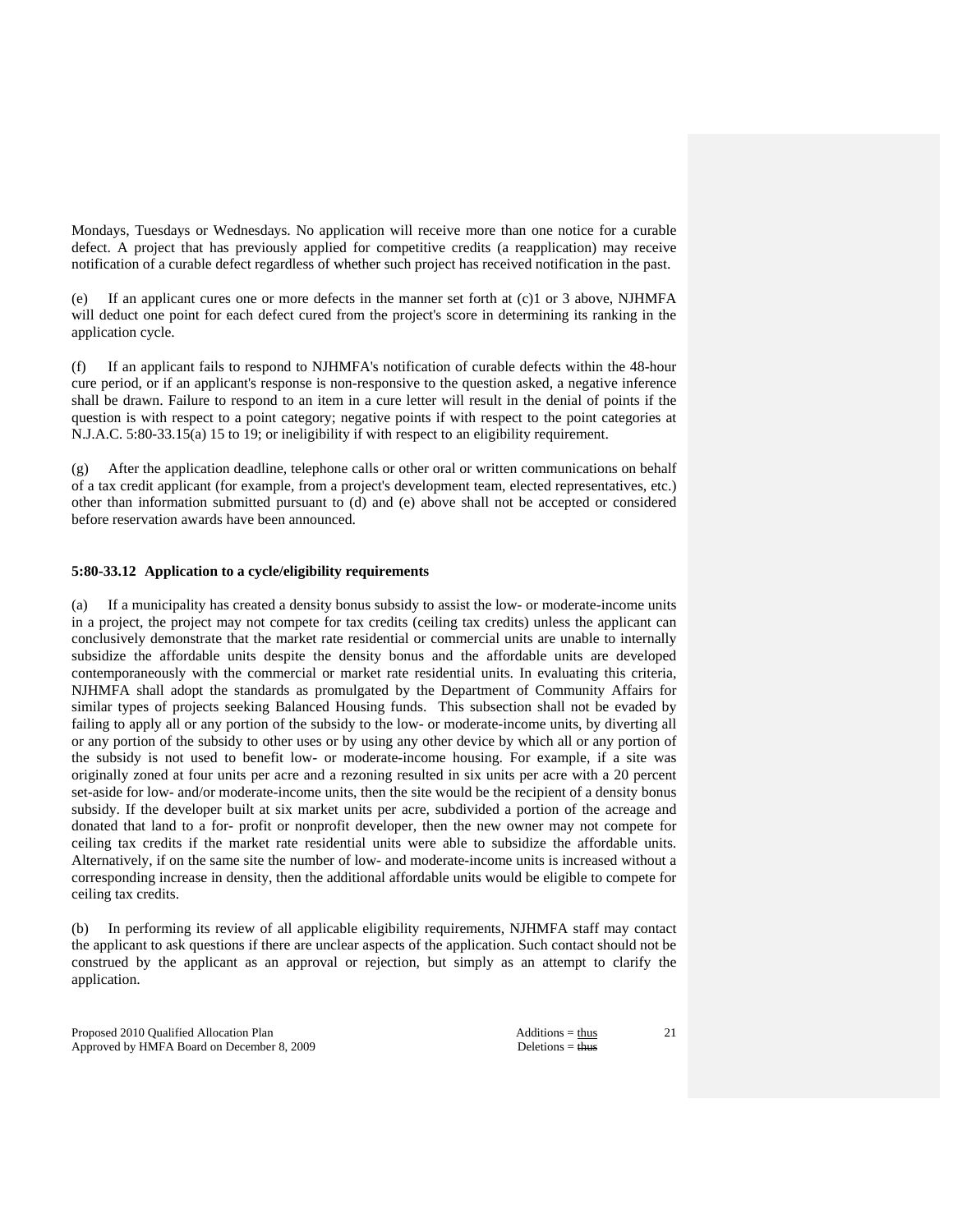(c) Applications shall meet all of the eligibility requirements listed in this section in order to be admitted into a cycle. NJHMFA reserves the right to contact the applicant if the need arises.

 1. Applications shall include the information set forth in (c)1i, either (c)1ii or (c)1iii, and (c)1iv below in order to demonstrate the need and demand for the proposed project in a market area. If NJHMFA determines an insufficient market need or demand exists, the project shall be deemed ineligible.

 i. The proposed development, including all amenities and services, shall be described in a narrative format by the applicant. The narrative shall include an explanation of how the services shall be paid for, as well as the need and demand for the project and its impact upon the neighborhood. Commercial space, if any, shall be disclosed. Photographs of the site and existing structures shall be provided from all significant perspectives and show all significant nearby land uses, including, but not limited to, those land uses listed at N.J.A.C. 5:80-33.15(a)11. Preliminary drawings of the finished project, including the site plan, floor plan and elevations drawn to scale, shall be submitted with the narrative.

 ii. A market study, certified to both the applicant and NJHMFA in the analyst's Certification, shall be submitted for all projects. Two copies of the report shall be submitted. The market study shall be no more than six months old; therefore, unsuccessful Spring Cycle applicants may have to update their market study prior to applying to the Final Cycle. Projects applying for additional credits (either from the Reserve or a competitive cycle) that have already received a previous allocation of tax credits shall not be required to submit a new market study. The analyst shall state in the certification that all market study requirements have been fully addressed. If any relevant information cannot be obtained, the analyst shall explain why the information cannot be obtained. The study shall also identify any assumptions, estimates, projections and models used in the analysis. The assumptions used in the market study (for example, project rents, unit mix, amenities, etc.) must precisely reflect the information provided in the tax credit application. The data and analysis shall clearly indicate enough demand in the market to support the proposed development. Any additional information appropriate to the market area and the project shall be submitted to demonstrate the demand for the proposed housing project. The report shall include, at a minimum:

 (1) A brief executive summary which includes the appropriate vacancy rate, capture rate, absorption period and the discount from comparable market rate units given the rents projected by the applicant, as well as a detailed table of contents which clearly identifies the location of the items listed below;

 (2) A description of the proposed site (including pictures of the site and existing structures, pictures of the immediate neighborhood, visibility/access/exposure, proximity to retail and employment, detailed neighborhood and market area maps showing all significant nearby land uses, block and lot numbers of each parcel, site acreage, available public services and public transportation, and existing infrastructure) and a description of the proposed improvements (including unit mix, a commentary on the preliminary drawings including size and design, proposed

Proposed 2010 Qualified Allocation Plan Additions = thus Additions = thus Additions = thus Additions = thus Additions = thus Additions = thus Additions = thus Additions = thus Additions = thus Additions = thus Additions = Approved by HMFA Board on December 8, 2009 Deletions = thus Deletions = thus Deletions = thus Deletions = thus Deletions = thus Deletions = thus Deletions = thus Deletions = thus Deletions = thus Deletions = thus Deletion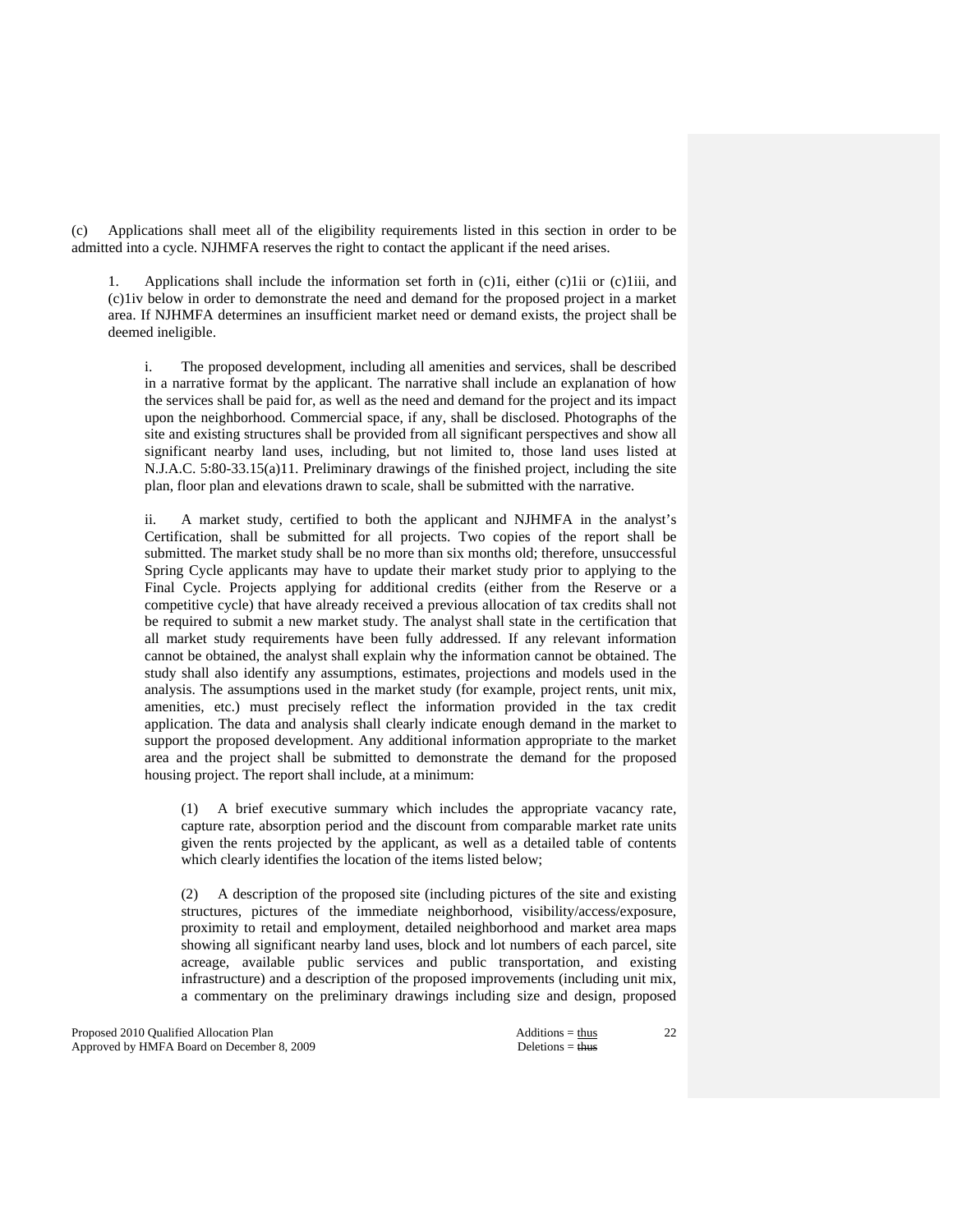project and unit amenities and any applicable tenant charges, tenant-paid utilities and project-paid utilities);

 (3) Geographic definition and analysis of the market area, including a comprehensive and reasonable rationale for the suggested market area with supporting evidence. For example, the market area may be defined as the area in which similar properties compete with the subject property for tenants, or the area immediately surrounding the project from which 60 to 70 percent of the residents are expected to be drawn, taking into account political and natural boundaries, socioeconomic characteristics, and the areas from which nearby rental developments draw new tenants. The market area shall be evaluated on the basis of employment and income levels and trends, the presence of local revitalization projects, the number of substandard units in the market and the number of cost burdened households in the market. Interviews shall be conducted with area apartment managers to establish mobility patterns in the area. Particular attention should be given to tax credit properties. The results of the interviews shall be provided in a chart showing the percentage of residents by neighborhood/ community. For cases in which the subject property is an existing rental development or later phase of an existing development, detailed tenure by prior residence must be shown. Additional explanation shall be provided for any market area with boundaries in excess of 3 miles (urban site) or 5 miles (rural site) of the site;

 (4) A demographic analysis of the households in the market area in (c)1ii(3) above which are income eligible and can afford to pay the rent (assuming potential households may spend up to 40 percent of their income on housing expenses). When appropriate, the eligible population shall also be analyzed by tenure (owner/renter), size of renter households, and age. Market studies submitted for projects applying to the Senior Cycle shall include an evaluation of the market for the eligible population over 70 years old. Demographics from the last census shall be updated to reflect current market conditions and shall be the basis for projected demographics. This research data shall be provided in the appendix and shall be from an organization such as Claritas or a governmental source. Supportive Housing projects shall also provide demographics on the special needs population in the project in order to substantiate need and demand at projected rent levels;

 (5) Rent, vacancy and amenity surveys by unit size of both market and subsidized properties. The subsidized property survey shall include a representative sample of all LIHTC properties in the market area and those projects that are currently under construction or have received preliminary site plan approval. In addition, a rent adjustment analysis shall be provided of the properties most comparable to the subject property. Data shall include, at a minimum, a grid analysis by unit size for rents, amenities, unit square footage, age, number of bathrooms, tenant-paid utilities, rent per square foot, location, physical condition and curb appeal. Rents shall be adjusted, especially for utility and amenity charges, so that fair comparisons can be made. The rent discount for the proposed project in relation to comparable

Proposed 2010 Qualified Allocation Plan Additions = thus Additions = thus Approved by HMFA Board on December 8, 2009 Deletions = thus Deletions = thus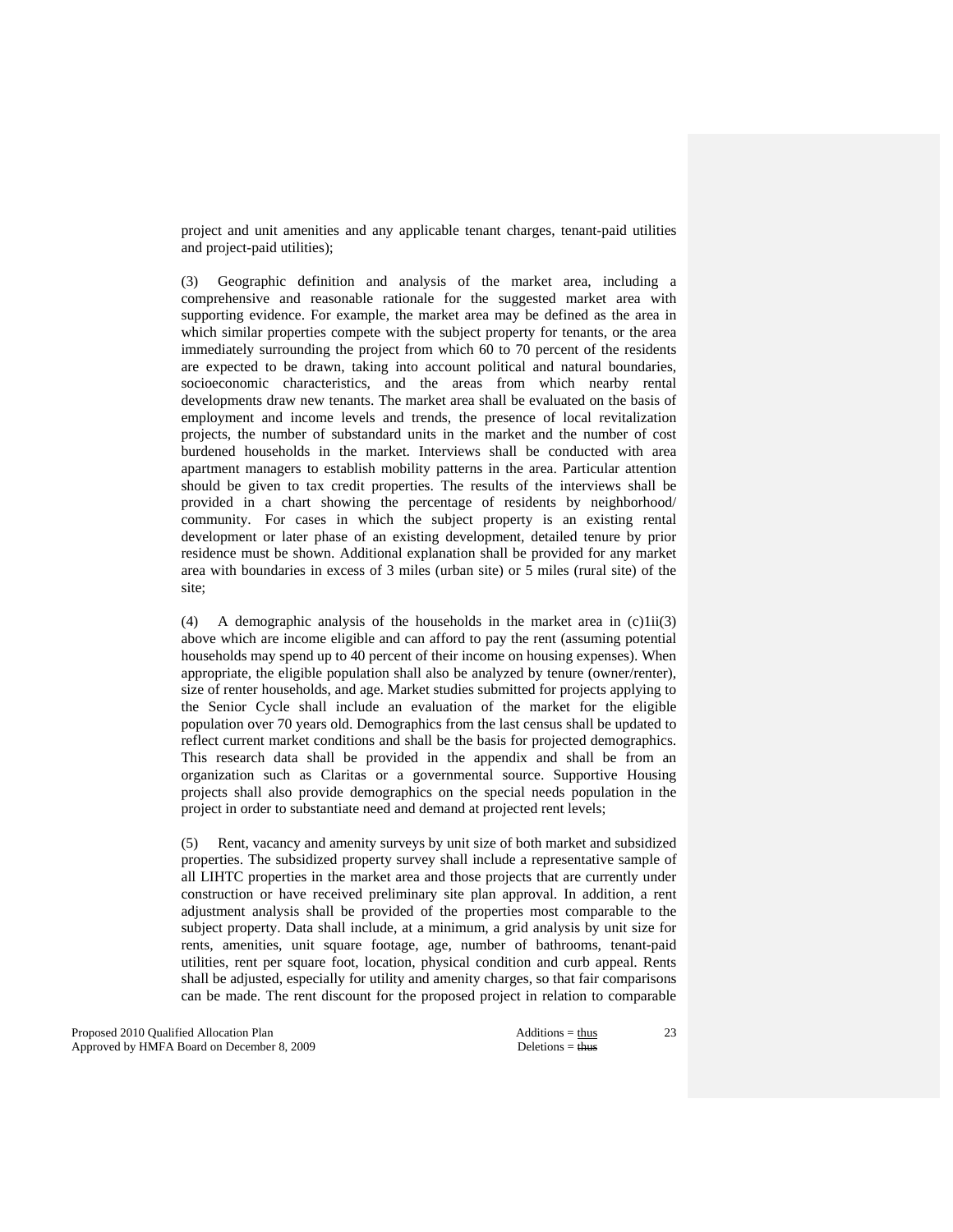market rate projects should be at least 10 percent. Additional information concerning unit mix, vacancy and turnover rates, operating expenses, rent trends, rent concessions, rent control, waiting lists, absorption per month, design, name of property contact and contact phone number shall be provided in a grid or narrative format when available. The market study shall contain a minimum of three rent comparables for each unit size. All comparable properties should be within the delineated market area. In cases where a comparable project has to be chosen from outside the market area (for example where there is not enough similar rental product in the market area), appropriate concessions should be made for location differences. At least one picture of each comparable and a detailed street map which shows the location of each comparable shall be provided. In addition, if the building that is the subject of the tax credit application is currently occupied, rent rolls and current tenant incomes shall be provided and analyzed;

 (6) The capture rate, absorption period and the effect of the proposed rental housing on the market area. The capture rate is the number of units in the project divided by the net demand for the project, where the net demand is the number of households which are income eligible and can afford to pay the rent minus the number of comparable subsidized units in the market area. For purposes of the market study, the maximum annual household income for the tax credit units shall be equal to 50 or 60 percent of the area median income (depending on whether the applicant chooses the 20 percent at 50 percent or 40 percent at 60 percent Federal set-aside) of a household. The household size to be used shall be 1.5 persons per the number of bedrooms in the largest tax credit unit. For single room occupancy projects, assume one person per unit. The minimum annual household income for the tax credit units shall be equal to the lowest tax credit gross rent multiplied by 30 (which assumes that potential households may spend up to 40 percent of their income on housing expenses on a monthly basis). The absorption period is a forecast of the number of months that will elapse from the completion of construction to the achievement of stabilization of the project as a whole, taking into consideration a reasonable vacancy rate. Sample calculations of capture rate and absorption period shall be shown in the report, and NJHMFA shall be able to reconstruct the estimates using the data and methods in the market study. When additional analysis is appropriate, methods shall consider demographic trends, age of householders, the size of renter households, the unit mix of the project, the amount of home ownership in the target population, the cost of home ownership in the market area, approved projects not yet placed in service and any other significant factors. The impact of the subject project on existing housing in the market area shall also be addressed;

 (7) If applicable, the appropriate rent per square foot and vacancy factor based on market conditions for any commercial space in the project;

 (8) A conclusion forecast regarding the potential viability of the proposed project which states the strengths and weaknesses of the project, compatibility of surrounding land uses, appropriateness of project design and amenities, and the

Proposed 2010 Qualified Allocation Plan Additions = thus Additions = thus Additions = thus Additions = thus Additions = thus Additions = thus Additions = thus Additions = thus Additions = thus Additions = thus Additions = Approved by HMFA Board on December 8, 2009 Deletions = thus Deletions = thus Deletions = thus Deletions = thus Deletions = thus Deletions = thus Deletions = thus Deletions = thus Deletions = thus Deletions = thus Deletion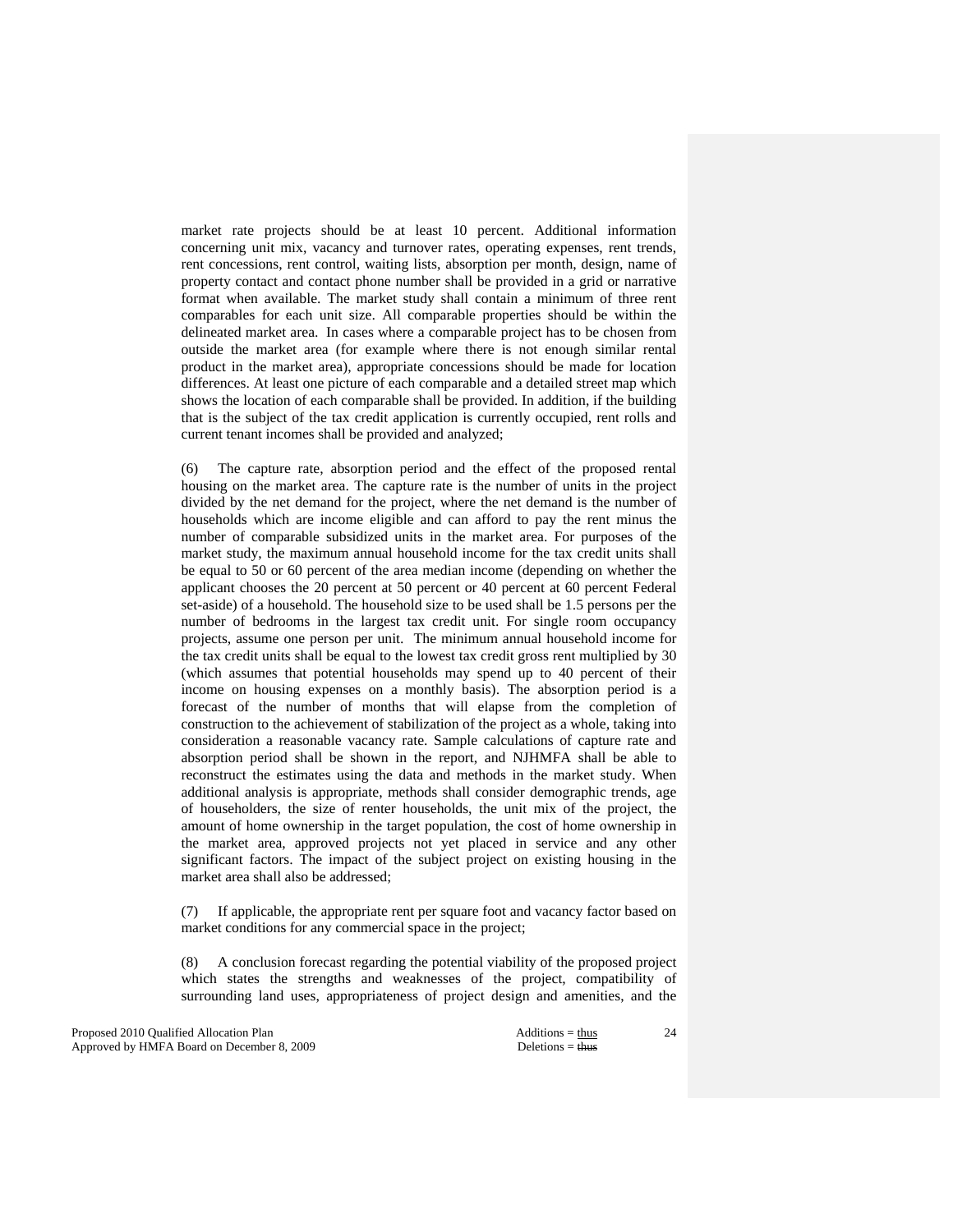reasonableness of projected rents. In addition, the analyst shall state whether sufficient demand from targeted households exists for the development as proposed. Suggestions to make the project more marketable shall be provided if appropriate. All conclusions shall be based on data analyzed in the body of the report; and

 (9) A statement of the competency of the analyst conducting the study. The market analyst shall certify that:

 (A) He or she is an independent, third party professional with no financial interest in the project other than in the practice of his or her profession (for example, his or her fee for preparing the report is not contingent upon project completion and/or an award of tax credits);

(B) He or she has the requisite knowledge to proceed with the study;

 (C) He or she has personally inspected the subject property and the comparable properties analyzed in the report;

 (D) He or she has conducted the study in accordance with Standards 4 and 5 of the 2001 edition of the Uniform Standards of Professional Appraisal Practice (USPAP), incorporated herein by reference, as amended and supplemented.

 (10) The provisions of N.J.A.C. 5:80-33.11(d) and (e) shall not apply to market studies submitted under this subsection. Instead, during the market study review process, a reviewer contracted by NJHMFA shall notify the independent, third-party professional who completed the market study by telephone and, simultaneously, in writing by facsimile transmission about significant missing or unclear components of the market study. A copy of such correspondence shall also be simultaneously sent to NJHMFA and the tax credit applicant. Failure of the independent, thirdparty professional who completed the market study to provide a sufficient response within five business days about significant missing or unclear components of a market study shall result in an application being declared ineligible.

 iii. For projects of 25 units or less and projects receiving Project Based Section 8 rental assistance for 100 percent of the units, the form of market analysis described below may be submitted in lieu of the market study requirements listed in  $(c)1ii(1)$  through (6) above:

 (1) The third party analyst shall provide a description of the proposed site and proposed improvements, a geographic definition and analysis of the market area, age and income demographics within the defined market area and rent, vacancy and amenity surveys by unit size of both market and subsidized properties. In addition, a rent adjustment analysis shall be provided of the properties most comparable to the subject property. For suggestions, see related subsections of (c)1ii above; and

(2) The requirements at  $(c)1ii(7)$  through (10) above shall be complied with.

Proposed 2010 Qualified Allocation Plan Additions = thus Additions = thus Approved by HMFA Board on December 8, 2009 Deletions = thus Deletions = thus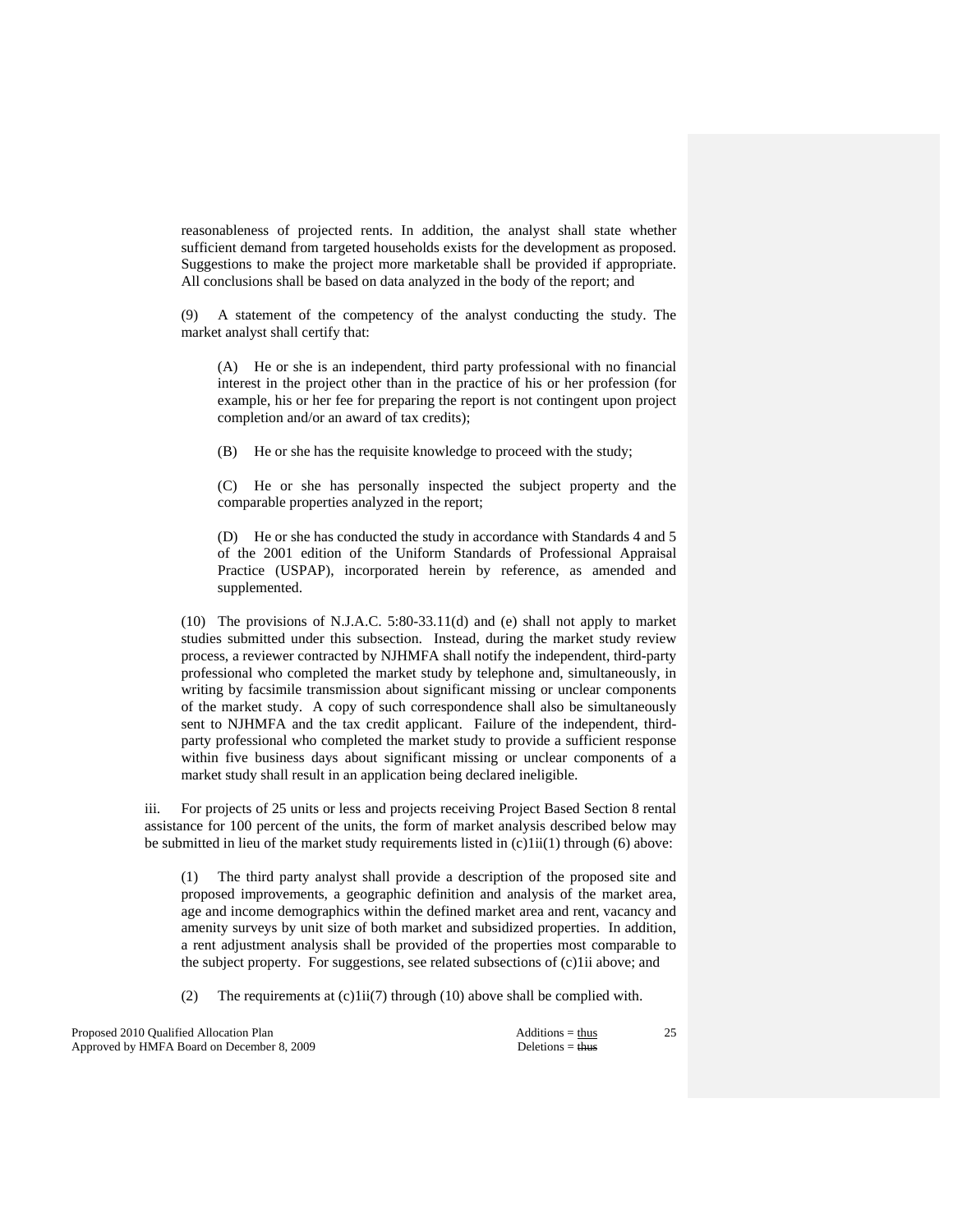iv. Updates of market studies more than six months old shall reflect a recent site visit by the market analyst, updated information on the comparable properties and an analysis of any significant changes to the subject development. Updated demographic information is not required if the market study is less than two years old unless relevant new decennial census data has become available since the original study.

 2. Applications shall include the information set forth in (c)2i and ii below in order to demonstrate site control:

 i. The applicant shall be either the owner or developer of the project and shall demonstrate that it has site control of the property via any one or a combination of the following: fee simple title; long-term leasehold interest (for a minimum term of the compliance and extended use periods); option to purchase or lease, including evidence that options are renewable until at least the start of construction; executed land sales contract or other enforceable agreement for acquisition of the property; and/or an executed disposition and development agreement with a public agency that specifies the site(s) to be acquired and, if the property is to be or may be acquired by eminent domain, identifies the condemnor, as such term is defined at N.J.S.A. 20:3-1 et seq. or its successor.

 ii. The applicant assumes the full burden of disclosing with certainty in its application how it shall obtain and maintain site control. The application shall set forth with specificity by what means each parcel of the project's real property is to be acquired if such acquisition has not yet been perfected; applications shall not indicate alternate means of acquisition for any particular parcel. For all forms of site control, a copy of the current owner's recorded deed (or equivalent) shall be submitted as supporting documentation. In the case of a municipality or other entity acquiring property through eminent domain, at a minimum, the applicant shall submit as part of its application a copy of all written offers, as described at N.J.S.A. 20:3-6 or its successor, executed by the condemnor to the condemnee(s) with regard to all real property comprising the project which is to be acquired by this means, which offers must be in effect and valid at the time of submission to NJHMFA. If additional documents have been executed and/or filed with regard to eminent domain at the time of application deadline, the applicant shall append a copy of those documents with its application and shall continue to supplement the application with such documents as required by N.J.A.C. 5:80-33.31; additionally, the declaration of taking shall be recorded within three months from the date of the Tax Credit Committee meeting at which awards/decisions are announced.

 3. Applicants shall submit a copy of the preliminary or final site plan resolution as well as all other approvals. For rehabilitation projects with sites that are not required by the municipality to obtain site plan approval, a letter from the planning board (or appropriate municipal official) stating that the sites are not subject to site plan approval shall be provided. It is the applicant's responsibility to insure that the project complies with all applicable local land use and zoning ordinances and that nothing at the local or county level will interfere with the project obtaining all necessary permits.

Proposed 2010 Qualified Allocation Plan Additions = thus Additions = thus Additions = thus Additions = thus Additions = thus Additions = thus Additions = thus Additions = thus Additions = thus Additions = thus Additions = Approved by HMFA Board on December 8, 2009 Deletions = thus Deletions = thus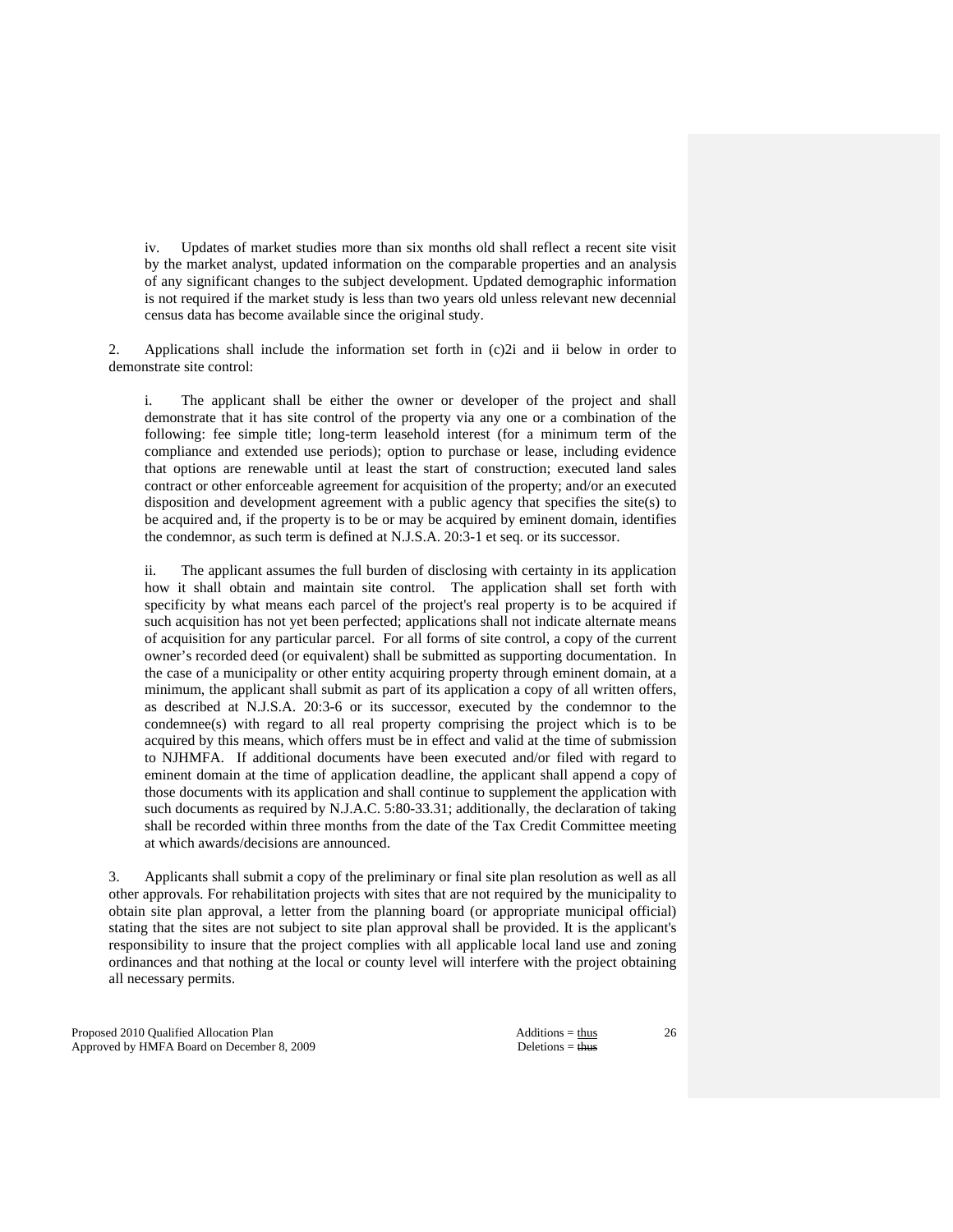4. Applicants shall disclose the existence of any known environmental conditions/constraints including, but not limited to, wetlands, stream encroachment, and steep slope grading, which may impact development on the project site. In addition, applicants shall certify that all necessary environmental approvals have been obtained from the Department of Environmental Protection or, at a minimum, applied for. If remediation is necessary, the remediation plan shall be accounted for in total development costs. If a Phase I environmental study conducted in accordance with A.S.T.M. E1527-97, Standard and Poors Enhanced Protocol (which includes testing for lead, asbestos and radon) has been completed for the project, the findings shall be submitted. A Phase I is not required; however, if a project is awarded credits and a Phase I was not submitted with the application, the applicant shall not be allowed to apply for hardship credits for unforeseen environmental issues.

5. As required by Section  $42(m)(2)(B)(i)$  of the Code, all financing information shall be disclosed in the application, including information about letters of interest and other undertakings that the applicant does not identify as funding sources in the application. The applicant shall provide all syndication documents in existence at the time of application including, but not limited to, the prospectus (offering memorandum), limited partnership agreement, joint venture agreement, partnership administration services agreement, development agreement and any amendments to the aforementioned documents and any relevant agreement between and among the relevant parties setting forth the terms of the financial arrangements, commitment letters, if any (firm or otherwise) and mortgage documents. All documents must include all exhibits and schedules. In addition, Section  $42(m)(2)(C)(ii)$  of the Code requires the taxpayer to "certify to the housing credit agency the full extent of all Federal, State, and local subsidies which apply (or which the taxpayer expects to apply) with respect to the building."

 6. All funding sources planned for the project shall be committed to the project. Commitments shall be firm and contain only conditions that are under the control of the applicant (that is, commitments cannot be conditioned on the availability of funds). The amount and all terms of the funding commitment shall be listed in the documentation provided under (c)6i through viii below. The amount and terms shall be used by NJHMFA in its underwriting analysis. Commitment letters shall be countersigned/accepted by the applicant. Expired commitments, letters of interest/intent and term sheets do not qualify as commitments. To evidence commitments for funding sources, the following is required:

 i. Banks and other lending institutions: Commitment letters for construction and permanent financing must indicate the interest rate (or the basis on which the interest rate will be set), term of the loan (at least 15 years for permanent financing, or if less than 15 years, loan must be fully amortizing) and all conditions. If the interest rate is floating after permanent loan closing, a maximum interest rate shall be stated in the commitment letter, and shall be the rate at which NJHMFA conducts its underwriting analysis. The commitment shall have been approved by the lender's final approval authority (for example, from a bank's loan review committee or if a lending consortium, from the consortium itself). The maximum mortgage supportable shall have been obtained.

 ii. State Balanced Housing, Home Express or State HOME funds: Projects applying for Balanced Housing or Home Express funds and tax credits shall comply with the

Proposed 2010 Qualified Allocation Plan Additions = thus Approved by HMFA Board on December 8, 2009 Deletions = thus Deletions = thus Deletions = thus Deletions = thus Deletions = thus Deletions = thus Deletions = thus Deletions = thus Deletions = thus Deletions = thus Deletion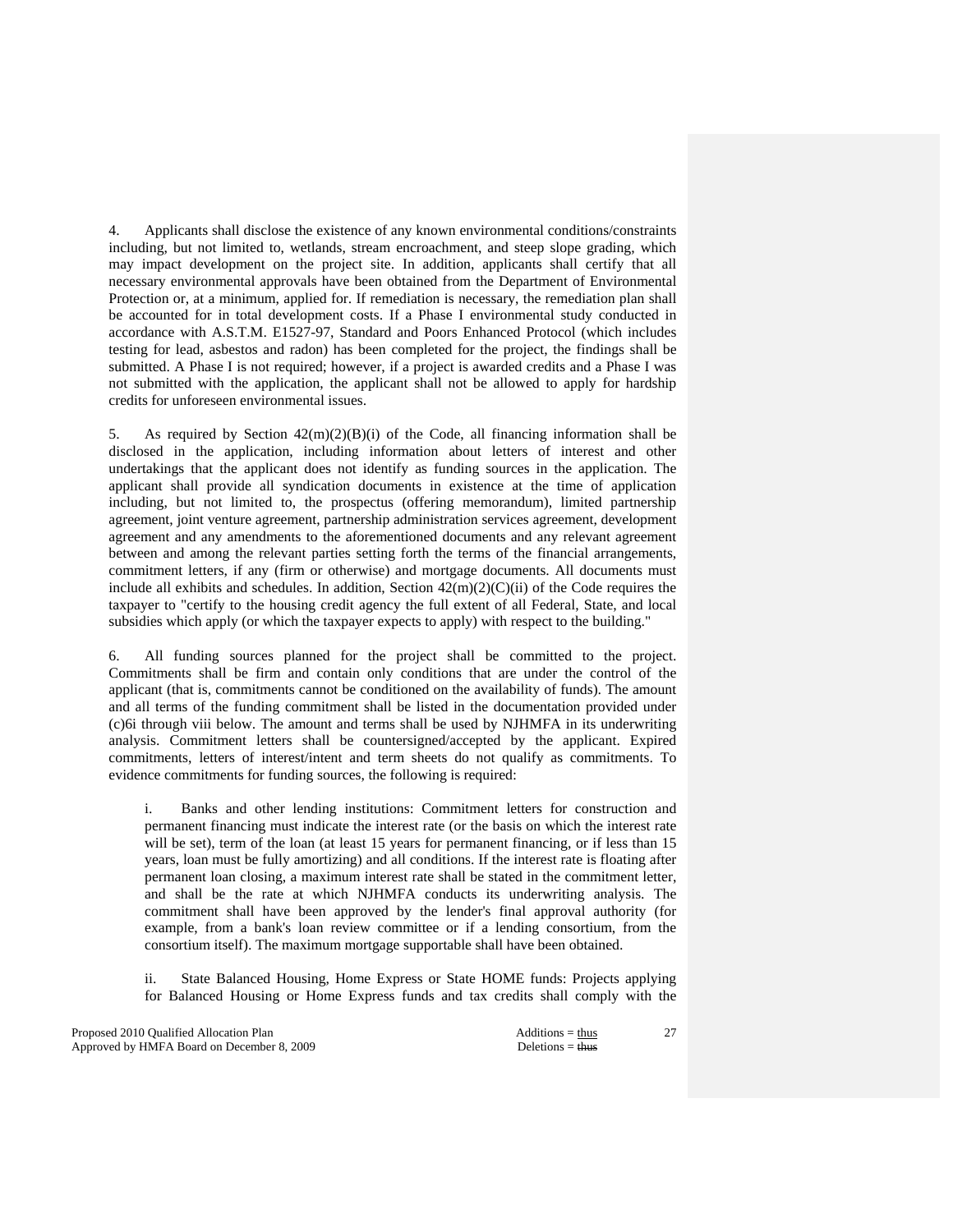applicable rules of these programs. The Department of Community Affairs (DCA) shall inform NJHMFA of those projects that have submitted a complete application for State Balanced Housing or State HOME funds by the tax credit application deadline. DCA will inform NJHMFA of the projects it intends to fund and the subsidy amounts if those projects are sufficiently competitive to receive tax credits. DCA will announce the Balanced Housing, Home Express and HOME commitments at the same time NJHMFA awards the reservations of tax credits.

 (1) An applicant requesting Balanced Housing or Home Express funding may not include Balanced Housing or Home Express funds as an initial funding source unless the municipality in which the project is located has petitioned COAH for substantive certification (funds may be committed but not provided until a municipality's Fair Share Plan has received substantive certification from COAH) or has entered into a judicially approved compliance agreement to settle its fair share housing obligation and/or has been designated as a receiving municipality under a regional contribution agreement and project plan approved by COAH and/or has, at any time since Fiscal Year 1988, been eligible to receive State aid pursuant to P.L. 1978, c. 14 (N.J.S.A. 52:27D-178 et seq.).

 (2) Where such events as described in (c)6ii(1) above have not occurred by the application deadline, the applicant shall provide a fully committed alternate initial source of funding that may later be replaced with the Balanced Housing or Home Express monies and shall identify the intent to have Balanced Housing or Home Express funds as a part of the overall plan of funding for the project. Note: Balanced Housing funds may be available if a municipality submits a resolution appropriating funds from the general revenue or a resolution of intent to bond in the event there is a shortfall of funding from the initial identified source(s) in accordance with N.J.A.C. 5:94-4.2(a)1. In the event the municipality withdraws its third round petition, does not receive substantive certification or a judgment of compliance within two years of the municipality's adoption of the resolution of intent to bond, allows its certification to lapse or has its substantive certification revoked by COAH or the court, the municipality's resolution of intent to bond shall become effective and the municipality shall be responsible to reimburse the DCA Neighborhood Preservation Nonlapsing Revolving Fund.

 iii. Grants: All private, State or local grants shall be deducted from basis unless the grantee is taking the grant into income and paying income tax on it or the grantee is making a loan to the partnership. All Federal grants must be subtracted from basis.

 iv. Municipal, county or PHA grants or loans: Funding approvals for municipal or county grants or loans (for example, CDBG, HOME) vary from county to county and from municipality to municipality. NJHMFA is sensitive to the regulatory constraints and administrative processes of local governmental funding sources and recognizes that evidence of firm commitments may vary from one government entity to the next. Generally, it is the municipal council and county board of freeholders that have final approval authority; therefore, a copy of the county or municipal resolution/ordinance

Proposed 2010 Qualified Allocation Plan Additions = thus Approved by HMFA Board on December 8, 2009 Deletions = thus Deletions = thus Deletions = thus Deletions = thus Deletions = thus Deletions = thus Deletions = thus Deletions = thus Deletions = thus Deletions = thus Deletion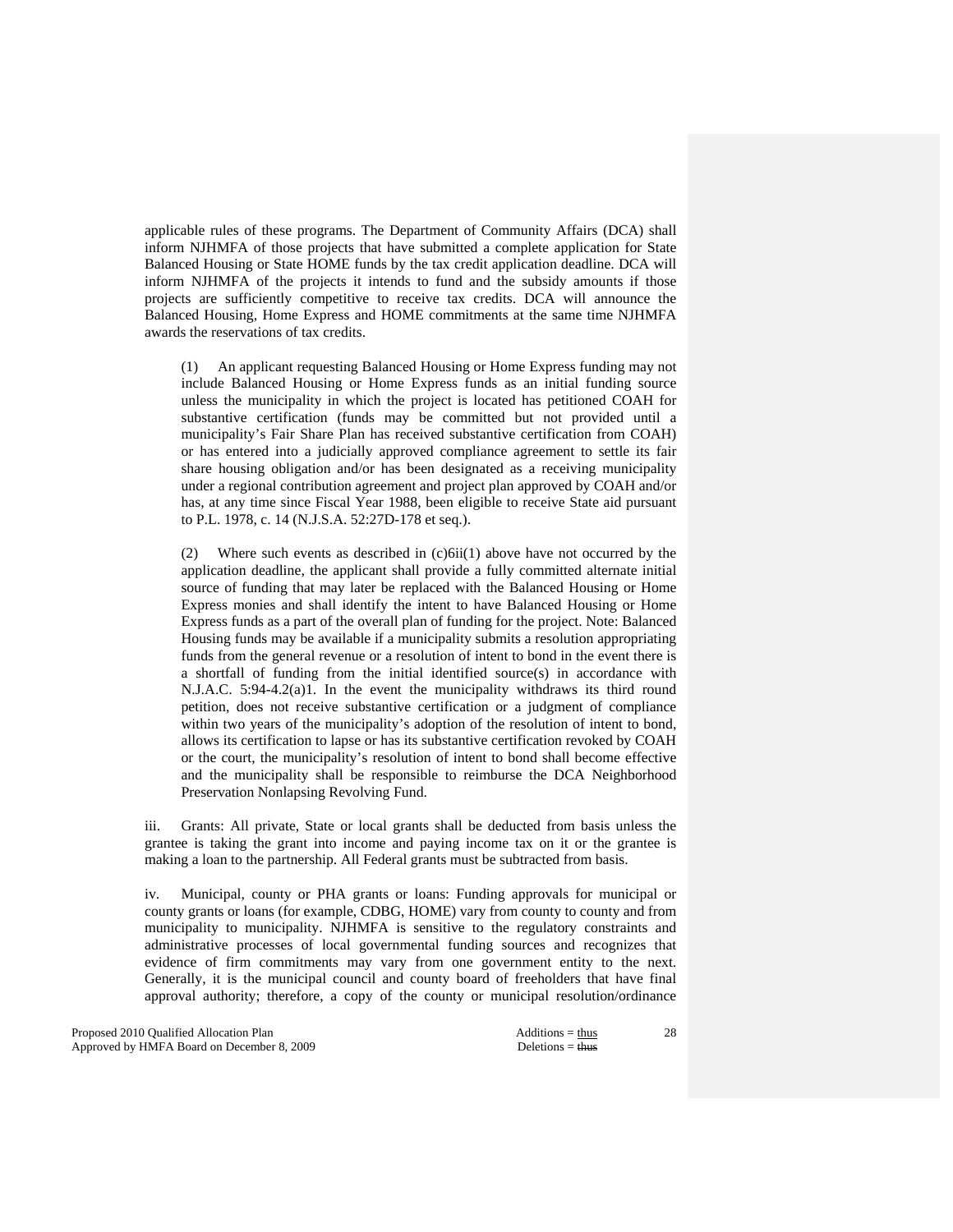approving the funds for the project is required to be submitted with the application. However, for governmental entities where that is not the standard approval process, NJHMFA shall accept comparable commitments. For example, for projects receiving HOME funds from participating jurisdictions (PJs), NJHMFA shall accept one of four forms of commitments in light of the many ways that local governmental entities combine their local approval process with Federal HOME regulations. First, applicants may simply submit an approved municipal or county resolution described in the beginning of this subsection. Second, an applicant may submit a copy of the HUD form 7015.15 "Request for Release of Funds & Certification" along with a copy of the PJ's cover letter transmitting it to HUD. Third, the applicant may submit a copy of their PJ's Comprehensive Housing Affordability Strategy (CHAS) with the project and the funding amount specifically cited in the CHAS along with a copy of the PJ's resolution approving the CHAS. Fourth, for those PJs that have authorized their staff to make final funding decisions, a commitment letter signed by the authorized signatory (that is, the person having final approval authority) shall be sufficient so long as documentation delegating final approval authority to the signatory is also submitted.

 v. Owner equity/loans and deferred developer fee: All applicants representing that they shall be contributing equity beyond that generated by the tax credit shall disclose the amount, the source and all terms. Applicants "coming out-of-pocket" to fill a funding gap shall provide a letter from an independent C.P.A. who certifies that the applicant has the amount of cash that is needed to fill the funding gap. Cash already expended on the project by the applicant can be utilized as a source of funds if said expenditures are verified by an independent C.P.A. and said cash is not an advance of other project funding sources. If the developer fee is deferred, applicants shall specify the amount, and when and how it will be paid. (NJHMFA establishes maximum developer fees.) Projects which utilize more than 50 percent of the total developer fee as a funding source at the application stage shall be declared infeasible, unless such use of the developer fee is on an interim basis (that is, if an anticipated funding source to replace the deferred developer fee is identified in the application, and the commitment of said funds is received no later than the issuance of the carryover allocation). Failure to secure said funding source and subsequently reduce the deferred portion of the developer fee to 50 percent of the total amount by carryover shall result in a cancellation of the tax credit reservation. Contractor fees cannot be pledged. Applicant equity or deferred developer fee may be subsequently replaced by State HOME or Balanced Housing resources only if the project is a COAH/Court-ordered project referenced in (c)6ii above or if the application for State HOME or Balanced Housing resources has been submitted by the tax credit application deadline.

 vi. Investor commitments: Applicants who do not have an agreement with a syndicator/investor at the time of application or who have only received an investor's term sheet may still apply for tax credits; however, NJHMFA shall underwrite the project at the lowest level of the NJHMFA equity range. Applicants that have an investment agreement with their investor shall have their project underwritten at a higher price, upon request, provided the equity pricing falls within the NJHMFA equity range. The applicant shall include in the application a commitment letter (not a term sheet) from an investor evidencing the net pricing (cents per credit dollar) and total anticipated net proceeds.

Proposed 2010 Qualified Allocation Plan Additions = thus Additions = thus Additions = thus Additions = thus Additions = thus Additions = thus Additions = thus Additions = thus Additions = thus Additions = thus Additions = Approved by HMFA Board on December 8, 2009 Deletions = thus Deletions = thus Deletions = thus Deletions = thus Deletions = thus Deletions = thus Deletions = thus Deletions = thus Deletions = thus Deletions = thus Deletion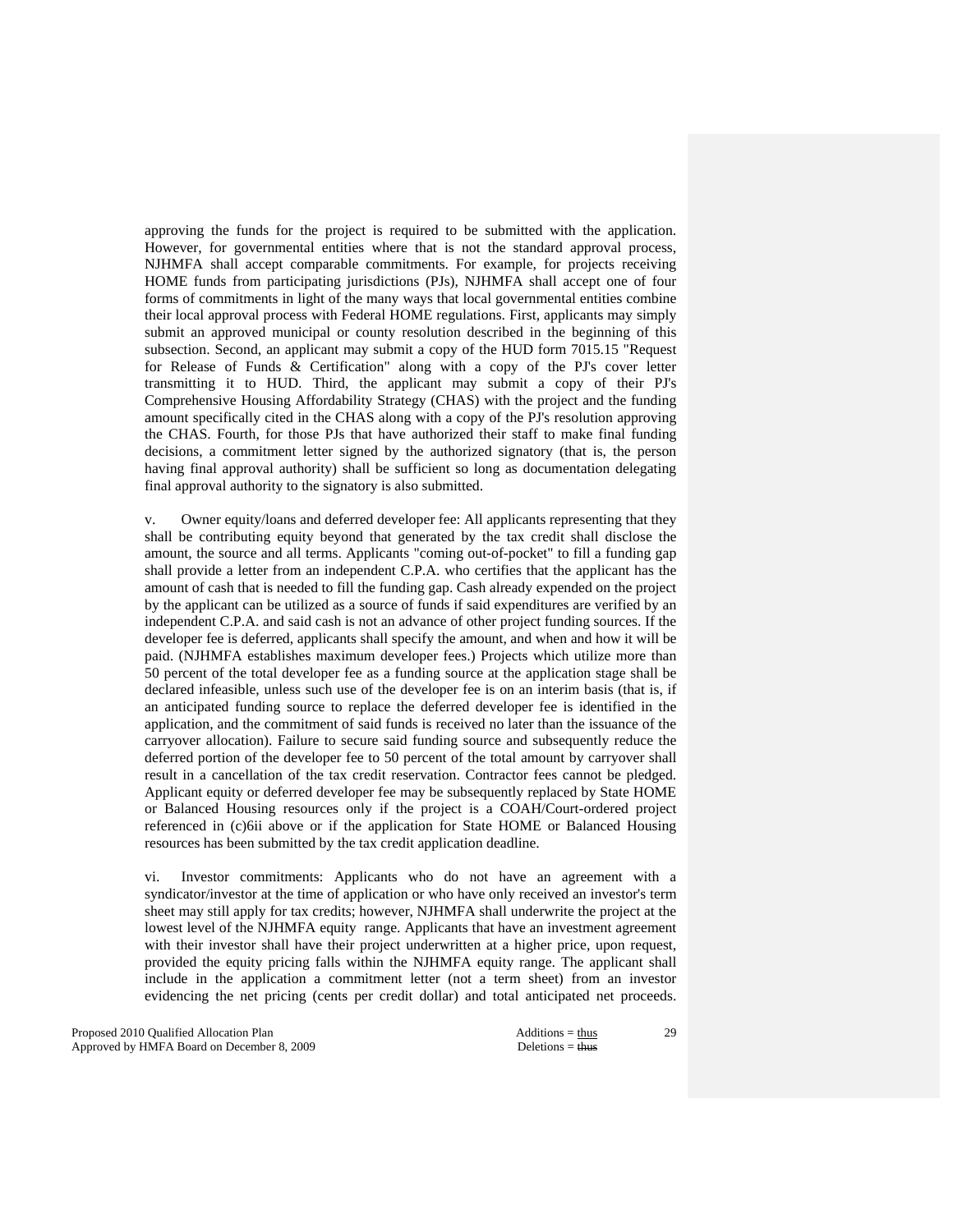Applicants of projects where the general partner(s) (or equivalent) will be retaining two or more percent ownership interest will have a retention factor added to the NJHMFA base of the equity range or the project's net pricing. Only projects that have closed with their equity investor and submit the executed partnership/operating agreement shall be permitted to utilize an equity pricing in excess of the NJHMFA equity range.

 vii. All-equity projects: Such projects include those where the applicant is financing the project and is taking the credits itself and those where the project is permanently financed solely on tax credit proceeds (that is, no mortgage, grants, etc.). Applicants of projects in the former category shall comply with (c)6v above and shall have a retention factor added to the base of the NJHMFA equity range. Applicants of the projects in the latter category shall submit a fully executed investor commitment evidencing the pricing per credit dollar and total anticipated net proceeds shown in the application. If there is sufficient cash flow to amortize debt, the applicant shall obtain a mortgage commitment for such debt.

 viii. Federal Home Loan Bank (FHLB): Applicants simultaneously applying for tax credits and the FHLB Affordable Housing Program shall not be required to submit a commitment letter from FHLB by the application deadline. If a project fails to receive FHLB funding, the project may be declared infeasible unless there is an alternate source of financing, such as a deferred developer fee, identified in the tax credit application and commitment of said alternate funding is received by issuance of the carryover allocation.

 ix. Regional contribution agreements (RCAs): A copy of the municipal resolution/ordinance approving the funds for the project or the project plan amendment that includes the project and is approved by the receiving municipality is required to be submitted with the application.

 x. Municipal Affordable Housing Trust Funds: A copy of the current spending plan listing the project which has been approved by the municipality and submitted to COAH by the application deadline shall be submitted in the application.

 7. In accordance with the Code, NJHMFA shall examine the reasonableness of the operational costs of the project. Applicants shall demonstrate that their project is financially feasible and viable as a qualified low-income housing project throughout the tax credit compliance period.

 i. Projects shall be underwritten to demonstrate project feasibility at a household median income percentage that is 2.5% below the set-aside selected. For example, if the 20 percent at 50 percent Federal set-aside is selected, the project shall be underwritten with rents affordable to tenants at or below 47.5 percent of the area median income adjusted for family size.

 ii. Applicants shall submit a 15-year cash flow pro forma signed by the first mortgagee (or syndicator/investor if the project has no hard debt) which exclusively reflects the

Proposed 2010 Qualified Allocation Plan Additions = thus Additions = thus Additions = thus Additions = thus Additions = thus Additions = thus Additions = thus Additions = thus Additions = thus Additions = thus Additions = Approved by HMFA Board on December 8, 2009 Deletions = thus Deletions = thus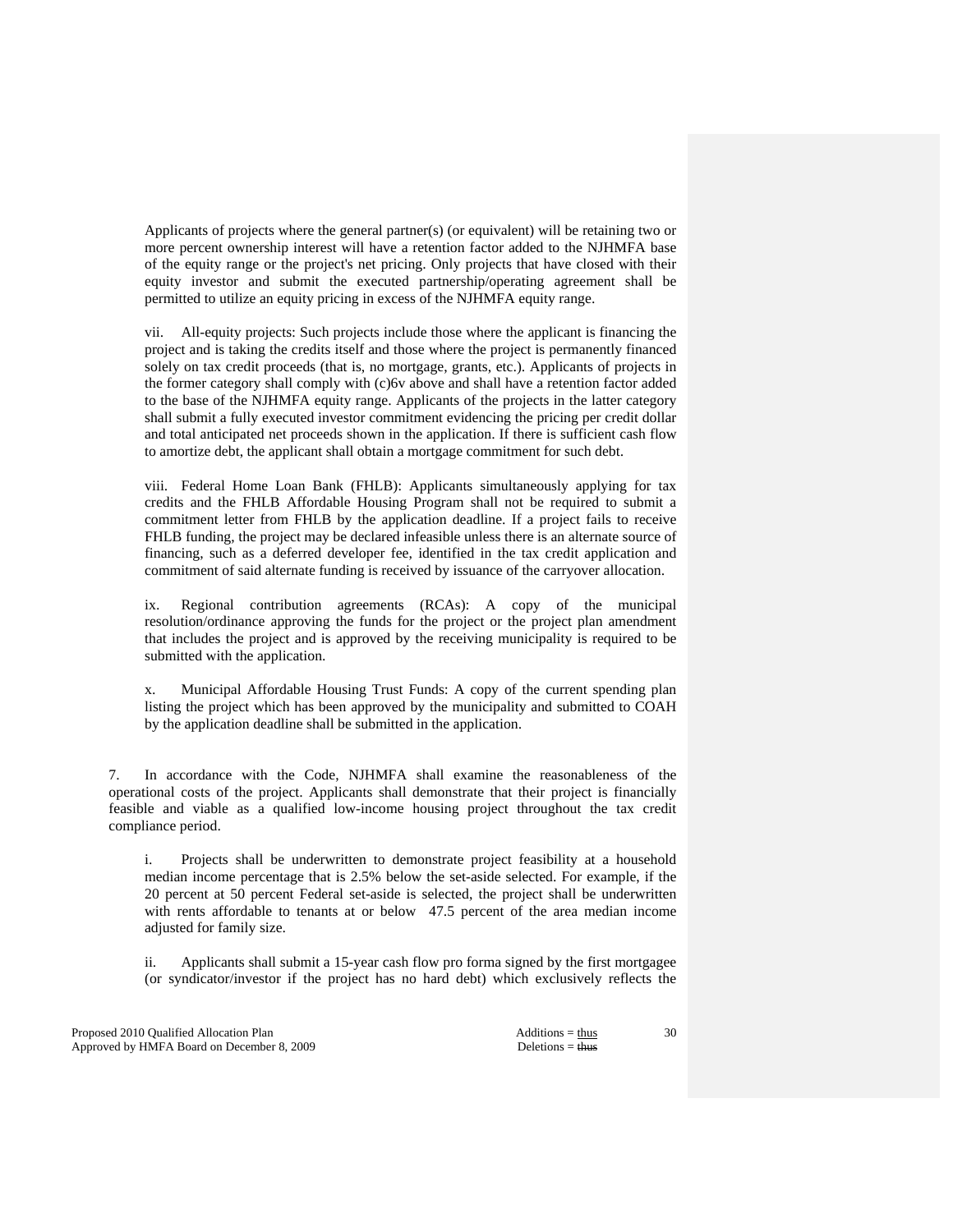following language verbatim: "We acknowledge that this pro forma substantially matches the assumptions used in our underwriting of the mortgage (equity investment)."

 (1) The proforma must precisely reflect the rent structure in the tax credit application, including all lenders' assumptions such as principal and interest payments, non-rental income, operating expenses, required reserves, annual fees, etc. as well as other characteristics of the application that impact financial feasibility (for example, cost of social services). For example, a project's Balanced Housing application (or other lender application) must mirror the development cost, operating assumptions, rent structure, etc., shown in the tax credit application.

 (2) Year one of the pro forma shall show stabilized operations. If the pro forma reflects negative cash flows in any year, the application shall demonstrate the funding and utilization of an Operating Deficit Escrow Account (ODEA). Assumptions regarding interest on the ODEA shall be reasonable.

 (3) The pro forma may reflect rental assistance only if such assistance is project based and is evidenced by the submission requirements described in (c)13 below. The subsidy may be illustrated only for the initial contractual term; that is, future renewals of project based subsidy contracts cannot be assumed. Upon the expiration of project based rental assistance, supportive housing projects shall be underwritten at rents no more than 20 percent of area median income adjusted for family size. For non-supportive housing projects, the project shall be underwritten at rents that are appropriate for market conditions (and are thus supported by the market study required at (c)1ii above); however, in no event shall rents exceed 50 percent of area median income adjusted for family size.

 (4) Year one of the pro forma should reflect core operating expenses between \$2,200 and \$3,800 per unit. For those projects with core operating expenses less than \$2,200 per unit or more than \$3,800 per unit, the application shall include an explanation supported by audited financial statements as to why the per unit operating expenses fall outside this recommended range, except that no family project shall have core operating expenses below \$2,200 per unit and no senior project shall have core operating expenses above \$3,800 per unit. Other operating expenses will be evaluated for reasonableness given the characteristics of the project.

 iii. Applicants shall submit at least two forms of data supporting the operating expenses stated in the proforma (for example, database information, comparable project information, Institute of Real Estate Management (IREM) statistics) or an NJHMFA Form 10 signed by the NJHMFA Property Management Division. NJHMFA reserves the right to require submission of the audited financial statements for comparable projects owned by the applicant.

Proposed 2010 Qualified Allocation Plan Additions = thus Approved by HMFA Board on December 8, 2009 Deletions = thus Deletions = thus Deletions = thus Deletions = thus Deletions = thus Deletions = thus Deletions = thus Deletions = thus Deletions = thus Deletions = thus Deletion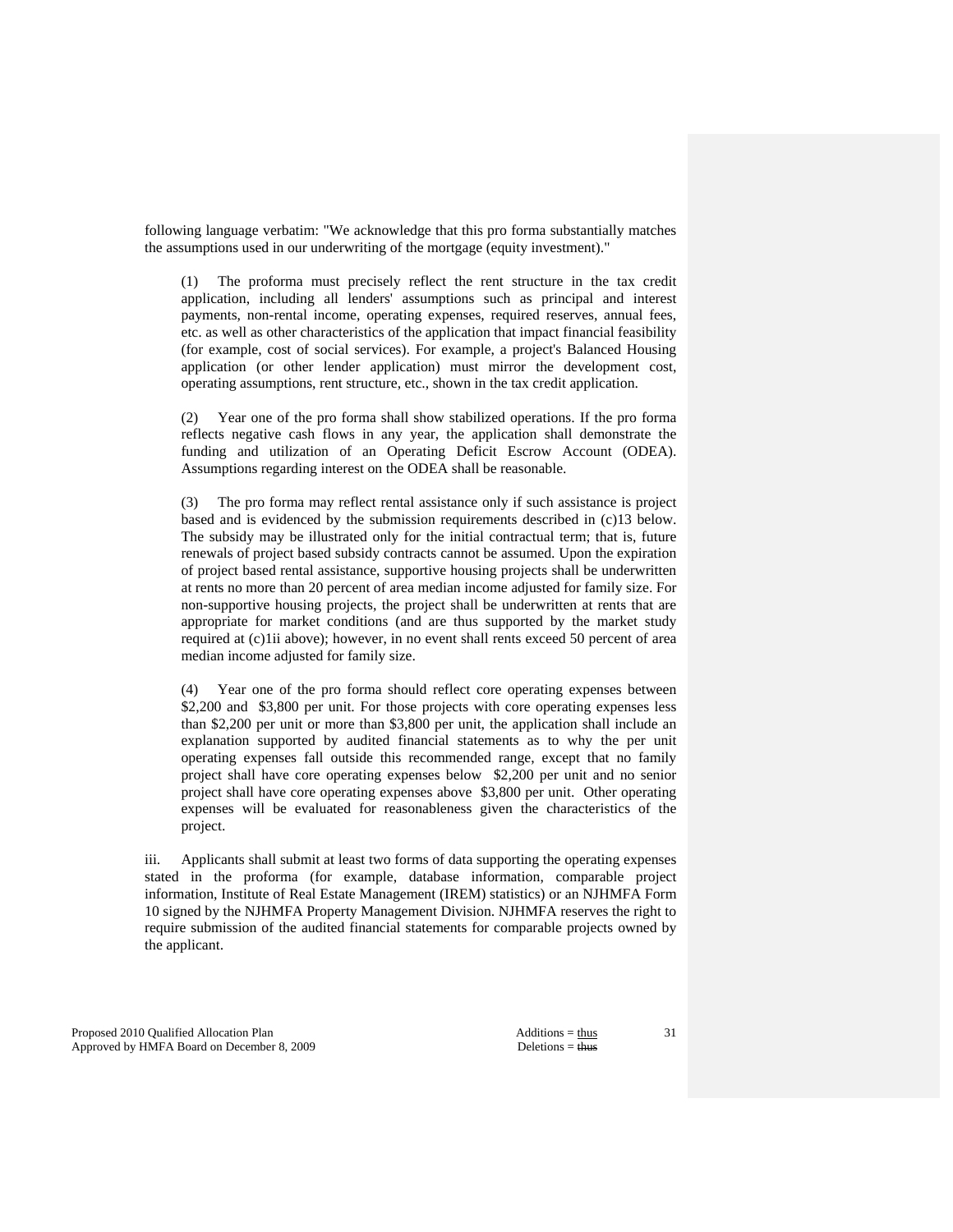iv. NJHMFA reserves the right to require a residual value analysis (conducted by the partnership's accountant) of any project with significant soft debt, at any time during the application and/or allocation process.

 v. Projects with market-rate units shall distribute the low and moderate income units among the different sized units to reflect the same percentage distribution as the number of different sized units bear to the total number of units. A greater percentage of the low and moderate income units may, however, be allocated to the larger units. Additionally, low and moderate income units shall be distributed throughout the project such that the tenants of such units will have equal access to, and enjoyment of, all common facilities of the project. (See N.J.A.C. 5:80-8.3)

Successful participation in the Environmental Protection Agency's (EPA) ENERGY STAR Homes Program or equivalent (per the Guide to NJHMFA Energy Star Requirements (Guide), incorporated herein by reference as the sub-chapter Appendix) shall be required for all applications. All applicants shall comply with the requirements of the Guide. Applications shall include a copy of the signed ENERGY STAR Partnership Agreement between the applicant and the EPA (or equivalent) and a signed letter of intent provided by NJHMFA, which states that the applicant has read the Guide and will comply with all requirements thereof. At the time a project places in service, owners shall submit to NJHMFA the ENERGY STAR Homes Certificate issued by the EPA (or equivalent) for each dwelling unit/building, as applicable, in the project.

 9. Successful completion of an NJHMFA-approved tax credit certification program with a continuing education component prior to the project being placed in service. The staff person responsible for verification of tenant income must be the person to successfully pass the certification examination and maintain the certification for the term of the compliance and extended use periods. For the list of approved tax credit certification programs, please contact NJHMFA's Division of Tax Credit Services at (609) 278-7400.

 10. Applicants requesting acquisition credits shall include an attorney's opinion regarding each building's eligibility for acquisition credits. Applicants shall submit an appraisal not older than six months. The acquisition basis shall be limited to the lesser of the purchase price or the "as is" appraised value of the building. If acquisition credits are denied, the application shall still be considered for rehabilitation credits so long as the project remains feasible without the acquisition credit. NJHMFA reserves the right to require an independent appraisal which conforms to the Uniform Standards of Professional Appraisal Practice (USPAP) for those projects that have land acquisition costs totaling over \$7,500 per unit. For all projects seeking acquisition credits, calculation of the developer fee for building acquisition costs shall be limited to eight percent of the acquisition amount. In addition, the non-deferred amount of this portion of the developer fee shall not exceed four percent of the acquisition amount.

 11. For all projects that are claiming a prior owner's expenditures in basis, a C.P.A. shall itemize the step-in-the-shoes costs and certify that the amount of the step-in-the-shoes costs shown in the application has indeed been spent and is accurately reflected in eligible basis. Prior owner's developer fees shall not be recognized.

Proposed 2010 Qualified Allocation Plan Additions = thus Additions = thus Additions = thus Additions = thus Additions = thus Additions = thus Additions = thus Additions = thus Additions = thus Additions = thus Additions = Approved by HMFA Board on December 8, 2009 Deletions = thus Deletions = thus Deletions = thus Deletions = thus Deletions = thus Deletions = thus Deletions = thus Deletions = thus Deletions = thus Deletions = thus Deletion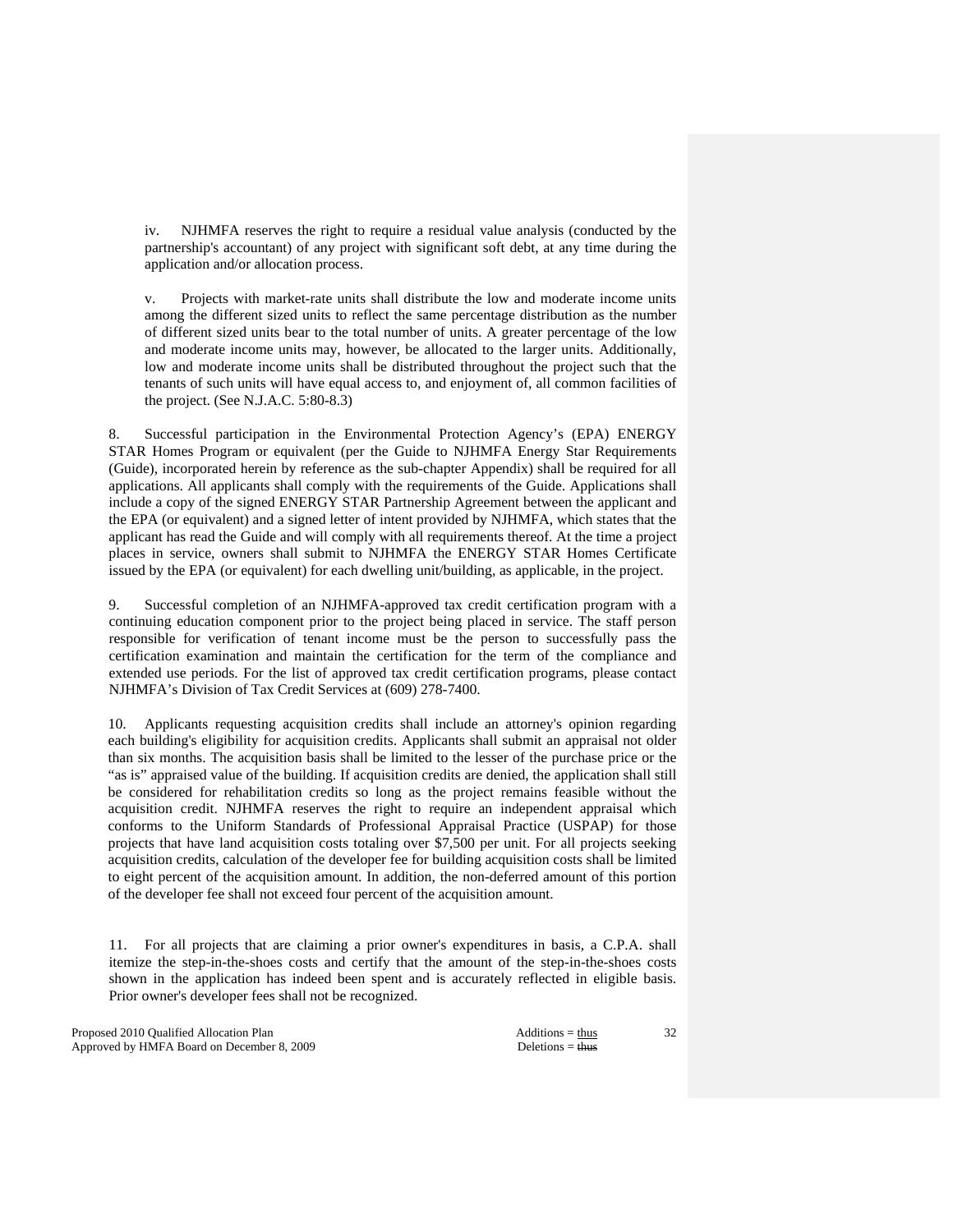12. All projects funded by the United States Department of Agriculture (USDA) Rural Development shall provide a letter from the State Director approving the loan and stating that the funds have been obligated. Because USDA Rural Development does not fund a developer fee, the allocated credit amount may be limited to an amount sufficient to pay only the developer fee. NJHMFA establishes the maximum developer fee.

 13. All applicants receiving rental subsidy from a government or private source shall submit with the tax credit application evidence of receipt of such assistance. Evidence of Project Based Section 8 Rental Assistance shall include, at a minimum, a letter from the Public Housing Authority (PHA) firmly approving the project for Project Based Section 8 Rental Assistance subject to the completion of the subsidy layering review. For projects involved in the AFL-CIO Pension Fund Program, a preliminary commitment from the AFL-CIO shall suffice. For other types of (non-Section 8) rental assistance, evidence shall include a fully executed rental assistance contract that specifies the source and term of the subsidy. Only projects receiving project based rental assistance may underwrite the project using the fair market rents (FMRs) as defined by the project's approved HAP contract. Upon the expiration of project based rental assistance, Supportive Housing projects shall be underwritten at rents no more than 20 percent of area median income adjusted for family size. For non-Supportive Housing projects, the project shall be underwritten at rents that are appropriate for market conditions (and are thus supported by the market study required at (c)1ii above); however, in no event shall rents exceed 50 percent of area median income adjusted for family size. Projects applying for rental subsidy from the State Rental Assistance Program (SRAP) and tax credits shall comply with the applicable rules of these programs. The Department of Community Affairs (DCA) will inform NJHMFA of those projects that have submitted a complete application for SRAP by the tax credit application deadline. DCA will inform NJHMFA of the projects it intends to fund and the subsidy amounts if those projects are sufficiently competitive to receive tax credits. DCA will announce the SRAP commitments at the same time NJHMFA awards the reservations of tax credits.

 14. Supportive housing projects applying to any cycle shall submit the following items in addition to those items at N.J.A.C. 5:80-33.15(a)5:

- i. A supportive housing population needs analysis;
- ii. A supportive housing marketing plan;

 iii. Evidence of the supportive housing development, management and/or supportive services experience of the owner entity, property management entity and/or social service provider who will be providing the property management and/or supportive services to the residents;

iv. Sources of funding and a social services plan that includes a detailed description of the scope of services to be provided to the individuals with special needs. If the social service provider is partnering with other community services, that

Proposed 2010 Qualified Allocation Plan Additions = thus Additions = thus Additions = thus Additions = thus Additions = thus Additions = thus Additions = thus Additions = thus Additions = thus Additions = thus Additions = Approved by HMFA Board on December 8, 2009 Deletions = thus Deletions = thus Deletions = thus Deletions = thus Deletions = thus Deletions = thus Deletions = thus Deletions = thus Deletions = thus Deletions = thus Deletion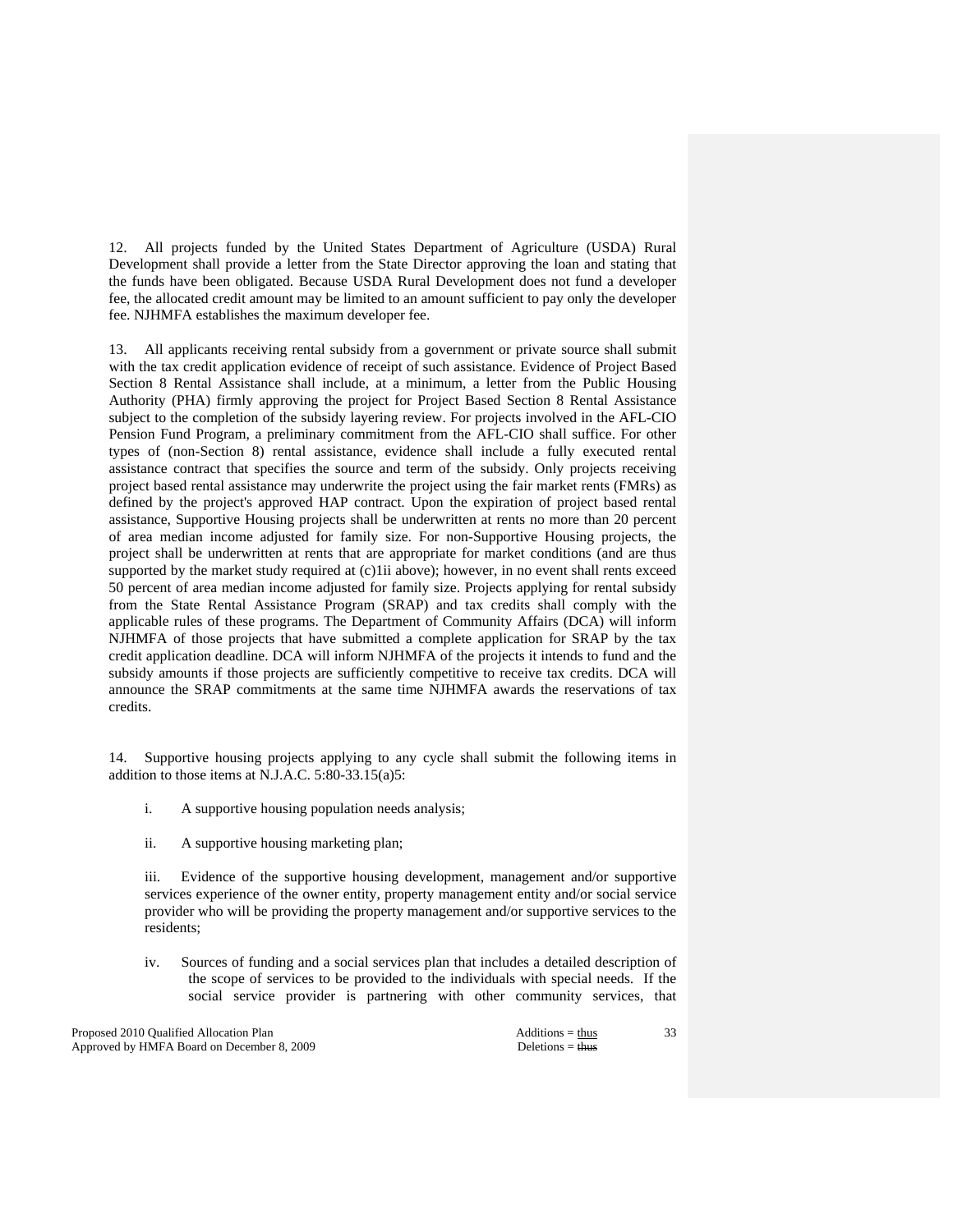relationship must be substantiated with executed letters of agreement detailing services to be provided and term thereof;

- v. An executed supportive services agreement between the supportive services provider and the owner entity; and
- vi. Evidence of receipt of rental assistance or operating subsidy commitment(s) for special needs populations below 30 percent of area median income and/or evidence that the supportive housing units are affordable to the target population.

 15. NJHMFA encourages all owners/developers to affirmatively market their projects. For projects over 25 units, applicants shall submit an Affirmative Fair Housing Marketing Plan, which, in short, documents how the project will be marketed to those people who are least likely to apply. For instance, if the proposed development is located in an area predominantly populated by Caucasians, outreach should be directed to non-Caucasians. Conversely, if the population is predominantly African-American, outreach should be directed to non-African-American groups. At the time the units are placed in service, the owner/developer and rental agent shall certify that the project was affirmatively marketed.

 16. Applicants applying in the HOPE VI/Replacement Housing/CFRC set-asides shall submit the following:

 i. A copy of the commitment letter from HUD awarding funds to the public housing authority. The applicant shall disclose the terms and conditions of the HOPE VI/Replacement Housing/CFRC grant to the public housing authority that funds the project, as well as the terms and conditions of the funding arrangements between the public housing authority and the applicant;

 ii. An opinion of tax counsel in support of the dollar amount of the eligible basis for the project set forth in the application. Attached to this opinion, and incorporated therein, shall be the accountant's analysis required in (c)15iii below;

 iii. An analysis conducted by an independent auditor of anticipated project cash flow and residual value demonstrating a reasonable prospect of repayment of all loans funded by the proceeds of the HOPE VI/Replacement Housing/CFRC funds and all debt. This analysis shall incorporate the same assumptions utilized in the 15-year cash flow pro forma submitted pursuant to (c)7ii above; and

 iv. The applicant shall demonstrate that any HOPE VI/Replacement Housing/CFRC funds used in the application to establish eligible basis at any time during the credit period are received under contractual financing provisions that, when viewed in the context of reasonably anticipated project cash flow and residual value, constitute lawful basis under the Code and applicable law.

## **5:80-33.13 Application for additional credits**

Proposed 2010 Qualified Allocation Plan Additions = thus Additions = thus Approved by HMFA Board on December 8, 2009 Deletions = thus Deletions = thus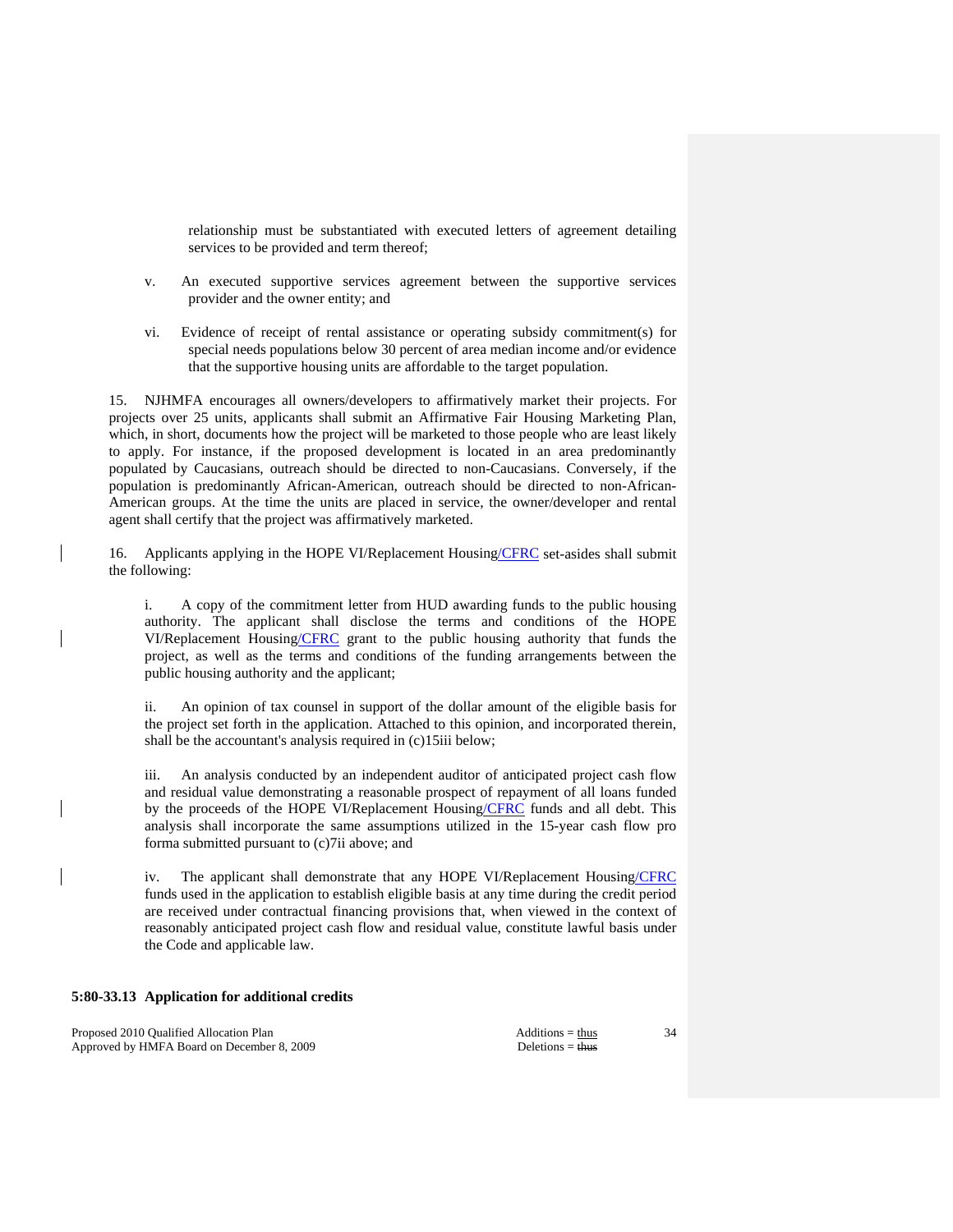(a) Applicants may apply for additional credits in one of two ways: through a hardship request from the Reserve or by applying under one of the cycles set forth at N.J.A.C. 5:80-33.4 through 33.7.

 1. Hardship requests up to \$100,000 shall apply to the Reserve. See N.J.A.C. 5:80-33.8 for a description of the Reserve. Applicants shall submit all of the following before NJHMFA will consider any hardship request:

i. The re-application fee;

 ii. A Sponsor Certification for Re-Application (including all updates to original application);

 iii. A rent qualification chart, income and expense statements and 15-year cash flow pro forma all reflecting current projections. The pro forma shall be signed by the first mortgagee (or syndicator/investor if the project has no hard debt) exclusively reflecting the following language verbatim: "We acknowledge that this proforma substantially matches the assumptions used in our underwriting of the mortgage (equity investment)";

An explanation why additional credits are being sought plus supporting documentation. Projects that did not submit a Phase I environmental assessment (conducted in accordance with A.S.T.M. E1527-97, Standard and Poors Enhanced Protocol) with their original application for tax credits are not eligible for additional credits for environmental overruns;

 v. Evidence that at least 50 percent of the developer fee is deferred and that the applicant has attempted to increase funding from every other source (except State Balanced Housing from the New Jersey Department of Community Affairs) before applying to the Reserve for additional credits. The developer fee cannot exceed that stated in the original application; and

 vi. A letter agreement with the syndicator/investor which addresses the pricing to be paid for the original and additional credits. (If the applicant is still incurring costs and is using a projection of costs and basis in his or her application for additional credits, the investor shall verify the projection.) The agreement shall also identify the intended end user/purchaser of the tax credits.

 2. Requests for additional credit that do not qualify for application under N.J.A.C. 5:80- 33.8(a)2 or 3 shall be made through application to a competitive cycle. Such submission shall consist of the complete application as well as items (a)1iv through vi above. The original allocation plus the additional credit shall be used to calculate the tiebreaker at N.J.A.C. 5:80- 33.19(a)1.

 (b) Should additional credits be awarded to a project, an allocation/issuance fee shall be paid as provided in N.J.A.C. 5:80-33.25.

Proposed 2010 Qualified Allocation Plan Additions = thus Additions = thus Approved by HMFA Board on December 8, 2009 Deletions = thus Deletions = thus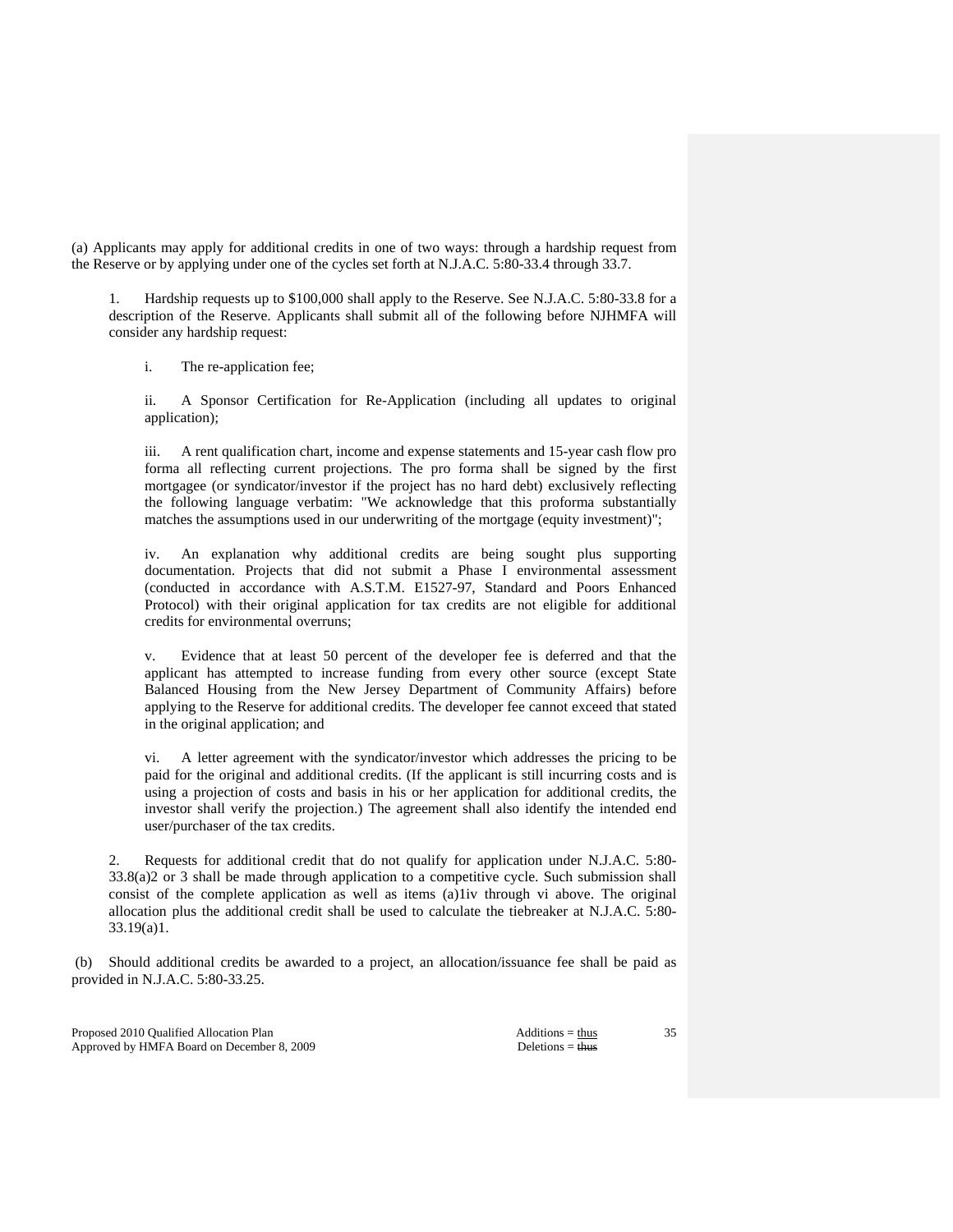# **5:80-33.14 Scoring and ranking**

(a) Because of the limited amount of credits and the high volume of applications to NJHMFA, only a fraction of the projects that apply typically receive credits. In addition to meeting the eligibility criteria described at N.J.A.C. 5:80-33.12, applications that fail to satisfy a minimum of 65 percent of the maximum score under the ranking criteria established under N.J.A.C. 5:80-33.15 through 33.18 shall be declared ineligible to obtain a reservation of tax credits. NJHMFA will rank projects according to the score sheet submitted in the project's application. Should an applicant fail to include a completed self-score sheet, the application shall be ranked utilizing a preliminary score as determined by NJHMFA. NJHMFA shall perform a cursory review of the application and shall assume the maximum score for each of the criteria under N.J.A.C. 5:80-33.13 through 33.18 provided the requisite documentation has been submitted. Based on this ranking, NJHMFA will then examine the applications of only those projects that rank sufficiently high to receive credits. Once it is determined that an application meets all eligibility requirements, it is admitted into the cycle and underwritten.

(b) Applications shall receive points based on the point system for the particular cycle in which they compete. In the event of a tie score, projects shall be ranked according to the tie-breaker system. Then, reservations shall be awarded to the applications with the highest scores and to the applications that win the tie-breakers, with reservations first going to projects in the set-asides.

(c) All units in the project must qualify for a point category in order for the application to receive the points, unless expressly stated otherwise in the point categories described at N.J.A.C. 5:80-33.15 through 33.18.

(d) Applicants who are successful in receiving tax credits are strongly advised to closely oversee during construction the implementation of all categories for which the application received points. Implementation shall be verified through certifications and on-site inspection by NJHMFA (or its authorized designee).

### **5:80-33.15 Point system for the Family Cycle**

- (a) The point system for the Family Cycle shall be as follows:
	- 1. Applicants may select one of the following options: (10 to 15 points):

 i. Projects not located within qualified census tracts which extend their compliance period for an additional 15 years shall receive 15 points. The minimum term of the lowincome occupancy commitment is 30 years: a 15-year compliance period plus a 15-year extended use period. Extension of the compliance period bars the utilization of Section  $42(h)(6)(I)$  of the Code until the beginning of the last year of the extended compliance period. An owner electing to extend the compliance period for 15 years will be restricting the property for 45 years—a 30-year compliance period and a 15-year extended use period. Therefore, the owner cannot request the housing credit agency to find a buyer for the tax credit project until the beginning of year 30. This restriction will be enforceable by

Proposed 2010 Qualified Allocation Plan Additions = thus Additions = thus Additions = thus Additions = thus Additions = thus Additions = thus Additions = thus Additions = thus Additions = thus Additions = thus Additions = Approved by HMFA Board on December 8, 2009 Deletions = thus Deletions = thus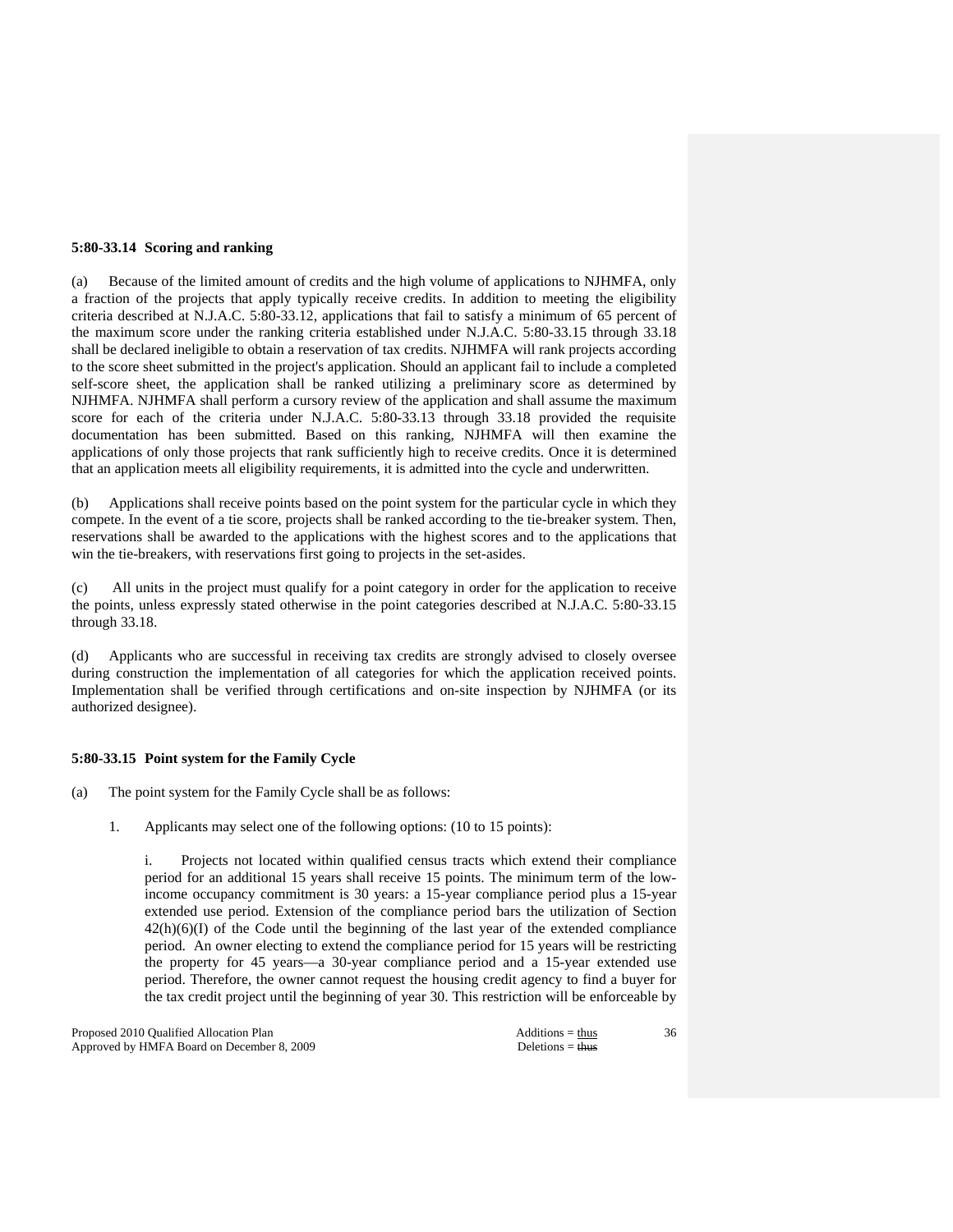NJHMFA and future tenants via a deed of easement and restrictive covenant which shall be recorded by NJHMFA pursuant to State law at the latter of the carryover allocation described at N.J.A.C. 5:80-33.24(a)1 or acquisition of the property;

 ii. Projects located in qualified census tracts shall be awarded 15 points. To qualify for this point category, a majority of the units shall be located within a qualified census tract; or

 iii. For single family and duplex housing which will convert to tenant ownership, 10 points shall be awarded. Such projects must convert to home ownership at the end of the compliance period. Syndication documents must reflect the conversion. The deed of easement and restrictive covenant shall reflect a right of first refusal to be granted by the owner to the tenants.

2. A project shall receive one point if the project utilizes public housing waiting lists.

3. Applicants may select one of the following options: (three or seven points):

 i. Low-density buildings where at least 30 percent of the tax credit units are large family units shall receive seven points. Points are based on the percentage of large family units with respect to the total number of tax credit units, not on square footage; or

 ii. Rehabilitation buildings that do not meet the definition of low density shall receive three points.

 iii. A weighted average of the units shall be used to calculate points for multi-building projects where not all of the buildings qualify under i or ii above.

 4. Applicants may select one of the following options for municipal, county and public housing authority (PHA) support.

 i. Projects that receive a fixed rate tax abatement for a 15-year term shall receive five points. If the specifics of the tax abatement (for example, percentage of rent roll, term) are not recited in the resolution/ordinance, the financial agreement to the tax abatement shall be included with the application. Proof of an applicant's tax-exempt nonprofit status is not sufficient to qualify for points for a tax abatement. In order to receive points under this category, the resolution/ordinance approving the abatement shall be submitted and must cite the proper statutory authority. For projects receiving a tax abatement under the New Jersey Long Term Tax Exemption Law, N.J.S.A. 40A:20-1 et seq., the first stage of the exemption period shall be for no less than 15 years. Only projects utilizing financing from NJHMFA may be granted an abatement under N.J.S.A. 55:14K-37(b). For information regarding NJHMFA financing, please contact the NJHMFA Division of Multifamily Programs and Credit at (609) 278-7400.

 ii. Projects that capitalize an escrow in an amount equal to two years worth of taxes, have a 1.20 debt coverage ratio with a minimum of \$3,000 per unit core operating

Proposed 2010 Qualified Allocation Plan Additions = thus Additions = thus Additions = thus Additions = thus Additions = thus Additions = thus Additions = thus Additions = thus Additions = thus Additions = thus Additions = Approved by HMFA Board on December 8, 2009 Deletions = thus Deletions = thus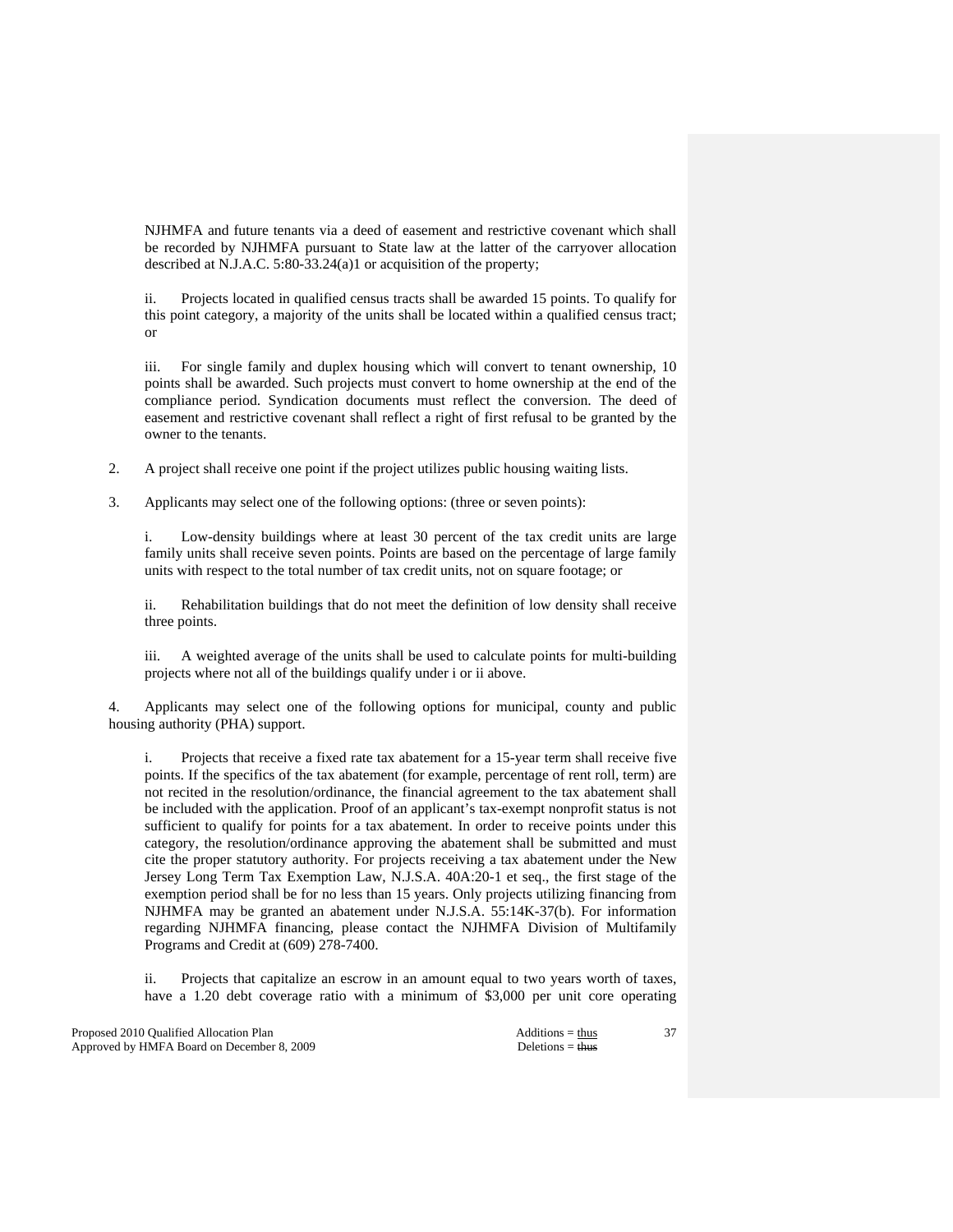expenses and receive municipal, county or PHA support of more than five percent of total project costs shall receive four points.

 iii. Projects that capitalize an escrow in an amount equal to two years worth of taxes, have a 1.20 debt coverage ratio with a minimum of \$3,000 per unit core operating expenses and receive municipal, county or PHA support totaling five percent of total project costs shall receive three points.

 iv. Projects that capitalize an escrow in an amount equal to two years worth of taxes, have a 1.20 debt coverage ratio with a minimum of \$3,000 per unit core operating expenses and receive municipal, county or PHA support of more than one percent and less than five percent of total project costs shall receive two points.

 v. For purposes of this point category, municipal, county or PHA support means contribution of land for nominal consideration (\$100.00 per parcel or less) or monetary contribution to the project (for example, HOME, RCA, CDBG, UDAG). Evidence of support shall be in the form of an authorized resolution or ordinance from the appropriate authority, and all steps necessary to make the resolution or ordinance legally binding shall have been completed. As evidence of the fair market value of a land contribution, the application shall include an appraisal (not older than six months) stating the value of contributed land. The tax escrow shall equal the two year amount reflected in the cash flow pro forma, and shall be confirmed by the municipality prior to the application deadline as the anticipated tax assessment when the project is completed.

 5. Because the availability of social services greatly improves the quality of life for residents, NJHMFA awards up to three points for the provision of up to three social services for the compliance period. One point will be awarded per service offered. The services shall be affordable, appropriate, available and accessible to the project's tenants. Applicants shall support their claim to provide social services by providing the following:

 i. Evidence of funding sources or documentation of how or by whom the services shall be paid;

 ii. Evidence of experience of the service provider for both provision of social service and fulfillment of prior private or governmental contracts; and

 iii. Evidence of firm agreements (executed contracts) with service providers for the services.

 6. Four points are awarded to projects which pledge to expend a sum equaling at least 15 percent of construction cost on contractors, subcontractors and material suppliers which are certified as minority business enterprises (MBE) and women business enterprises (WBE) by the Division of Minority and Women Business Development in the Department of the Treasury ("Certified MBE's and WBE's").

7. Applicants may select one of the following options:

Proposed 2010 Qualified Allocation Plan Additions = thus Additions = thus Approved by HMFA Board on December 8, 2009 Deletions = thus Deletions = thus

**Deleted:** New Jersey Department of Commerce and Economic Development **Formatted:** Font: (Default) Times New Roman, 12 pt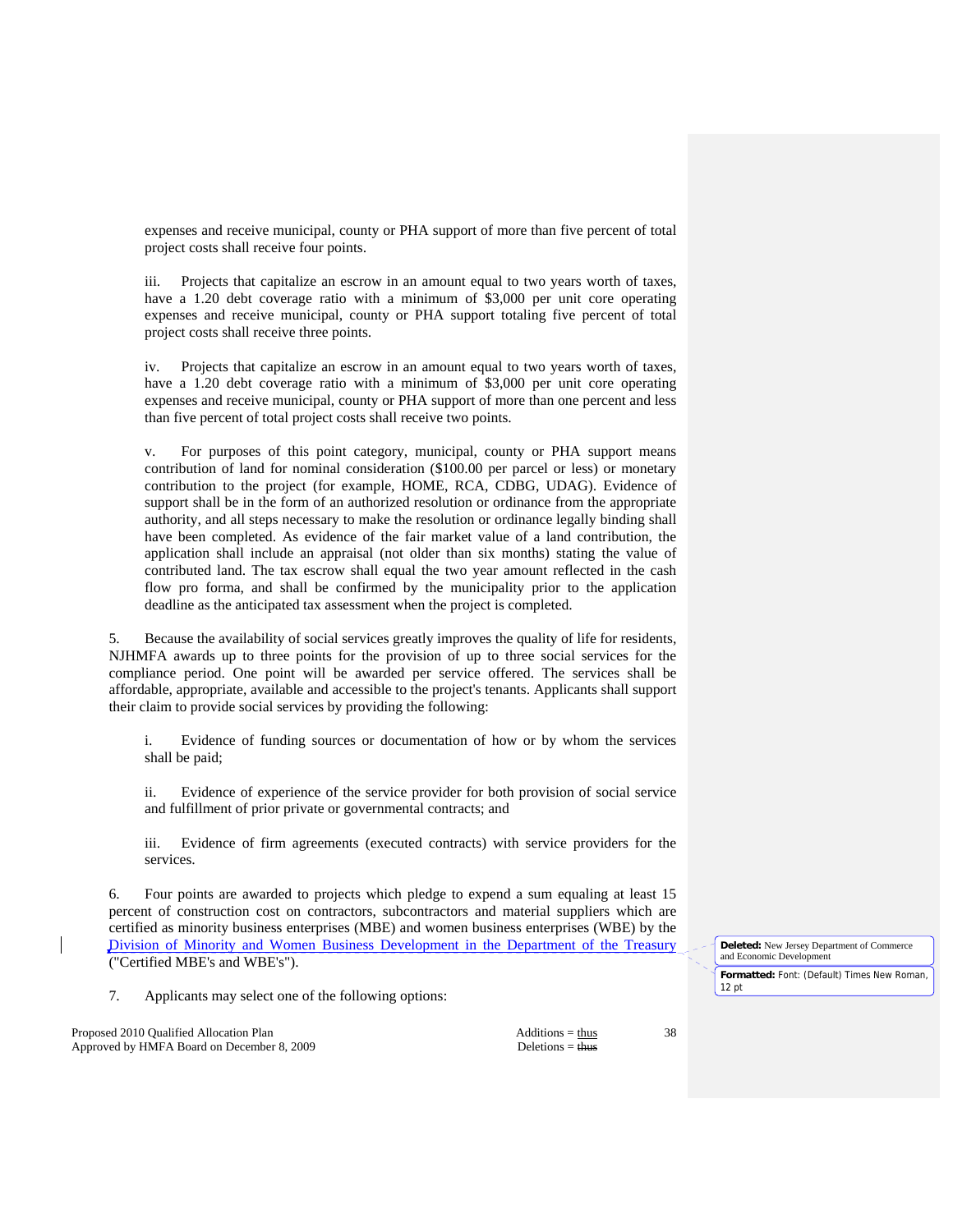- i. Projects located within a ready to grow area that are not located in a qualified census tract but which satisfy a COAH obligation, satisfy a court-ordered obligation, are in voluntary compliance with the courts or are within a transit village shall be awarded 10 points. In order to receive points as a project satisfying a COAH obligation, the petition for substantive certification or amendment to a plan that has previously received substantive certification must be received by COAH by the tax credit application deadline. A resolution of intent to petition COAH shall only be accepted if COAH is unable to accept petitions by the tax credit application deadline;
- ii. Projects located within a ready to grow area that are located in a qualified census tract and satisfy a COAH obligation, satisfy a court-ordered obligation, are in voluntary compliance with the courts or are within a transit village shall be awarded 8 points. In order to receive points as a project satisfying a COAH obligation, the petition for substantive certification or amendment to a plan that has previously received substantive certification must be received by COAH by the tax credit application deadline. A resolution of intent to petition COAH shall only be accepted if COAH is unable to accept petitions by the tax credit application deadline;

 iii. Projects located within both a ready to grow area and a qualified census tract which contribute to a concerted community revitalization plan shall be awarded seven points. HOPE VI projects only shall not be required to submit a community revitalization plan to be eligible for points in this point category; or

iv. Projects located within a ready to grow area only shall be awarded five points.

 8. NJHMFA awards up to three points for the provision of unit amenities. One point will be awarded per amenity offered. The costs of the amenities must be shown in the capital and/or operating budgets, as appropriate. Amenities must be appropriate to the proposed tenant population. The list provided below is not all-inclusive. Substitutions are permitted at NJHMFA discretion; however, it is incumbent upon the applicant to demonstrate how each substitute amenity provides a comparable benefit to the tenants as those amenities listed below.

- i. A security alarm;
- ii. A washer and dryer hook-up with drip pan or floor drain;

 iii. An ENERGY STAR-labeled frost free refrigerator of 14 cubic feet for efficiencies and one bedroom, 16 cubic feet for two bedrooms, 18 cubic feet for three bedrooms and 20 cubic feet for four bedrooms;

- iv. An ENERGY STAR-labeled washer and dryer;
- v. An ENERGY STAR-labeled dishwasher;

Proposed 2010 Qualified Allocation Plan Additions = thus Additions = thus Approved by HMFA Board on December 8, 2009 Deletions = thus Deletions = thus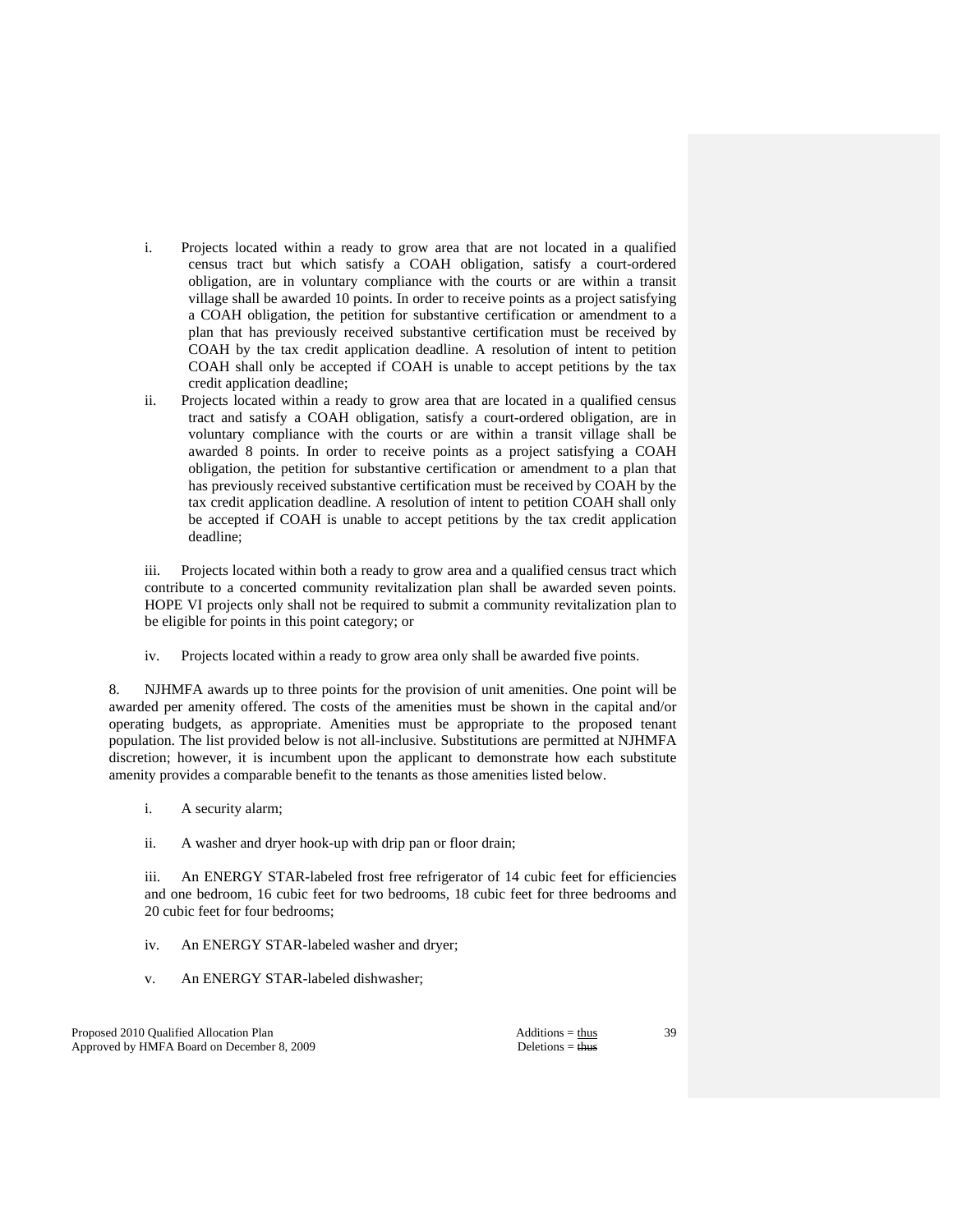vi. Through the wall, individual dwelling unit air conditioning;

vii. A minimum bedroom size of 100 square feet;

 viii. Minimum kitchen cabinets of 14 linear feet (for up to two bedrooms) and 16 linear feet (for three bedrooms or more);

 ix. Minimum closet space of 14 linear feet for efficiencies and one bedroom, 24 linear feet for two bedrooms, 30 linear feet for three bedrooms and 35 linear feet for four bedrooms;

x. Emergency pull cords/call button—senior projects only;

- xi. Garages;
- xii. Patios;
- xiii. Outside storage lockers; and
- xiv. High speed internet access.

 9. NJHMFA awards points for the provision of project amenities, up to a maximum of two points. One point will be awarded per amenity provided. The costs of the amenities must be shown in the capital and/or operating budgets, as appropriate. Amenities must be appropriate to the proposed tenant population. Applicants may select any combination of the following amenities in order to receive the maximum two points. The list provided below is not allinclusive. Substitutions are permitted at NJHMFA discretion; however, it is incumbent upon the applicant to demonstrate how each substitute amenity provides a comparable benefit to the tenants as those amenities listed below.

- i. A playground (family projects only);
- ii. A community room/building (minimum 1,600 square feet);
- iii. On-site laundry facilities, using ENERGY STAR-labeled commercial equipment;
- iv. Community gardens;

 v. Average interior unit sizes of 500 square feet for efficiencies, 650 square feet for one bedroom, 800 square feet for two bedrooms, 1,100 square feet for three bedrooms and 1,200 square feet for four bedrooms;

 vi. 1.0 parking spaces per unit (may be off-street: garage, parking lot, pad or driveway, or on-street: designated/permit); and

Proposed 2010 Qualified Allocation Plan Additions = thus Additions = thus Approved by HMFA Board on December 8, 2009 Deletions = thus Deletions = thus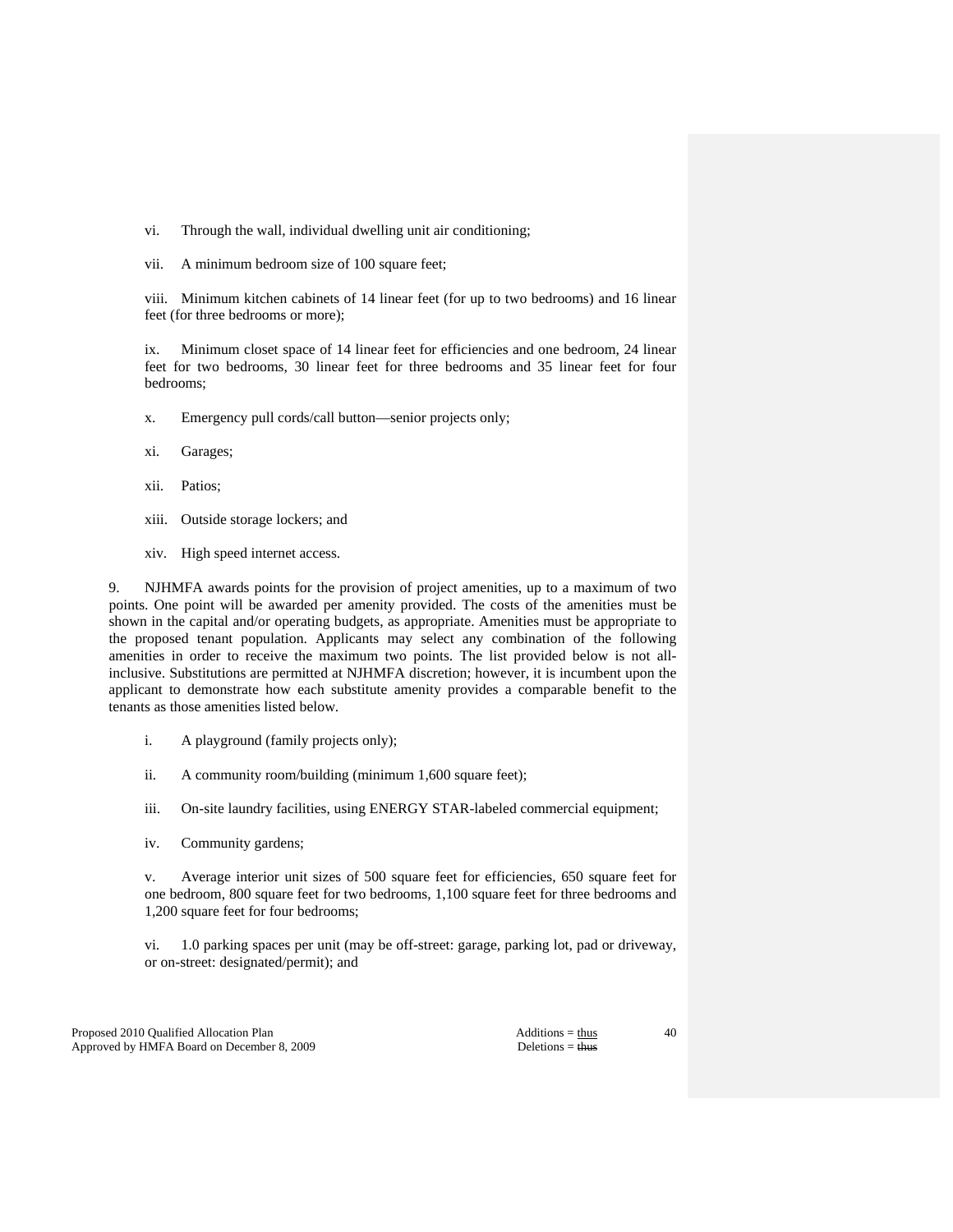vii. A 30-year manufacturer's warranty on roof shingles for sloped roofs, 20 year for low slope roofing.

 10. Projects which demonstrate community policing or public safety enhancements shall be awarded one point. Applicants may select any of the following strategies in order to receive the point. The list provided below is not all-inclusive. Substitutions are permitted at NJHMFA discretion; however, it is incumbent upon the applicant to demonstrate how the proposed substitution provides a comparable benefit to the tenants as those items listed below.

- i. An evening hour security guard;
- ii. On-site community policing station;
- iii. Camera/security system in each building;

 iv. Coordination/training for community policing groups and/or property manager by a governmental law enforcement agency;

 v. Incorporation of Community Policing Through Environmental Design (CPTED) characteristics in the design, layout and construction of buildings and on-site facilities;

 vi. Partnerships or agreements which increase on-site police and security patrols on the development site (that is, leveraging partnerships with other funding sources for police salaries such as State Urban Enterprise Zones, Special Improvement Districts, Community Oriented Policing grants, etc.);

 vii. Innovative approaches which increase the number of community policing volunteers as residents of the development (including rent reductions or subsidies where allowable); and

 viii. Using operating funds or alternative funding sources such as Urban Enterprise Zone funds or HUD grants to purchase or subsidize the purchase of take-home police vehicles for law enforcement officers in the development.

11. Applications may receive up to a maximum of two points for the following. To be eligible for points in this category, proximity to the following locations shall be addressed in the market analysis as required at N.J.A.C. 5:80-33.12(c)1:

 i. Projects located within one-half mile of the positive land uses below shall receive one point for proximity to each of the following:

- (1) Primary/elementary school (family projects only);
- (2) Day care center;
- (3) Food store;
- (4) Community center or faith-based organization;
- (5) Public transportation;

Proposed 2010 Qualified Allocation Plan Additions = thus Additions = thus Approved by HMFA Board on December 8, 2009 Deletions = thus Deletions = thus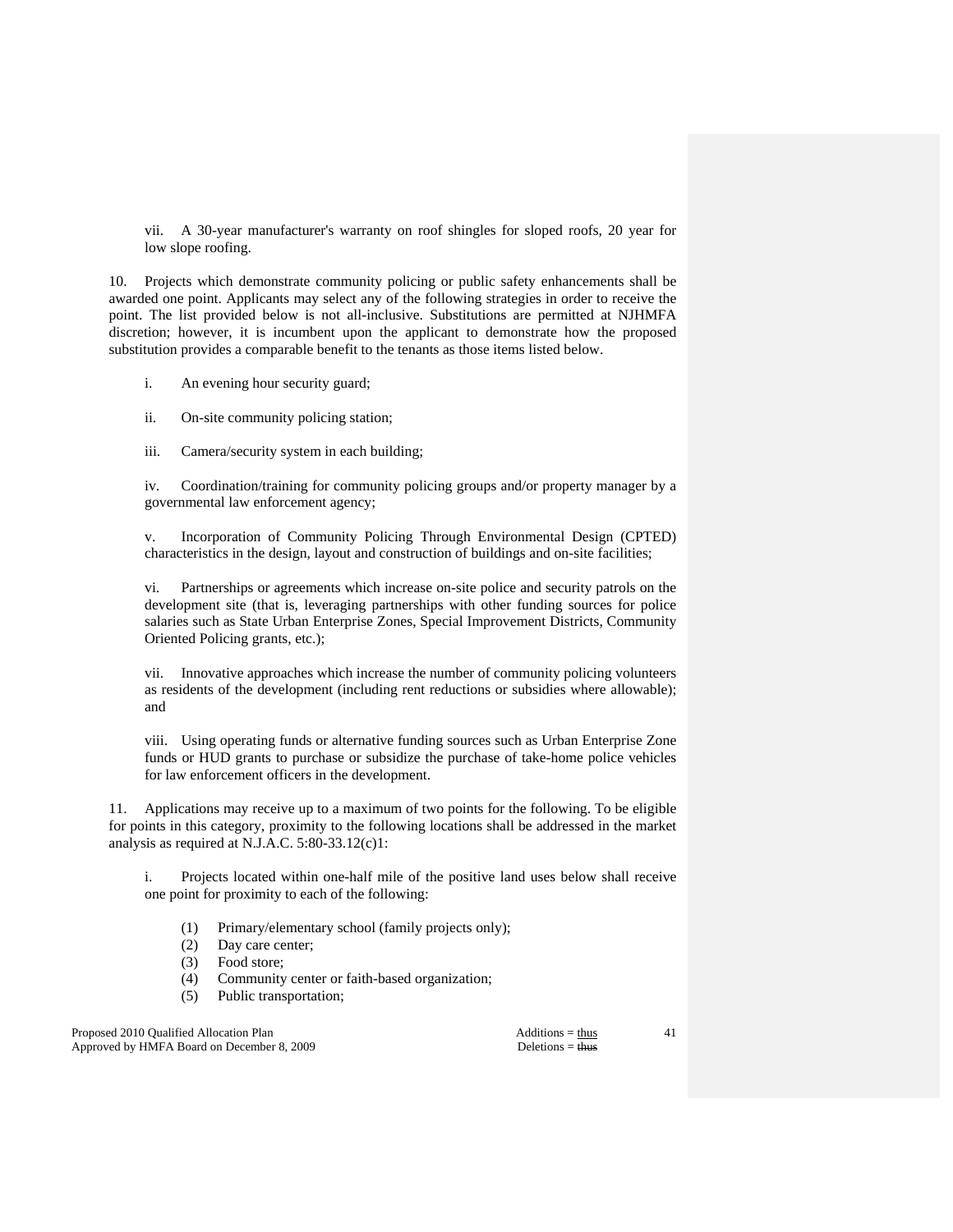(6) Park.

 ii. Projects located within one mile of the following negative land uses shall have two points deducted from the project score:

- (1) Land fill;
- (2) Garbage dump;
- (3) Trash incinerator;
- (4) Nuclear power plant;
- (5) Oil/chemical refinery;

 (6) Unremediated Superfund or toxic waste site as identified by the Environmental Protection Agency (EPA) or the New Jersey Department of Environmental Protection (DEP).

iii. Example: A project is located within one-half mile of an elementary school, a food store and an oil refinery. The project shall be awarded zero points.

 12. Applications which include a commitment letter signed by the syndicator or investor specifying net pricing and net capital contributions within the NJHMFA Equity Range shall receive one point. Applicants utilizing the credits themselves do not have to submit a syndicator letter to receive the point. Term sheets do not qualify for this point.

13. Applications that select one of the following shall receive one point:

 i. Successful participation in the New Jersey Housing and Mortgage Finance Agency Green Future Program. In order to qualify for this point, the application shall include a copy of the completed, signed and submitted letter of intent from the developer to NJHMFA.

 ii. Incorporation of solar photovoltaic into the project. The solar photovoltaic system must meet the following standards: Be sized to cover at least 75 percent of the project's common area electrical expense and be at least a 20 kilowatt system. Documentation for this point includes a written and signed quote from a Board of Public Utilities (BPU) certified solar installer indicating the location, size, type, cost, and energy output of the proposed system and a signed affidavit from the developer agreeing to purchase, install and maintain the system for a minimum of 20 years. (Note: Contact the BPU for information on rebates for solar photovoltaic installations.)

Example: A project has an estimated common area electricity need of 50 kilowatts. The roof of the project can accommodate a 40 kilowatt system. The developer is eligible for the solar point since the 40 kilowatt system covers 80 percent of the common area usage and the system is larger than 20 kilowatts.

iii. Leadership in Energy and Environmental Design (LEED) Certification. In order to qualify for this point, the applicant shall submit the following:

Proposed 2010 Qualified Allocation Plan Additions = thus Additions = thus Approved by HMFA Board on December 8, 2009 Deletions = thus Deletions = thus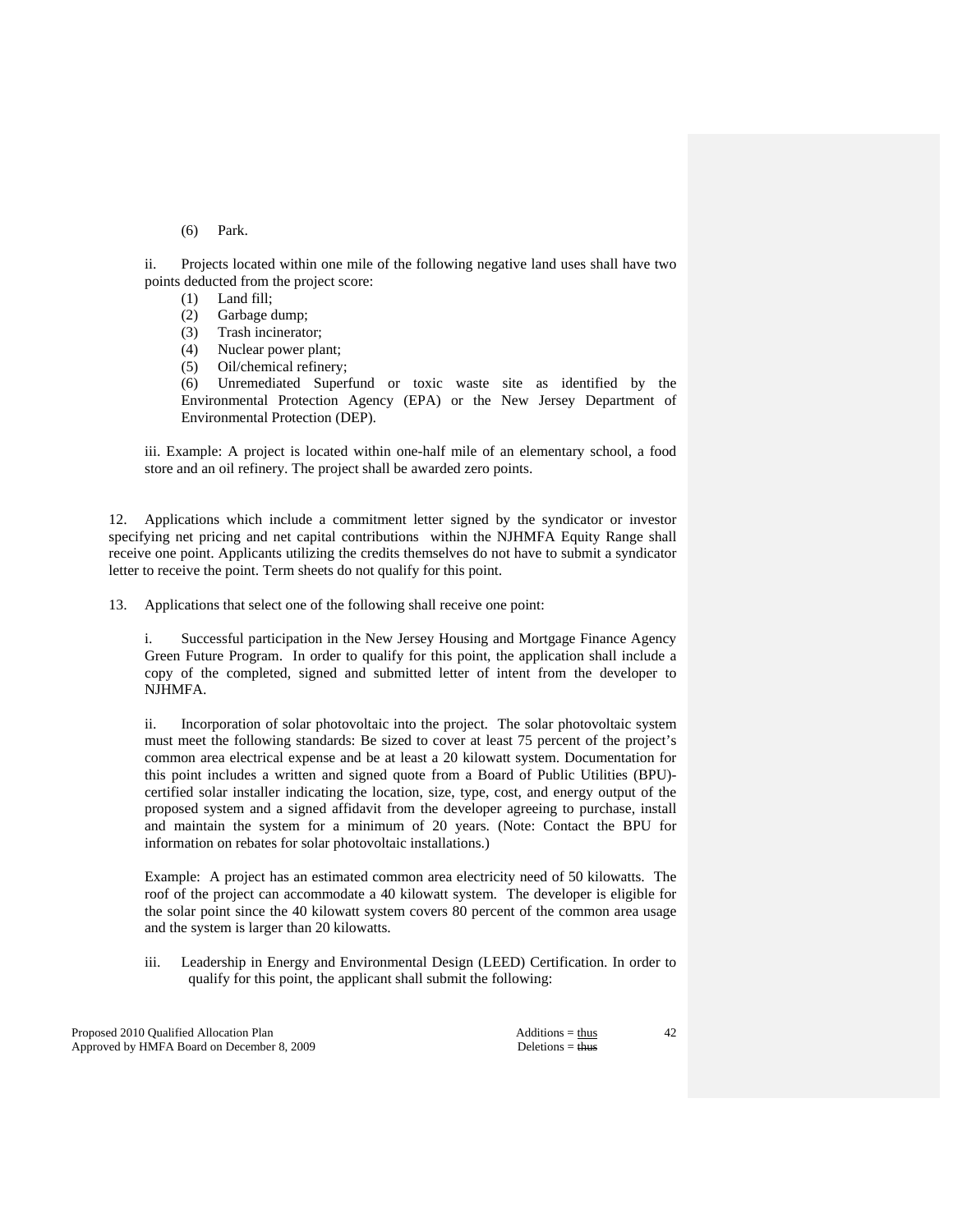- (1) A signed letter of intent to become LEED certified;
- (2) A copy of the applicant's contract with a LEED accredited

- (3) The LEED accredited professional's accreditation certificate; and
- (4) The LEED accredited professional's experience documentationd
- iv. Microload Achievement of a Final Home Energy Rating System (HERS) Index of 45 or below for each unit. In order to qualify for this point, the applicant shall include:
	- (1) A copy of the completed, signed and submitted letter of intent from the developer to NJHMFA; and
	- (2) A signed letter from MaGrann Associates, Market Manager for the New Jersey Clean Energy Program's ENERGY STAR Homes Program, confirming acceptance into the ENERGY STAR Microload Homes Pilot Program. MaGrann Associates' main office is at 240 West Route 38, Moorestown, New Jersey 08057 and its telephone numbers are 1-888-624-7266 and 856-722-9799.

 14. Applicants may select one of the following options. To qualify for this point category, a significant component of the development (40 percent or more of the units) shall be located within a historic building, a building being adaptively re-used or a building located on a Brownfields site:

 i. Rehabilitation of historic buildings shall receive two points. If the project is also utilizing the historic tax credit recited under Section 47 of the Code, an additional one point shall be awarded. In order to qualify for the historic tax credit point, the application shall include a copy of Part 1 Evaluation of Significance and Part 2 Description of Rehabilitation of the Historic Preservation Certification application approved by the National Park Service. A copy of the Request for Certification of Completed Work shall be submitted to NJHMFA at the time the project places in service;

 ii. Projects which involve the adaptive re-use of a non-residential building shall receive two points; or

 iii. Projects which are developed on a Brownfields site shall receive two points. In order to qualify for the Brownfields points, the application must include the site's Brownfields Site Marketing Inventory (BSMI) Project Tracking Number ("OSP BF#") that has been verified by the municipality. If the site does not have a tracking number that has been verified by the municipality, a copy of the approved New Jersey Department of Environmental Protection ("DEP") Remedial Action Work Plan or a No Further Action letter issued by DEP for an unrestricted use shall be submitted. For a list of Brownfields sites and the corresponding tracking numbers, please call the Office of Smart Growth in the New Jersey Department of Community Affairs at (609) 292-7156.

 15. Applications which have a general partner, voting member, developer or a related party who owned a managing or controlling interest in a LIHTC project when title was foreclosed by entry of judgment or deed in lieu of foreclosure during the past seven years shall have three

Proposed 2010 Qualified Allocation Plan Additions = thus Additions = thus Additions = thus Additions = thus Additions = thus Additions = thus Additions = thus Additions = thus Additions = thus Additions = thus Additions = Approved by HMFA Board on December 8, 2009 Deletions = thus Deletions = thus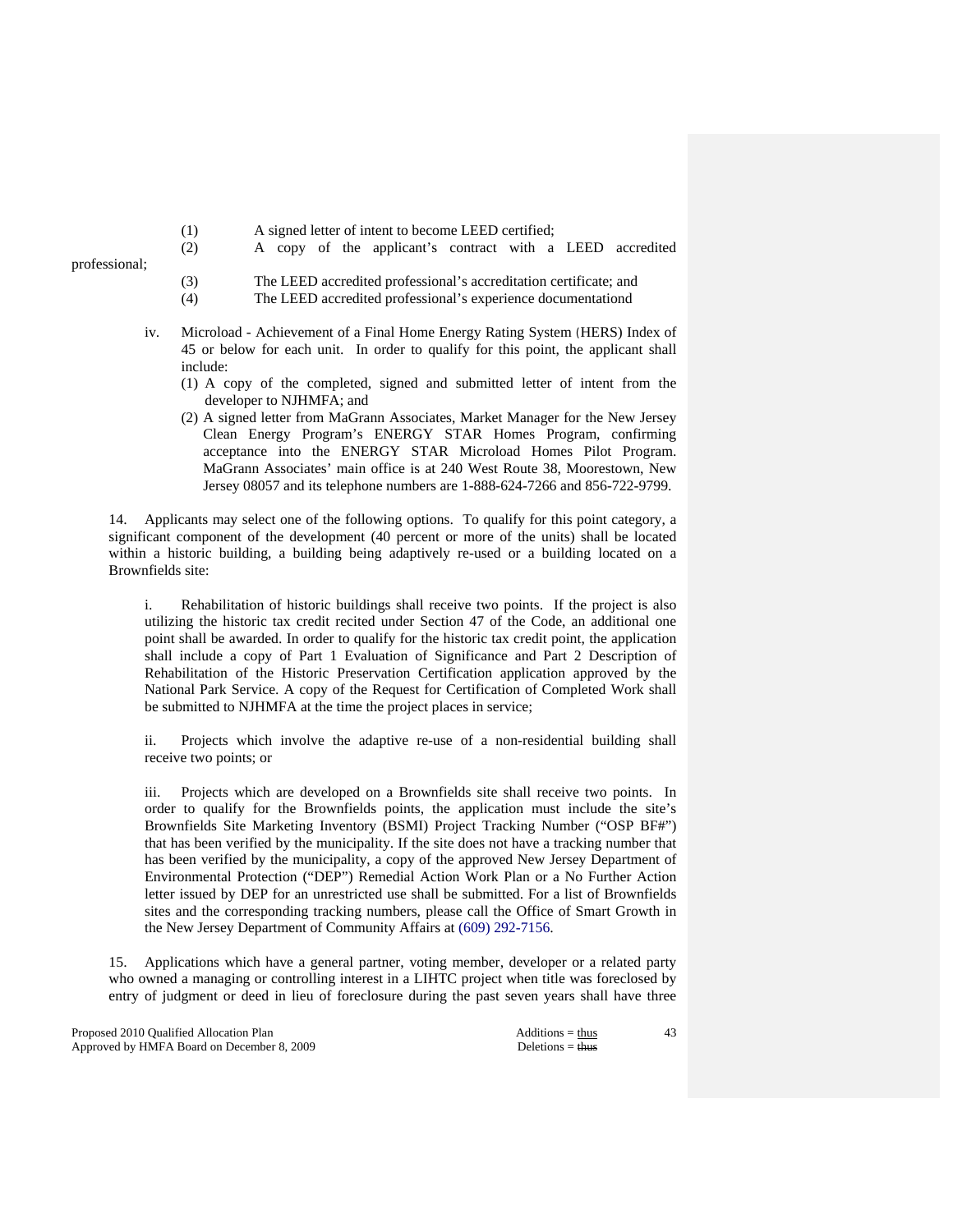points deducted from the application's score. Failure to respond to this point category shall result in the deduction of points as provided under this paragraph.

 16. Applications which have a general partner, voting member, developer, or related party that owns a managing or controlling interest in a New Jersey LIHTC project with an uncorrected noncompliance shall have the following points deducted from the application's score: 10 points shall be deducted for violations of State and local building codes or health ordinances or failure of one or more major systems (for example, roof, HVAC, elevators, plumbing and electric); and five points shall be deducted for a failure to fulfill any Qualified Allocation Plan provisions as represented by an owner in a project's New Jersey LIHTC application. For noncompliance that cannot be corrected, points under this category shall only be deducted for the first year each application is submitted. Failure to respond to this point category shall result in the deduction of points as provided under this paragraph. Applications that receive negative points in this category do not qualify for the set-asides described at N.J.A.C. 5:80-33.4, 33.5, 33.6 and 33.7.

 17. Three points shall be deducted from applications which have a general partner, voting member, developer, or related party that was involved in a full return of tax credits to NJHMFA within the past two years and such return occurred after October 15 of the year in which the project would have been required to be placed in service. Failure to respond to this point category shall result in the deduction of points as provided under this paragraph. This point category shall only apply to the first application from the involved general partner, voting member, developer or a related party following the full return of tax credits.

 18. Applications which have a general partner, voting member, developer, or related party that owns a managing or controlling interest in a New Jersey LIHTC project that has failed to pay NJHMFA monitoring fees (unless NJHMFA has formally issued a deferral) shall have 10 points deducted from the application's score. Failure to respond to this point category shall result in the deduction of points as provided under this paragraph. Applications that receive negative points in this category do not qualify for the set-asides described at N.J.A.C. 5:80-33.4, 33.5, 33.6 and 33.7.

 19. Applications which have a general partner, voting member, developer, or related party that owns a managing or controlling interest in a New Jersey LIHTC project that has failed to submit its annual project certifications and/or building status reports shall have 10 points deducted from the application's score. Failure to respond to this point category shall result in the deduction of points as provided under this paragraph. Applications that receive negative points in this category do not qualify for the set-asides described at N.J.A.C. 5:80-33.4, 33.5, 33.6 and 33.7.

 20. Applications with a general partner, voting member, developer, or related party (with at least a 50 percent interest in the general partner/managing member) that has successfully developed and operated at least two other tax credit properties shall receive two points. Successful completion is defined as a tax credit property with no outstanding issues of noncompliance that has achieved 93 percent occupancy and has maintained a permanent debt service coverage ratio of at least 1.15 percent for six consecutive months as of the application deadline.

Proposed 2010 Qualified Allocation Plan Additions = thus Additions = thus Additions = thus Additions = thus Additions = thus Additions = thus Additions = thus Additions = thus Additions = thus Additions = thus Additions = Approved by HMFA Board on December 8, 2009 Deletions = thus Deletions = thus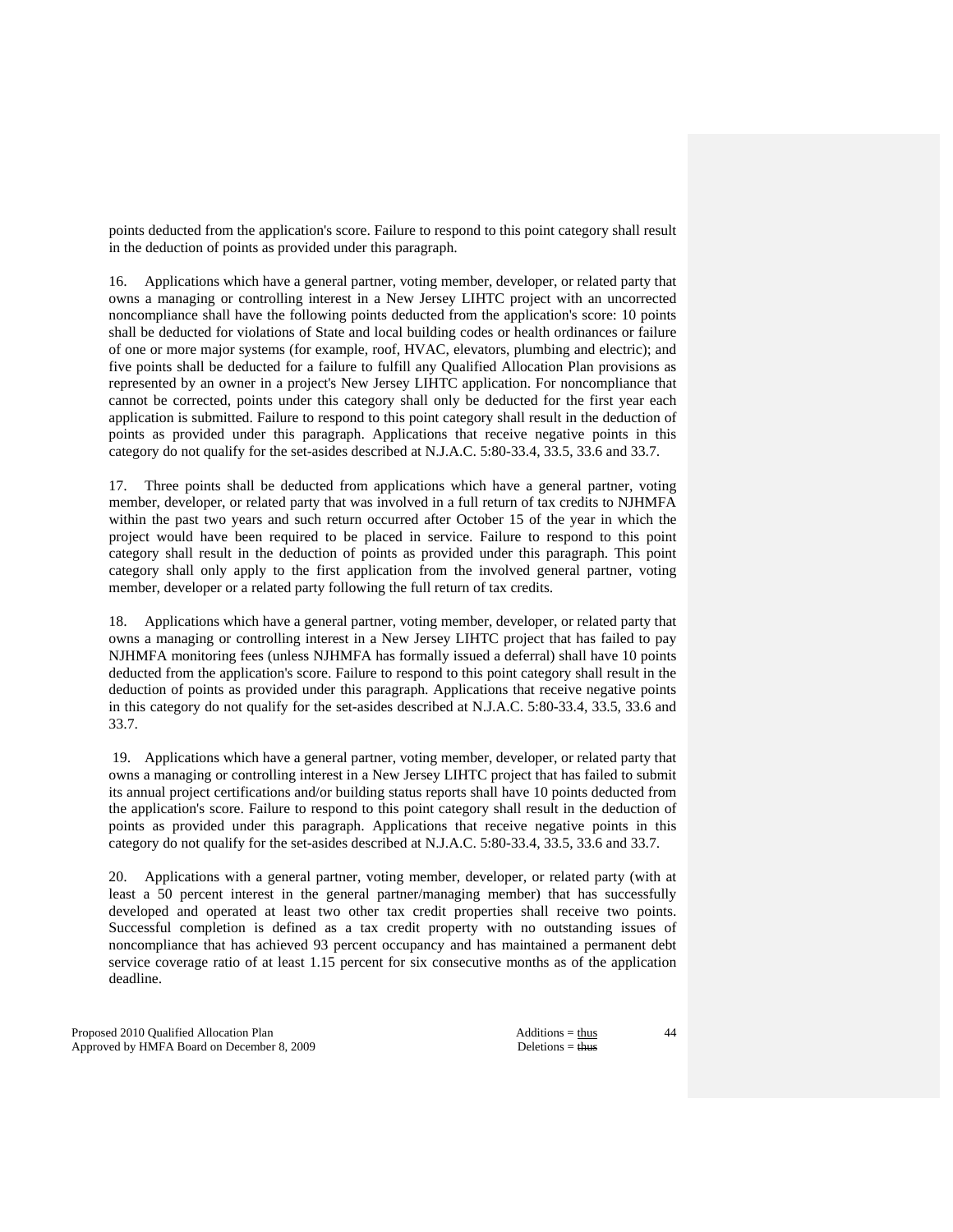21. Projects that certify to start construction within 120 days of the tax credit award shall be awarded 2 points. If points are awarded under this provision, failure to start construction within 120 days shall result in immediate recapture of the tax credit award.

 22. Projects that select the 20 percent at 50 percent Federal set aside as defined under Section  $42(g)(1)(A)$  of the Code or elect to restrict 10 percent of the tax credit units to households earning 30 percent or less of area median income adjusted for family size shall receive one point. If the 20 percent at 50 percent election is selected, all tax credit units shall be restricted to 50 percent of the area median income adjusted for family size. For example, if the project has an applicable fraction of 100 percent, 100 percent of the units shall be restricted to 50 percent of the area median income adjusted for family size. The election shall be reflected on each building's IRS Form 8609 and/or on the deed of easement and restrictive covenant

 23. Applicants that utilize the cure period in N.J.A.C. 5:80-33.11(c)1 or 3 shall have one point per each defect cured deducted from the application's score.

# **5:80-33.16 Point system for the Senior Cycle**

(a) The point system for the Senior Cycle includes all point categories of the Family Cycle except the point category at N.J.A.C. 5:80-33.15(a)3 concerning large family units and the point category at N.J.A.C. 5:80-33.15(a)7 concerning ready to grow areas is replaced with the following:

1. Applicants may select one of the following options:

 i. Projects located within both a ready to grow area and a qualified census tract which contribute to a concerted community revitalization plan shall be awarded 7 points. HOPE VI projects only shall not be required to submit a community revitalization plan to be eligible for points in this point category;

 ii. Projects located within a ready to grow area that satisfy a COAH obligation, satisfy a court-ordered obligation, are in voluntary compliance with the courts or are within a transit village shall be awarded ten points. In order to receive points as a project satisfying a COAH obligation, the petition for substantive certification or amendment to a plan that has previously received substantive certification must be received by COAH by the tax credit application deadline. A resolution of intent to petition COAH shall only be accepted if COAH is unable to accept petitions by the tax credit application deadline; or

- iii. Projects located within a ready to grow area only shall be awarded five points.
- 2. Projects that set-aside 20 percent of the units for the frail elderly shall receive one point.

# **5:80-33.17 Point system for the Supportive Housing Cycle**

Proposed 2010 Qualified Allocation Plan Additions = thus Additions = thus Approved by HMFA Board on December 8, 2009 Deletions = thus Deletions = thus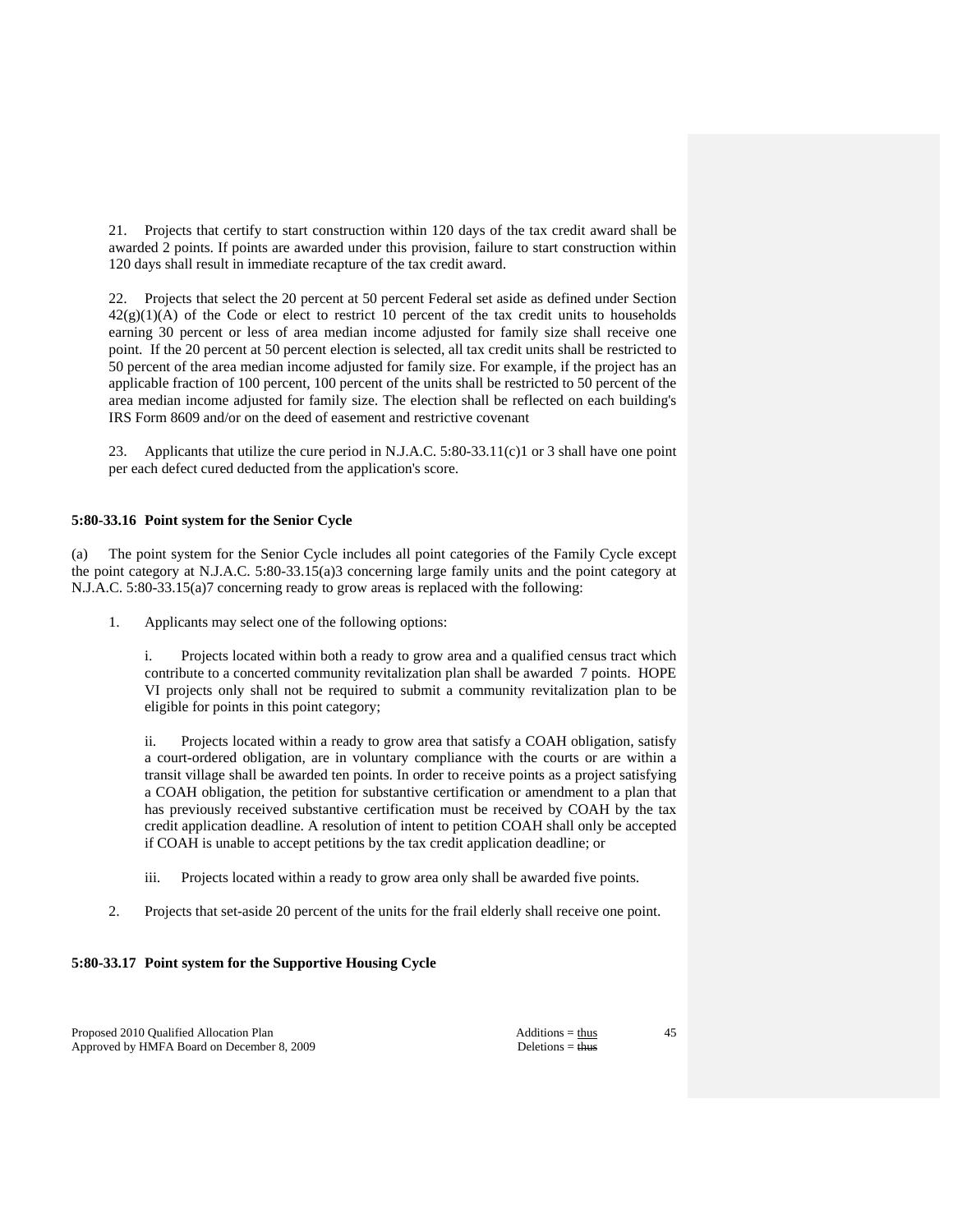(a) The point system for the Supportive Housing Cycle includes all point categories of the Family Cycle except for the point categories in N.J.A.C. 5:80-33.15(a)3 concerning large family units and N.J.A.C. 5:80-33.15(a)5 concerning social services.

(b) The Supportive Housing Cycle also includes the following point categories:

 1. Applicants shall be awarded up to five points to the extent the social services plan required at N.J.A.C 5:80-33.12(c) 14iv incorporates the following:

i. A description of the target population's(s') supportive service needs, which may include a range of services across a wide continuum of care and intensity appropriate to the target population(s). The description must acknowledge that special needs tenant does not have to utilize the services appropriate to the target population(s). The social services plan must address the specific appropriate and needed services to assist tenants to maintain their housing and stable community living at no cost to the tenant. Appropriate and needed services must be supported by supportive service agreements and evidencebased practice, research and/or direct practice experience. Supportive housing projects must have, at a minimum, a social service coordinator. The supportive services plan must address the following:

- (1) The social service provider(s) must demonstrate(s) three or more years of experience in providing social services to the target population(s) or to a related special needs population;
- (2) A description of the proposed services that will benefit the targeted population including location of services (that is, on-site or in the community) and documentation to support how these services will be funded;
- (3) A description of how the service provider will facilitate tenant/landlord relationships, including detailed eligibility and ineligibility criteria for tenant selection and screening, as well as a plan for problem resolution to minimize evictions for supportive housing tenants ; and
- (4) Provision of at least one of the following services:
	- (i) 24-hour, seven-day a week on-call crisis response capability;
	- (ii) Financial management training from a qualified provider and ongoing budgeting support; and
	- (iii) Linkage and ongoing follow-up services to health care, including dental care, and physical health care and primary health care prevention services.
- 2. Up to two points will be awarded as follows: one point will be awarded to applicants that will provide on-site or off-site education for tenants of the supportive housing units; and one point will be awarded to applicants that will provide job training and job search assistance and support to tenants of the supportive housing units. Applicants shall provide evidence of funding commitments and signed agreements with qualified service providers specifically identifying a detailed scope of services to be provided and term for the

Proposed 2010 Qualified Allocation Plan Additions = thus Additions = thus Additions = thus Additions = thus Additions = thus Additions = thus Additions = thus Additions = thus Additions = thus Additions = thus Additions = Approved by HMFA Board on December 8, 2009 Deletions = thus Deletions = thus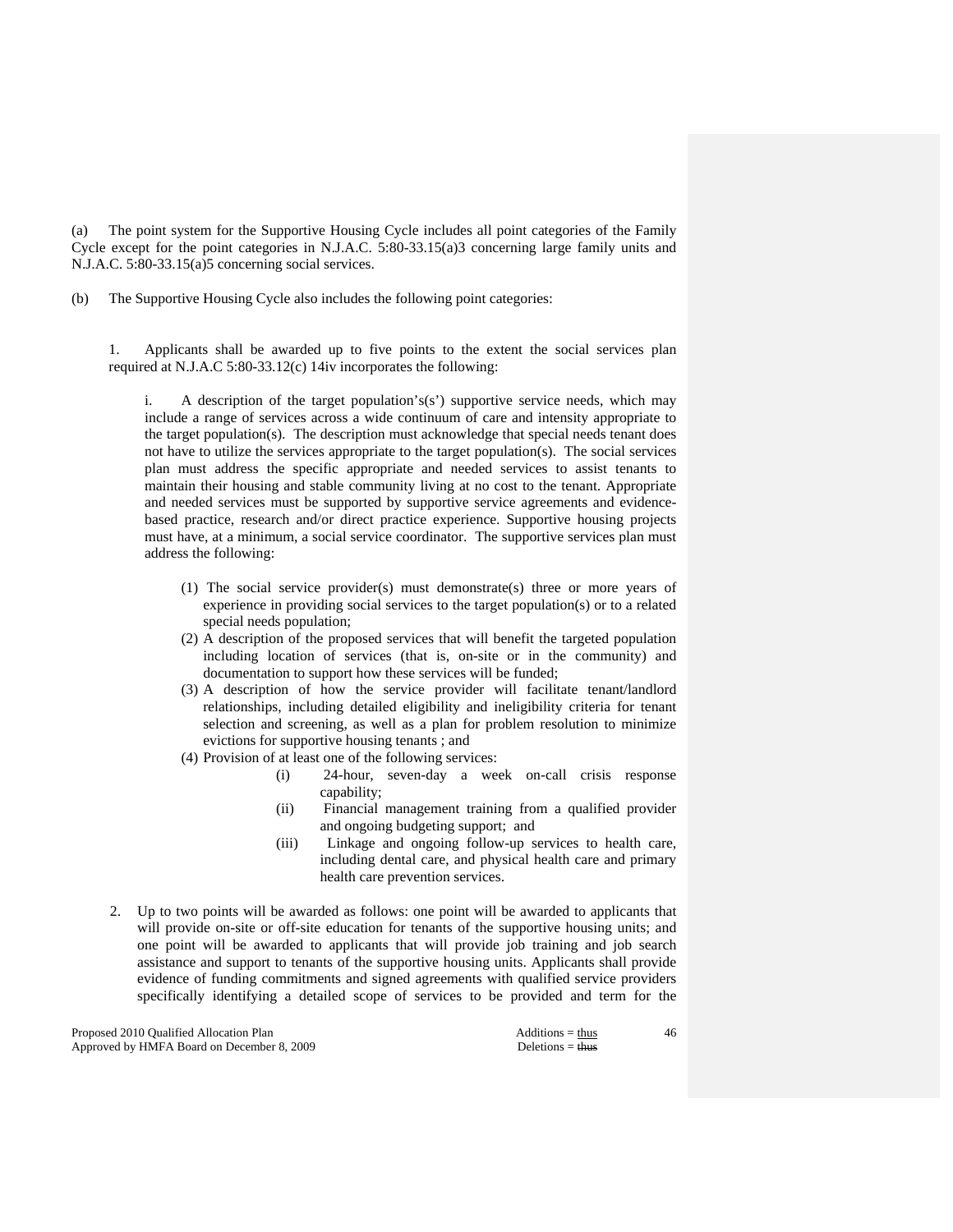provision of these services. The identified education and/or employment service provider must have a verifiable track record for the provision of these services.

- 3. Applicants that plan to develop all of the units as lease-based permanent supportive housing (no time limit for tenancy and/or program participation) shall be awarded two points.
- 4. Applications that evidence rental assistance funding commitments from the HUD McKinney-Vento Programs or other government source(s) of project-based or sponsorbased rental assistance for all the special needs units shall be awarded two points.
- 5. Applications submitted by a qualified nonprofit organization shall be awarded two points.
- 6. Projects that encourage integrated community living opportunities, including mixedincome projects, mixed-special needs projects, and scattered site projects, shall be awarded two points.
- 7. Five points shall be awarded to projects that meet all of the following minimum living standards:
	- a. Dwelling units in which each bedroom measures not less than 100 square feet;
	- b. Unrelated residents have their own bedroom;
	- c. No more than four unrelated adults share a bathroom; and
	- d. Residents have access to a full kitchen for meal preparation.

# **5:80-33.18 Point system for the Final Cycle**

The point system for the Final Cycle is the same as for the Family Cycle.

### **5:80-33.19 Tiebreaker system**

(a) The following tiebreaker system shall be used in all cycles to break ties between projects with the same score:

 1. If competing projects within a cycle have a tie score, a tax credit reservation shall be awarded to the project with the least amount of tax credits per tax credit unit.

 2. If there is still a tie after the first tie-breaker, the tax credit reservation shall be awarded to the project with a lower total development cost per bedroom.

# **5:80-33.20 Municipal comment**

Proposed 2010 Qualified Allocation Plan Additions = thus Additions = thus Approved by HMFA Board on December 8, 2009 Deletions = thus Deletions = thus

47

**Deleted:** Balanced Housing/Home Express funds per Balanced Housing/Home Express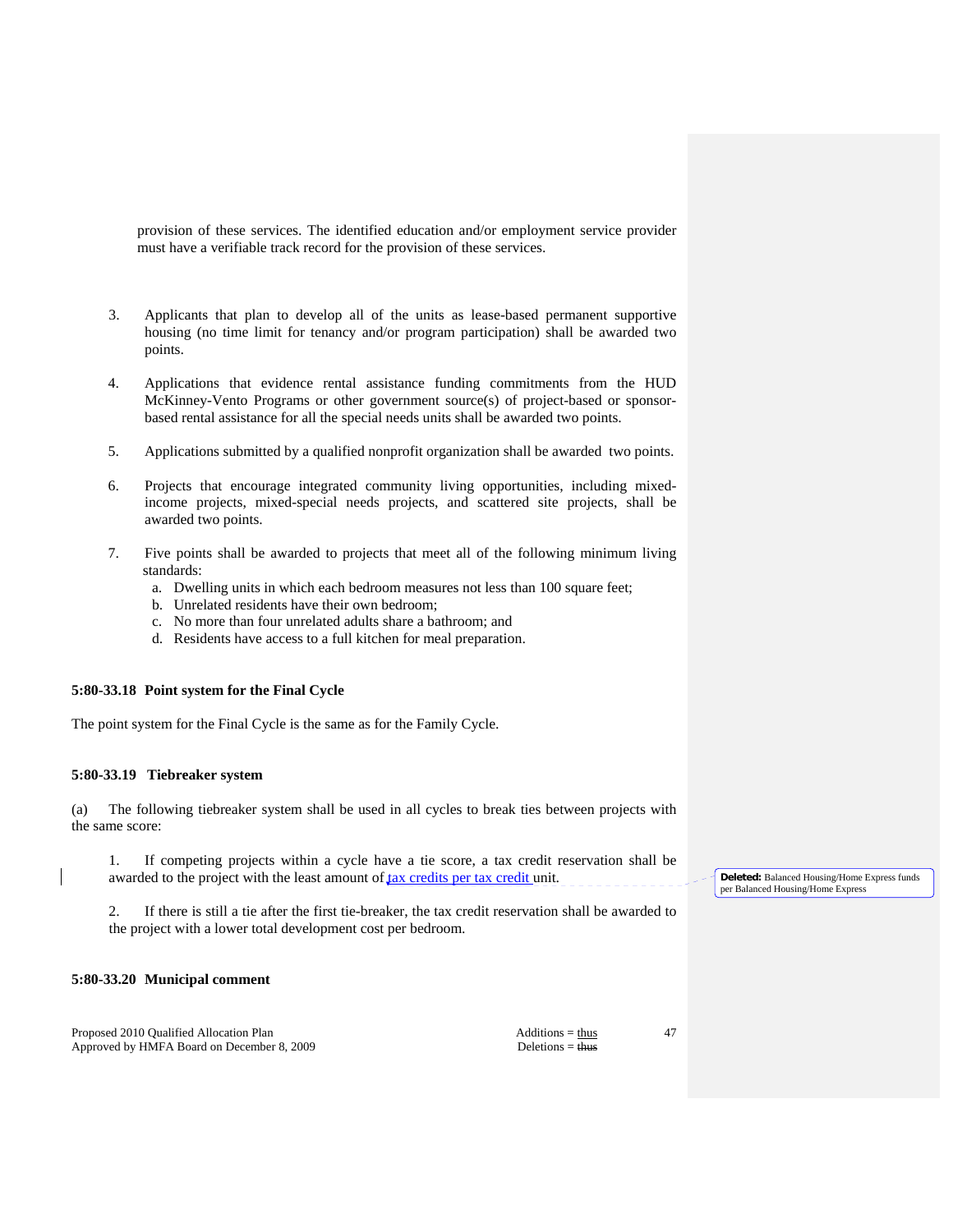The Code requires that the chief executive officer of the municipality in which the project is to be located be given the opportunity to comment on the project. The application may include a letter from the chief executive officer of the municipality or NJHMFA staff shall notify the chief executive officer of the municipality and allow him or her a reasonable opportunity to comment on the project.

## **5:80-33.21 Application needs analysis**

(a) Section  $42(m)(2)(a)$  of the Code provides: "The housing credit dollar amount allocated to a project shall not exceed the amount the housing credit agency determines is necessary for the financial feasibility of the project and its viability as a qualified low-income housing project throughout the credit period." This determination, known as the "needs analysis," shall be performed by NJHMFA with respect to those applications fulfilling the eligibility requirements at N.J.A.C. 5:80-33.12. In the needs analysis, NJHMFA shall compare the project's total development costs to the funding sources the applicant has identified to meet those costs. If the total funding sources not including tax credit equity are less than the total development costs, then a funding gap exists and the applicant has demonstrated a need for credits, provided, however, that the following conditions are satisfied:

 1. The project's development and operational costs are reasonable as required under Section  $42(m)(2)(B)(iv)$  of the Code;

 2. Funding sources identified by the applicant meet the requirements listed under N.J.A.C. 5:80-33.12(c)6;

 3. The project is financially feasible in terms of the existence of sufficient sources to pay for total development costs; and

4. The project shall remain viable throughout the credit period.

(b) Financing arrangements shall be evaluated to ensure that projects are not structured to artificially increase basis. Such arrangements include drawing down entire bridge or secondary loans at construction closing instead of using such financing on an as-needed basis. NJHMFA reserves the right to assume a mortgage higher than the mortgage commitment submitted by the applicant if it is determined that the mortgage amount stated in the commitment is underestimated. If NJHMFA has a reasonable basis for concluding the equity factor submitted by the applicant is inconsistent with market conditions, NJHMFA reserves the right to adjust the equity factor in its underwriting. NJHMFA reserves the right to require an appraisal at the applicant's expense. If the applicant acquires the property for more than appraised value, the overage shall be added to the sources of funds so as not to create artificial need.

(c) NJHMFA shall perform needs analyses at three separate times: application, allocation, and at the time the project is placed in service. (See N.J.A.C. 5:80-33.23 and 33.27.) Pursuant to the Housing and Economic Recovery Act of 2008, 110 P.L. 289 (HR 3221), the applicable credit percentage shall be nine percent for the 70 percent present value credit for buildings that place in service between July 31, 2008 and December 31, 2013. NJHMFA shall announce the tax credit percentage for the 30 percent present value credit to be used for application purposes, by written and/or electronic notices to

Proposed 2010 Qualified Allocation Plan Additions = thus Additions = thus Approved by HMFA Board on December 8, 2009 Deletions = thus Deletions = thus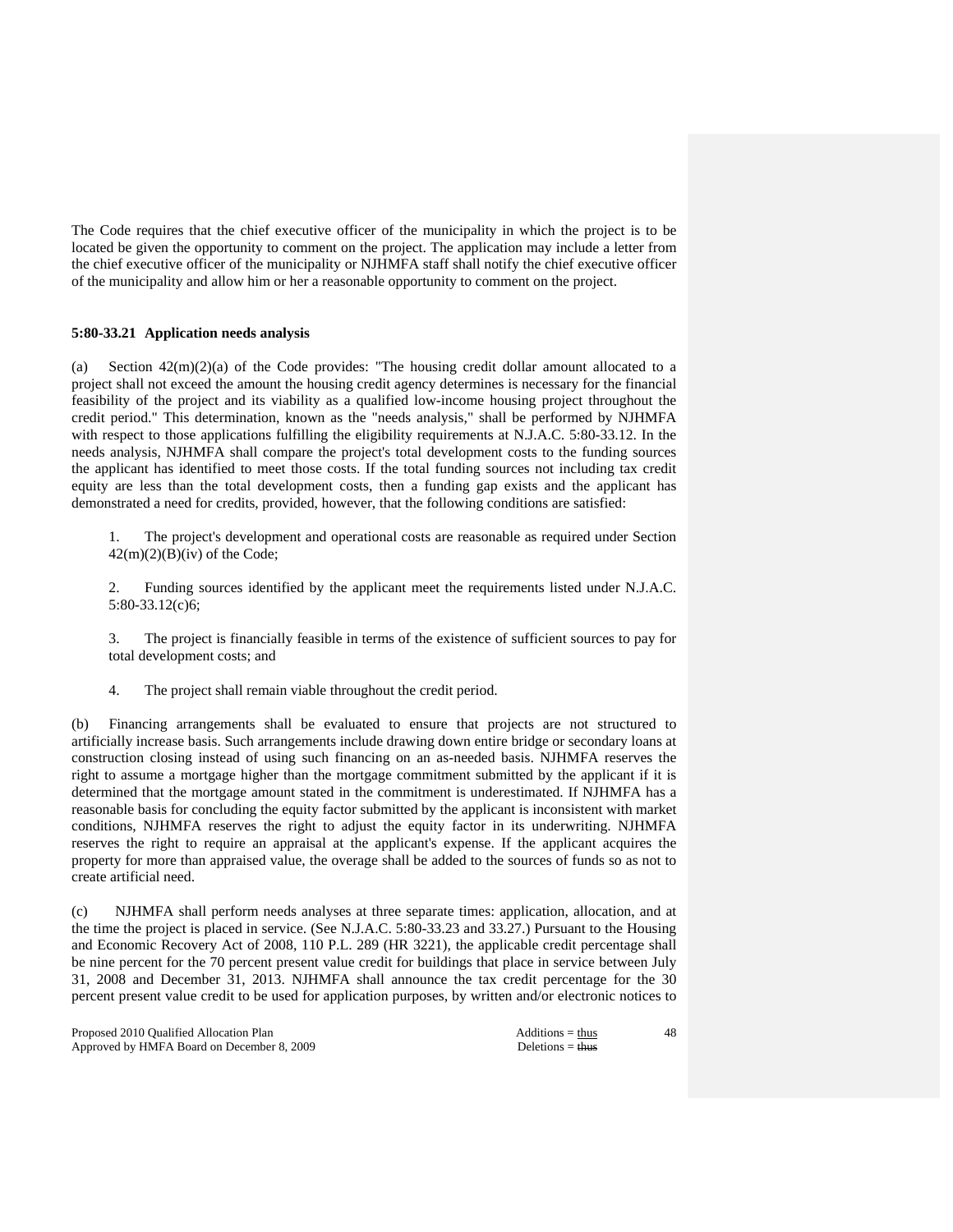the mailing list maintained by the Tax Credit Division, at least 30 days prior to the application deadline. The credit amount reserved is limited to the lesser of:

1. The credit amount based on the needs analysis; or

 2. The credit amount generated from the project's qualified basis, as (potentially) capped by the eligible basis limits. Unless a project has an alternate funding source such as a developer fee able to be deferred, a project whose eligible basis is reduced by the eligible basis limits (thereby reducing the credit amount) may be declared infeasible due to a funding gap caused by the resulting shortfall in syndication proceeds.

(d) Buildings placed in service after July 30, 2008 that receive the 70 percent present value credit shall be eligible for up to a 30 percent boost in eligible basis to the extent that the developer can demonstrate that the boost is necessary to achieve financial feasibility.

# **5:80-33.22 Committee review and reconsideration process**

(a) Based on the rankings, eligibility review and needs analysis, NJHMFA shall make reservation award recommendations to the Tax Credit Committee. The Tax Credit Committee shall consist of the Commissioner of the Department of Community Affairs or designee, the Executive Director and three members of the NJHMFA executive staff designated by the Executive Director. After projects have been awarded tax credits based on their competitive rankings, the Tax Credit Committee shall have the authority to adjust the amount of Tax Credit Assistance Program (TCAP) subsidies, Tax Credit Exchange Program (TCX) subsidies and tax credits awarded to a project in order to fully exhaust subsidies provided under the American Recovery and Reinvestment Act of 2009, P.L. 111-5 (ARRA).

(b) The Committee shall review the rankings, eligibility and tiebreaker decisions as well as requests for reservations from the Reserve. All applicants shall be notified in writing whether their projects received a reservation or not and the basis for the decision. A reservation commitment letter shall be mailed to all reservation recipients.

(c) An applicant may appeal any decision of the Tax Credit Committee by submitting a written request for reconsideration to the Executive Director of NJHMFA no later than 10 business days from the date of the Tax Credit Committee meeting at which awards/decisions are announced. The request shall include a comprehensive discussion of the basis for reconsideration. Such requests will be considered promptly by the Tax Credit Committee and the Committee's disposition of the request shall constitute final agency action. In the absence of a request for reconsideration, the date of the Tax Credit Committee meeting at which awards/ decisions are announced shall constitute the date of final agency action.

# **5:80-33.23 Allocation needs analysis**

In accordance with Section  $42(m)(2)$  of the Code, NJHMFA evaluates the need for the tax credit at the time of application, the time of allocation, and after the building is placed in service. The credit

Proposed 2010 Qualified Allocation Plan Additions = thus Additions = thus Approved by HMFA Board on December 8, 2009 Deletions = thus Deletions = thus

| Deleted: of NJHMFA     |
|------------------------|
| Formatted: Font: 12 pt |
| Formatted: Font: 12 pt |
| Formatted: Font: 12 pt |
| Formatted: Font: 12 pt |
| Formatted: Font: 12 pt |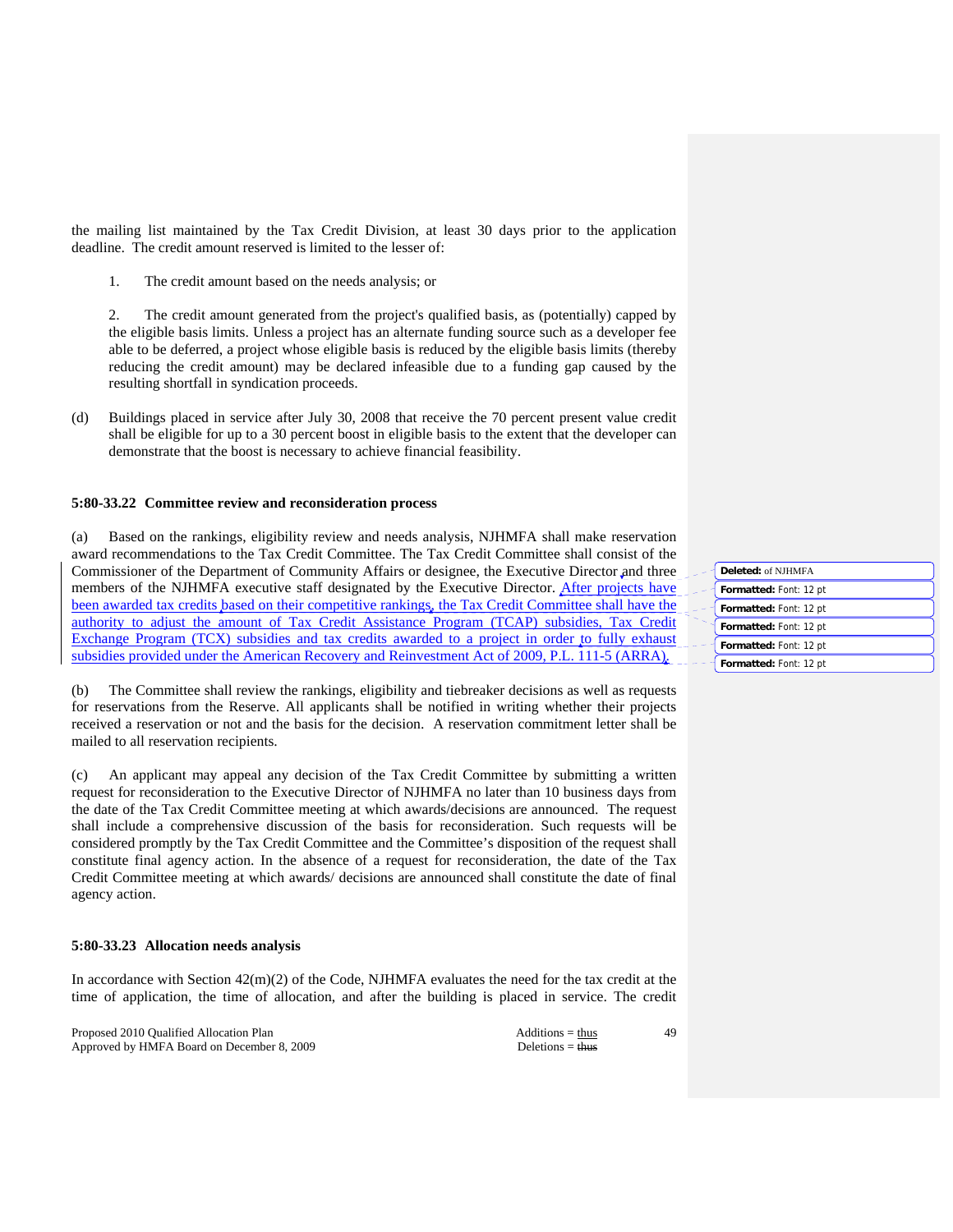amount allocated is limited to the lesser of the credit amount based on the needs analysis or the credit amount generated from the project's qualified basis (as potentially capped by the eligible basis limits). The determination of whether the credit amount reserved is needed for the financial feasibility and continued viability of the project shall include an examination as to whether there have been increases or decreases in project costs, other funding sources or rental subsidies which would result in a higher allocation than needed. If NJHMFA has a reasonable basis for concluding the equity factor submitted by the applicant is inconsistent with market conditions, NJHMFA reserves the right to adjust the equity factor in its underwriting. Any substantive changes to the project's financing plan or costs shall be explained in detail and may cause the project to be reconsidered by NJHMFA.

#### **5:80-33.24 Reservations, allocations and binding commitments**

(a) Once the reservation is final as described in N.J.A.C. 5:80-33.22(b), projects must meet allocation criteria established by the Code and these rules in order to qualify for an allocation of tax credits. (The IRS does not recognize the reservation processes of housing credit agencies.) The deadline for meeting the allocation criteria described in (a)1 and 2 below is November 30 or the next business day if the 30th is a weekend or holiday. The deadline for meeting the 10-percent test required under 26 U.S.C. § 42(h)(1)(E)(ii) is six months from the date the carryover allocation agreement is executed by NJHMFA. The NJHMFA form evidencing satisfaction of this test must be completed and certified by an independent certified public accountant. Accrued developer fees in carryover basis shall not exceed the lesser of the fee earned to date or 20 percent of the total developer fee. On a case-bycase basis, NJHMFA may extend its filing deadline if the owner can show good cause; however, in order to defray the added expense and regulatory burden of processing allocation requests that arrive after the deadline, an extension fee of \$1,000 shall be payable to NJHMFA for each week or part thereof that the owner is late in submitting a complete package. NJHMFA reserves the right to rescind a reservation if a deadline is unmet.

 1. Owners requesting a carryover allocation shall submit their certification for carryover which demonstrates that all sources shown on the owner's carryover schedule are accurate; and that the costs shown in eligible basis are allowable under the Code. Title ownership is not required for carryover allocations, but site control must be maintained. Projects receiving carryover allocations have until the end of the second year after the execution of the carryover allocation agreement to place the project in service.

 2. Owners requesting an allocation for a building in the same year the building places in service may receive a carryover allocation or a placed in service allocation depending upon the building's placed in service date. A building must be issued an allocation no later than December 31 of the year it is placed in service.

If the building is placed in service on or prior to August 1, the allocating document shall be the IRS Form 8609 and the owner shall submit all requirements listed in N.J.A.C. 5:80-33.26 by the filing deadline established in (a) above.

 ii. If the building is placed in service after August 1, and if the timing of the final project cost certification, permanent closing and the like do not allow for the timely

Proposed 2010 Qualified Allocation Plan Additions = thus Additions = thus Approved by HMFA Board on December 8, 2009 Deletions = thus Deletions = thus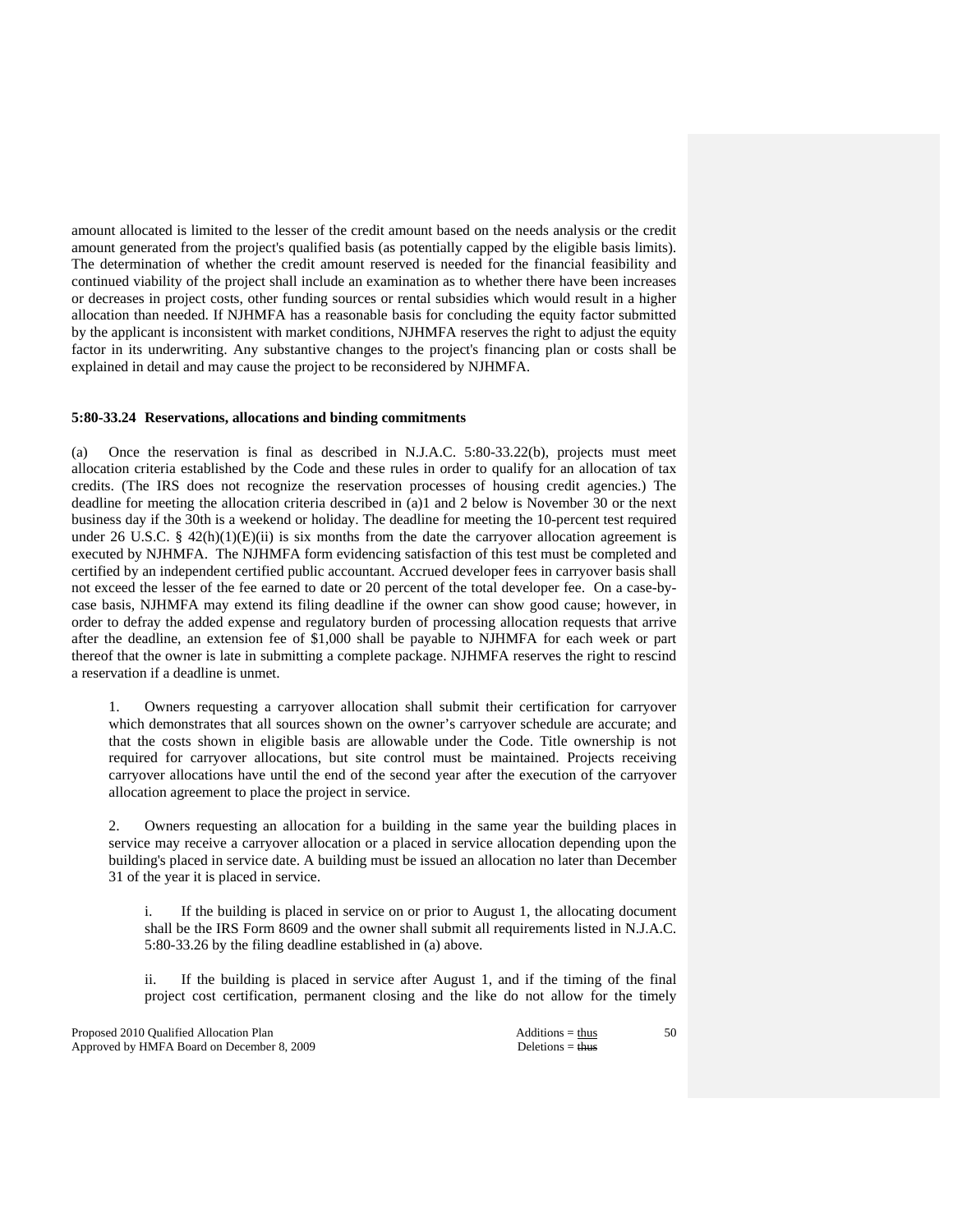issuance of an IRS Form 8609 by December 31, a carryover allocation shall be issued to the project provided that the owner submits to NJHMFA an updated 10 percent letter from the partnership's accountant reflecting the new reasonably expected basis in the building.

(b) NJHMFA may, in its discretion, enter into a binding commitment to allocate credits from future years' tax credit authority to projects described below:

Projects in a competitive cycle affected by a technical error as determined by the Tax Credit Committee. The Tax Credit Committee may fund technical errors wholly from the Reserve (if sufficient credits exist), wholly through a binding commitment or through a combination of Reserve credits and a binding commitment. Projects receiving credits from the Reserve must meet the 10 percent carryover test within the time frame described in (a) above. In no event shall the project receive credits and/or a binding commitment exceeding the maximum eligible tax credit amount; or

 2. The next-highest ranking eligible project in the Final Cycle if that project received only a partial allocation because NJHMFA exhausted its tax credit authority for the current year. Together, the partial carryover allocation and the binding commitment shall not exceed the maximum eligible tax credit amount.

# **5:80-33.25 Allocation/issuance fee schedule**

Projects requesting an allocation of tax credits shall pay a fee equaling two percent of the allocation amount over the 10-year credit period. One-half of the fee shall be paid at the time the allocation criteria described above at N.J.A.C 5:80-33.24(a) is submitted to NJHMFA. For projects requesting an issuance of tax credits from volume cap, the issuance fee shall equal two percent of the issuance amount over the 10-year credit period for NJHMFA financed projects and three percent of the issuance amount over the 10-year credit period for non-NJHMFA financed projects. One-half of the fee shall be paid at the time the credit determination described at N.J.A.C. 5:80-33.9(a)1 is made. For both types of project, the balance (adjusted higher if volume cap tax credit issuance increases) shall be paid prior to issuance of the IRS Form 8609. Allocation/issuance fees are non-refundable.

### **5:80-33.26 Obtaining IRS Form 8609: deadlines and extension fees**

(a) The IRS Form 8609 is the form used by owners to claim the low-income housing tax credit. A form is issued for each building in the project that contains tax credit units. Prior to issuance of the IRS Form 8609, NJHMFA must receive all required information from the owner, including the allocation/issuance fee described at N.J.A.C. 5:80-33.25. For projects receiving credits from the nonprofit set-aside, this shall include an attorney's opinion letter which states that no for-profit developer or member of the investor limited partner held a seat on the nonprofit's board of directors. NJHMFA (or its authorized designee) may also conduct an on-site inspection of the project to confirm that all representations made in the project's tax credit application have been met. Upon completion of the NJHMFA evaluation (which includes the placed in service needs analysis) and attendance by the project owner and managing agent at an NJHMFA-sponsored compliance monitoring seminar, NJHMFA shall complete Part I of the IRS Form 8609 and shall forward a copy, as filed with the IRS,

Proposed 2010 Qualified Allocation Plan Additions = thus Additions = thus Approved by HMFA Board on December 8, 2009 Deletions = thus Deletions = thus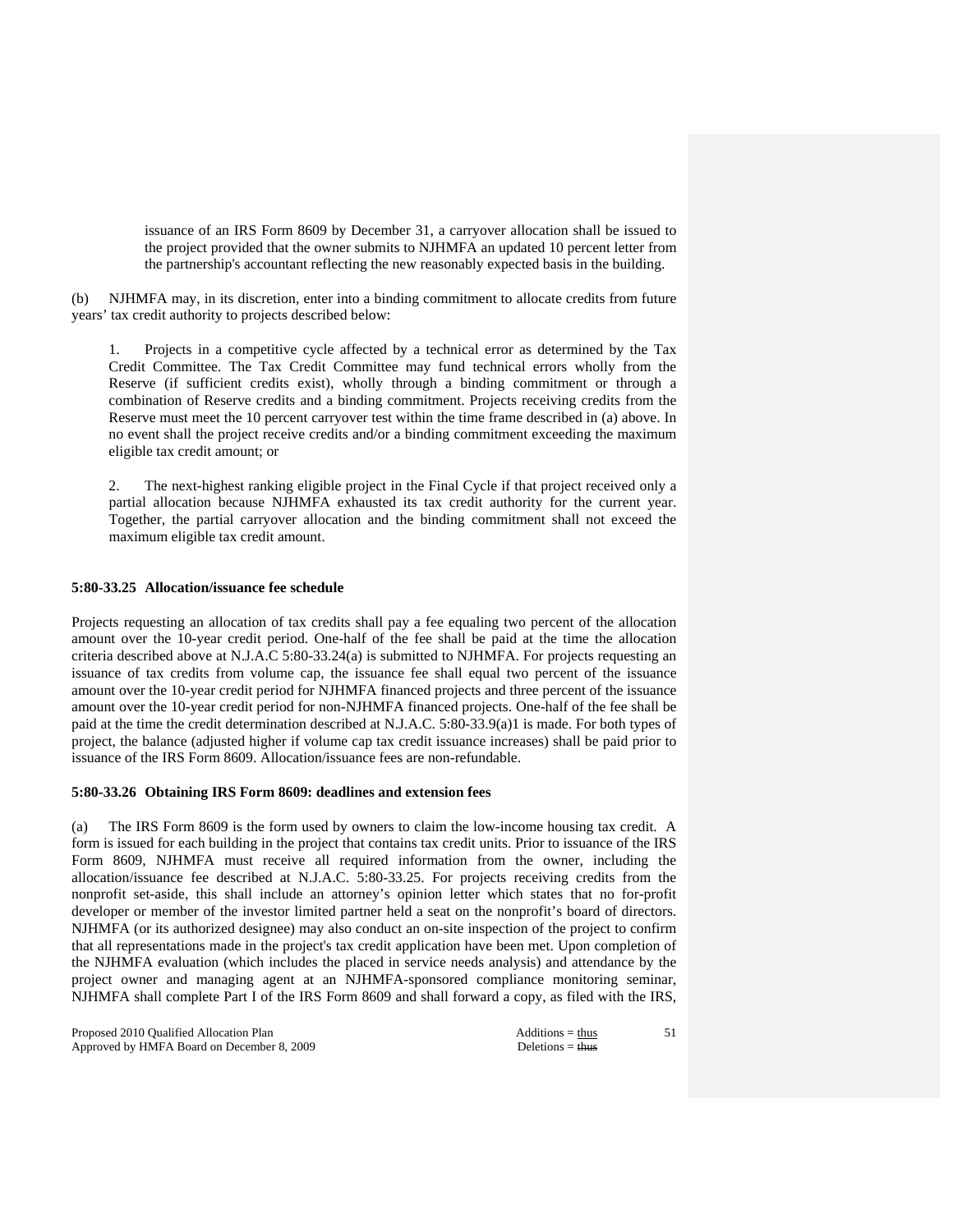to the project owner. Owners should be sure to make copies of the signed IRS Form 8609 as a copy must be filed each year with Federal tax returns.

(b) The entire IRS Form 8609 request package, including the allocation/issuance fee described at N.J.A.C. 5:80-33.25 and the audit report, in a form acceptable to NJHMFA, must be submitted to NJHMFA within 90 days after the last building in the development is placed in service pursuant to IRS Notice 88-116. On a case-by-case basis, NJHMFA may extend its filing deadline if the owner can show good cause; however, in order to defray the added expense and regulatory burden of processing IRS Form 8609 requests that arrive after the deadline, an extension fee of \$1,000 shall be payable to NJHMFA for each week or part thereof that the owner is late in submitting a complete package. NJHMFA reserves the right to recapture an allocation if a deadline is unmet.

(c) Failure of a project to fulfill all representations made in its application may result in a delay and/or non-issuance of the IRS Form 8609. At its sole discretion, NJHMFA may impose penalties for failure to comply with eligibility or point requirements, such penalties to include, but not be limited to, the imposition of financial penalties, a reduction in the allocated credit amount or the unilateral cancellation of an allocation. Generally, a financial penalty or reduction in the amount of credits will be imposed in an amount commensurate with the violation. For example, if a project fails to meet the minimum expenditures under N.J.A.C. 5:80-33.15(a)6, credits may be reduced by or a financial penalty imposed in the delinquent amount, which amount may be affected by remedial measures, if any, taken in order to comply with the representation(s). However, NJHMFA reserves the right to unilaterally cancel an allocation for severe and/or persistent violations.

(d) IRS Form 8609 shall not be issued to projects that have a general partner, voting member, developer, or related party that owns a managing or controlling interest in a New Jersey LIHTC project with an uncorrected noncompliance until such noncompliance is corrected.

## **5:80-33.27 Placed in service needs analysis**

(a) Pursuant to Section 42(m)(2) of the Code, NJHMFA shall conduct the last of its required needs analysis evaluations at the time the project places in service. The analysis shall be based on the project cost certification of an independent C.P.A. and the permanent financing sources (see N.J.A.C. 5:80- 33.28). If the amount of the tax credit request is not needed for the financial feasibility of the project and its viability as a qualified low-income housing project throughout the credit period, the amount of the tax credit shall be reduced to the needed amount.

(b) The determination of whether the amount requested is needed for financial feasibility and continued viability of the project shall include an examination as to whether there have been increases or decreases in project costs, other funding sources or rental subsidies which would result in a higher allocation than needed. If NJHMFA has a reasonable basis for concluding the equity factor submitted by the applicant is inconsistent with market conditions, NJHMFA reserves the right to adjust the equity factor in its underwriting. The Code requires that NJHMFA reduce the credit amount based upon need; however, this does not mean that NJHMFA will jeopardize the long-term financial feasibility and viability of the project by arbitrarily taking back credits. For example, if the equity market improved so that projects were able to get better pricing from investors, NJHMFA would not

Proposed 2010 Qualified Allocation Plan Additions = thus Additions = thus Approved by HMFA Board on December 8, 2009 Deletions = thus Deletions = thus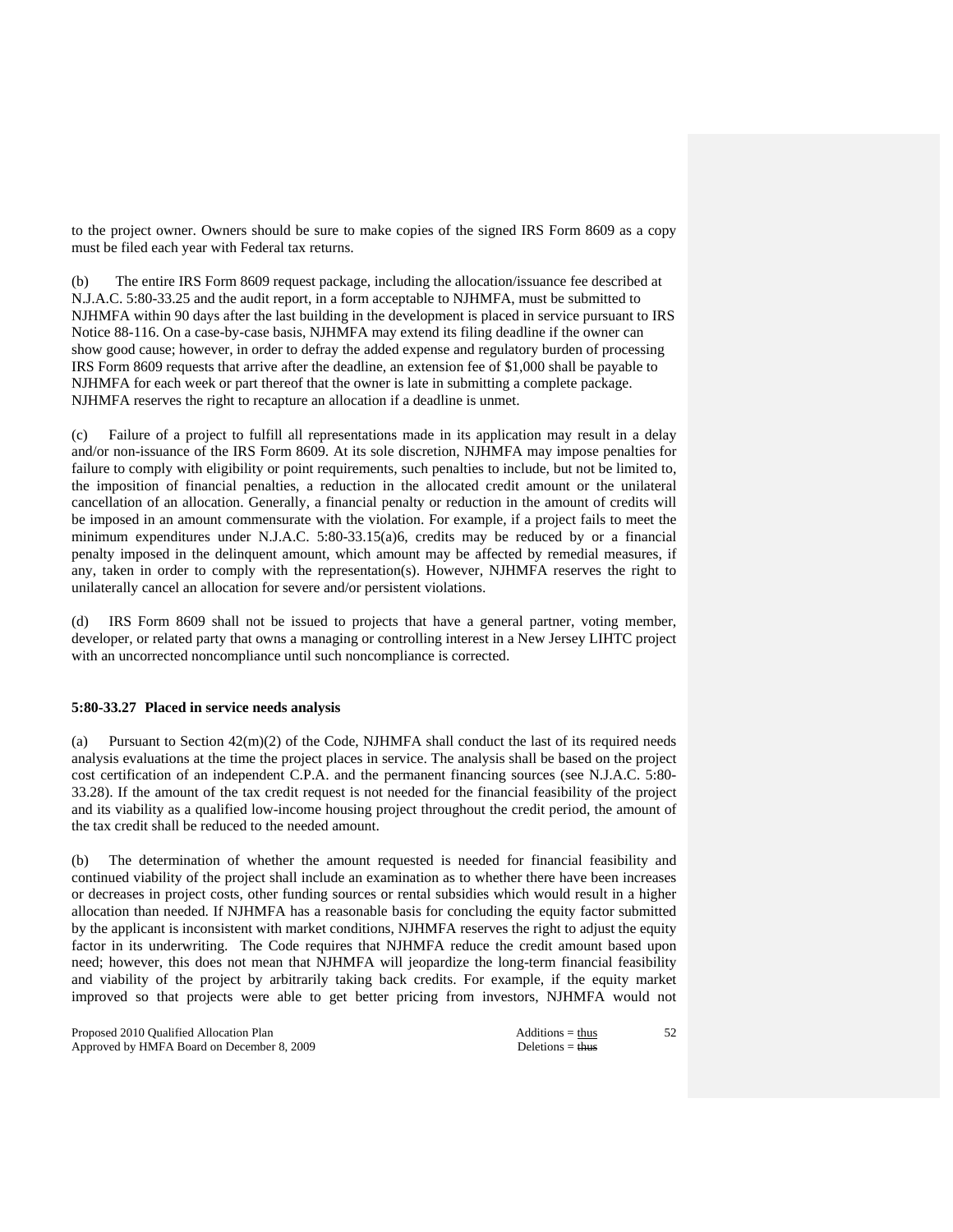necessarily reduce the credit on those projects that use the "excess" credits to cover cost overruns or provide betterments in the projects such as upgrading the security system, landscaping, provision of appliances such as washers, and the like. NJHMFA shall not allow these additional funds to be used to increase the developer fee over that shown on the application.

(c) For each needs analysis, a Sponsor Certification shall be submitted. Any substantive changes to the project's financing plan or costs shall be explained in detail and may cause the project to be reconsidered by NJHMFA.

### **5:80-33.28 Project cost certification and contractor fee limits**

(a) An independent C.P.A. shall audit the development costs of the project in accordance with generally accepted auditing standards. To make sure that the necessary paperwork is submitted to NJHMFA in a timely manner, owners shall ensure that the cost certification process begins immediately upon construction completion. NJHMFA reserves the right to require a compilation of the construction costs of the project as approved by an independent C.P.A.

(b) "Contractor fee limits" with regard to contractor profit and overhead shall be set in accordance with the schedule below. Maximum fees include the base profit and overhead and any incentive cost savings fee realized. Costs included on the general conditions line must be broken out on a separate schedule. Unreasonable costs shall be disallowed. For purposes of calculating the contractor fee limits below, the construction contract amount shall not include contractor overhead and profit.

# CONTRACTOR FEE SCHEDULE

| <b>Construction Contract Amount</b> |                | Fee (Overhead and Profit) |  |
|-------------------------------------|----------------|---------------------------|--|
| \$<br>$() -$                        | $500,000+$     | $11.75$ percent           |  |
| $500,001 -$<br>S                    | $$1,000,000+$  | $10.75$ percent           |  |
| $$1,000,001$ -                      | $$5,000,000+$  | 9.50 percent              |  |
| $$5,000,001$ -                      | $$10,000,000+$ | 8.50 percent              |  |
| $$10,000,001$ -                     | $$15,000,000+$ | 7.00 percent              |  |
| $$15,000,001-$                      | $$20,000,000+$ | 6.70 percent              |  |
| $$20,000,000+$                      |                | 6.20 percent              |  |

(c) For projects seeking IRS Form 8609 allocations and for projects with carryover allocations, where completion is scheduled to occur close to the end of the year, interim audits should be taking place throughout construction so that when the certificate of occupancy is issued, the final cost certification is virtually complete. For projects still incurring eligible costs, NJHMFA may consider the owner's projection of costs and basis incurred through the end of the first year of the credit period. The projection shall be based on executed contracts with contractors/vendors for amenities such as security system, playground, and landscaping.

(d) In addition to the audit report, the owner shall submit a Sponsor Certification for Placed in Service showing all sources, uses and eligible basis items as well as the pricing from the limited partner investor.

Proposed 2010 Qualified Allocation Plan Additions = thus Additions = thus Approved by HMFA Board on December 8, 2009 Deletions = thus Deletions = thus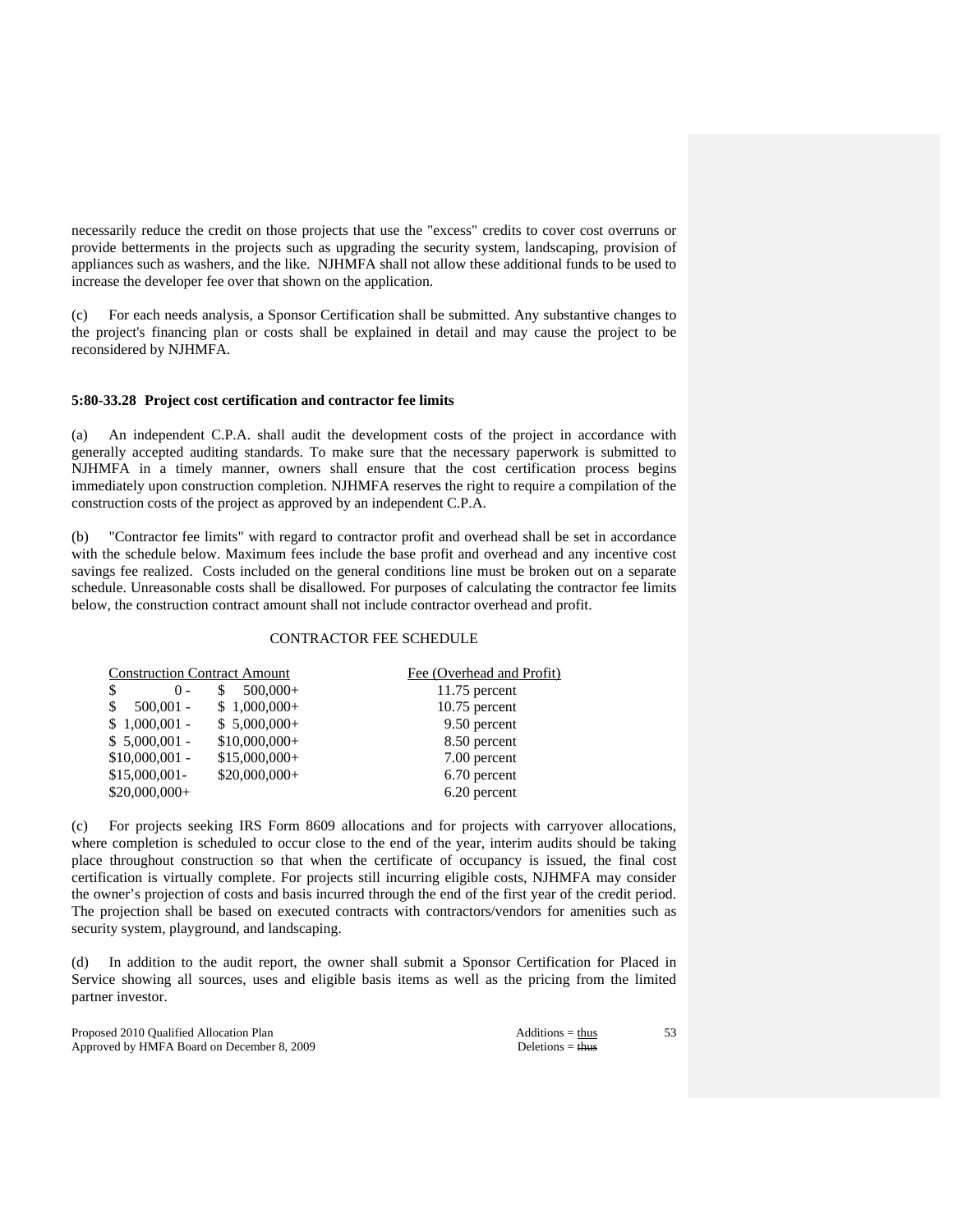#### **5:80-33.29 Extended use agreement**

Section 42(h)(6) of the Code requires the project owner to enter into an "extended low-income housing commitment agreement" that adds an additional 15-year low-income occupancy requirement to the initial 15-year compliance period. The agreement shall be recorded in order to claim the tax credits when filing Federal tax returns. Owners must complete NJHMFA's deed of easement and restrictive covenant at the latter of the carryover allocation described at N.J.A.C. 5:80-33.24(a)1 or acquisition of the property. Upon receipt and review of a complete and fully executed agreement, NJHMFA shall file the restrictive covenant pursuant to State law. Note: For projects which received points for agreeing to extend the project compliance period beyond the minimum 15-year period, the deed of easement and restrictive covenant shall reflect the increased compliance term stated in the application.

### **5:80-33.30 Returning credits**

Applicants unable to utilize their allocation should return their allocation to NJHMFA as soon as possible. NJHMFA shall deposit returned or recaptured credits into the Reserve or in the Final Cycle. In addition, for credits returned within the same calendar year of award, NJHMFA reserves the right to fund the next highest ranking eligible project from the cycle in which the initial award was made.

#### **5:80-33.31 Applicant's affirmative obligation to disclose changes**

(a) Applicants are under a continuing affirmative obligation to advise NJHMFA of any changes to any aspect of the proposed development and provide relevant information as it becomes available, including pending/anticipated litigation which may affect the proposed development. NJHMFA shall require the owner to certify and may require further documentation to verify that all representations made in the application concerning the proposed development, including representations relied upon to determine the applicant's eligibility, scoring and ranking, are, and continue to be, true at the time of carryover allocation and issuance of the IRS Form 8609. Substantive changes may cause the project's allocation to be reconsidered by NJHMFA. NJHMFA reserves the right to ask for any documentation necessary throughout the application, reservation, carryover and placed in service processes.

(b) NJHMFA shall have the authority to rescind a reservation or an allocation if any representations made in the application are mistakenly or intentionally misrepresented or not fulfilled.

(c) Any transfer of a general partner/managing member interest shall require pre-approval by the NJHMFA Division of Tax Credit Services.

(d) Failure to disclose all relevant information is grounds for disqualification of the application or recapture of the allocation.

### **5:80-33.32 Compliance monitoring**

Proposed 2010 Qualified Allocation Plan Additions = thus Additions = thus Approved by HMFA Board on December 8, 2009 Deletions = thus Deletions = thus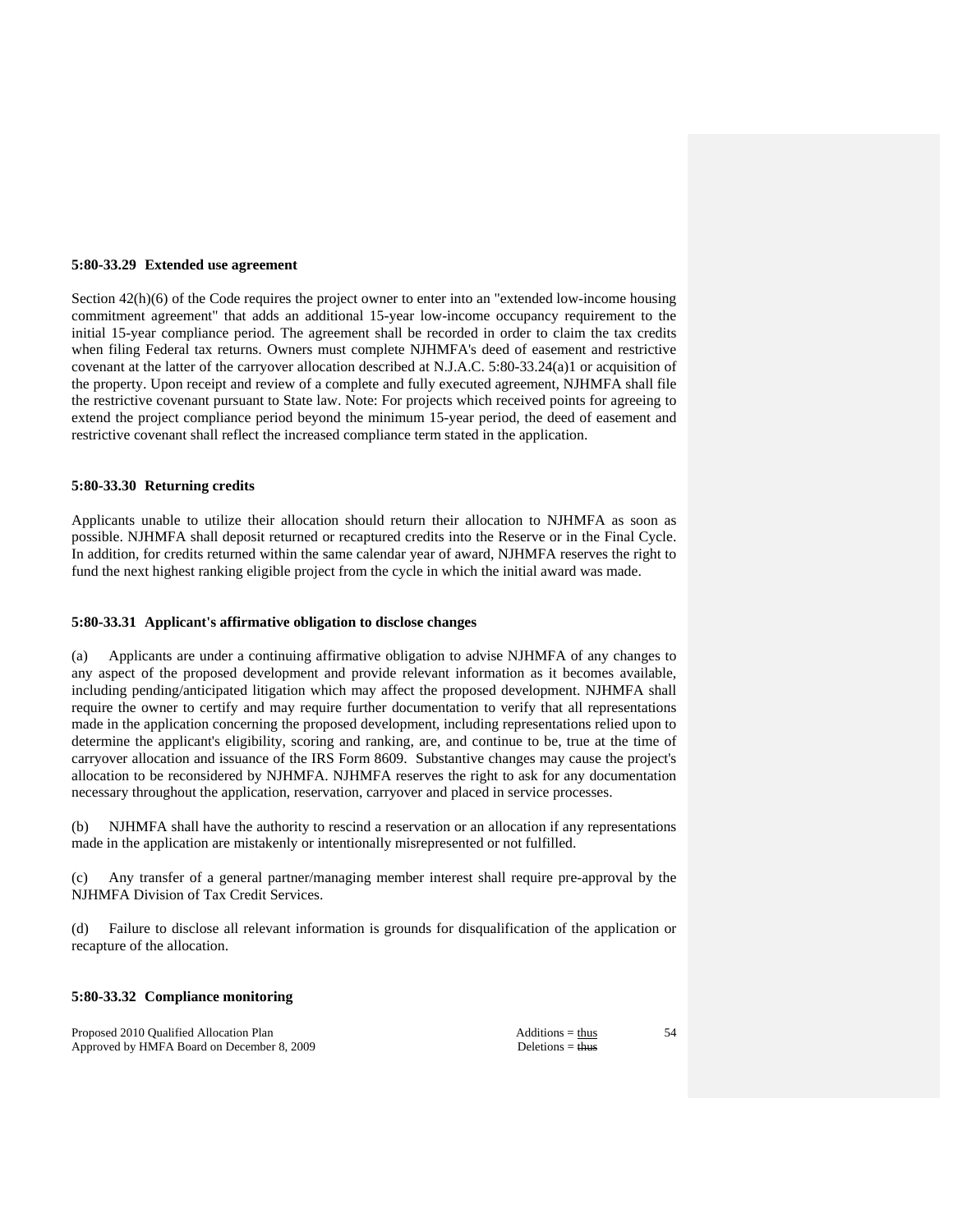(a) The owners of all projects with an allocation of low-income housing tax credits must contact NJHMFA's compliance monitoring section before the project places in service and prior to rent up. In addition, the owner must submit to NJHMFA a copy of the completed IRS Form 8609 (Part I completed by NJHMFA and Part II completed by the owner) within 30 days of completion of Part II of the IRS Form 8609 and the filing of same with the Internal Revenue Service. This form contains information necessary for NJHMFA to monitor the project for compliance. Failure to submit a copy of the completed IRS Form 8609 within the specified time frame may constitute noncompliance and may be reported by NJHMFA to the IRS.

(b) The owner of a tax credit project shall agree to submit to NJHMFA copies of any correspondence, notice or other document the owner receives from the Internal Revenue Service regarding compliance or noncompliance issues, audits, or other forms of communication regarding their low income tax credit project(s).

(c) Owners shall submit to NJHMFA on an annual basis a copy of the project's most recent audited financial statements, including a detailed income and expense schedule and vacancy rate calculation by January 31.

(d) Owners/agents are required to keep records for each qualified low-income building in the project which will show for each year of the compliance period the following information:

 1. The total number of residential rental units in the building, including the number of bedrooms and the size in square feet of each residential rental unit;

2. The percentage of residential rental units in the building that are low-income units;

 3. The rent charged on each residential rental unit in the building, including any utility allowances;

 4. The number of occupants and the number of full-time college students in each low-income household;

 5. The low-income unit vacancies in the building and information that shows when and to whom the next available units (whether market rate or low-income) were rented;

6. The annual income certification of each low-income tenant per unit;

 7. Documentation to support each low-income tenant's income certification (that is, income verification from third parties such as employers or agencies paying unemployment compensation). Tenant income is calculated in a manner consistent with the determination of annual income under Section 8 of the United States Housing Act of 1937, not in accordance with the determination of gross income for Federal income tax liability. In the case of a tenant receiving housing assistance payments under Section 8, the documentation requirement is satisfied if the public housing authority provides a statement to the building owner declaring that the tenant's income does not exceed the applicable income limit under Section  $42(g)$  of the

Proposed 2010 Qualified Allocation Plan Additions = thus Additions = thus Approved by HMFA Board on December 8, 2009 Deletions = thus Deletions = thus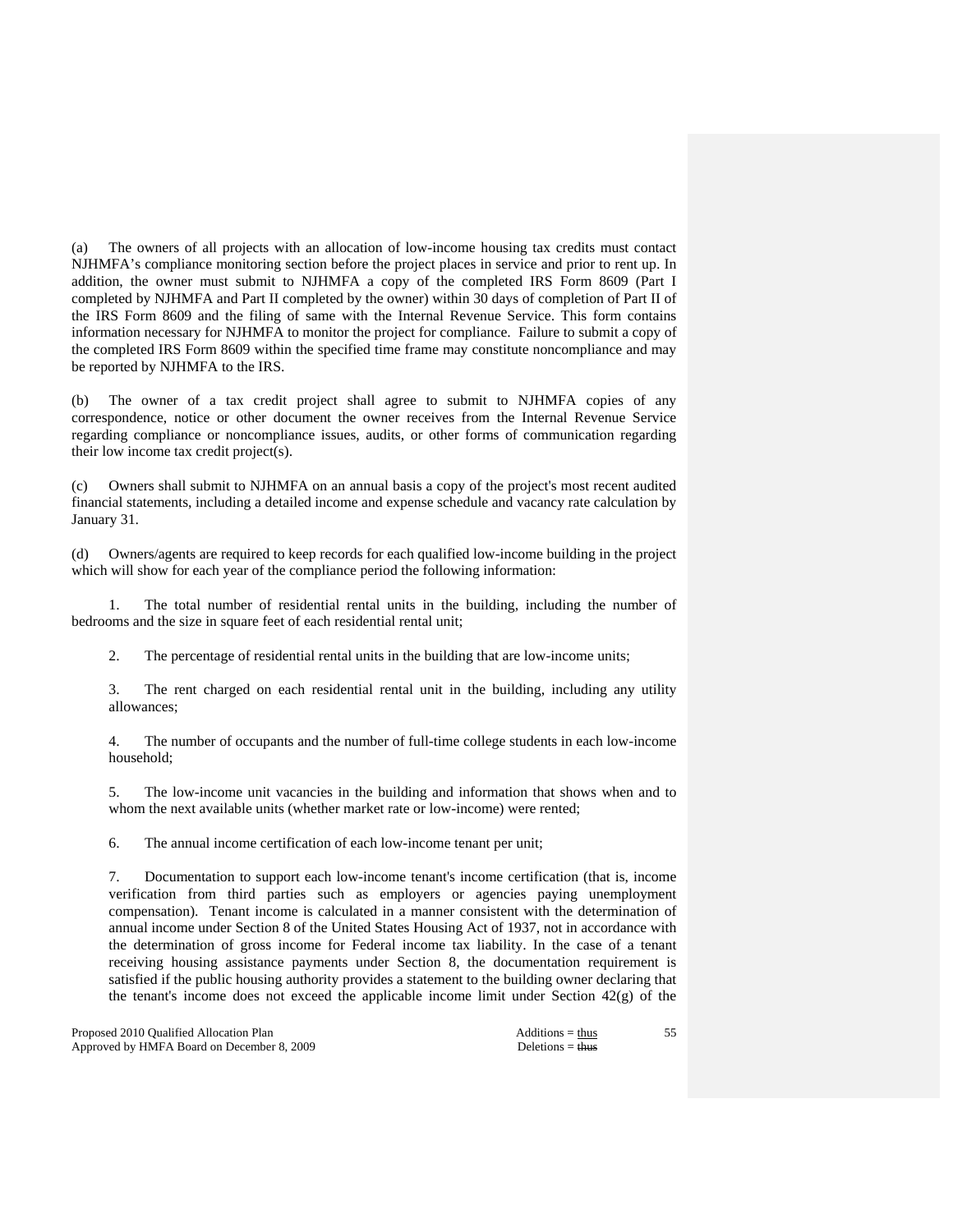Code. For 100 percent low-income buildings, income verification from third parties shall only be required for initial certification and the first re-certification;

 8. The eligible basis and qualified basis of the building at the end of the first year of the credit period; and

 9. The character and use of the non-residential portion of the building included in the building's eligible basis under Section 42(d) of the Code (that is, tenant facilities that are available on a comparable basis to all tenants and for which no separate fee is charged for use of the facilities, or facilities reasonably required by the project).

(e) Owners/agents are required to retain records for each qualified low-income housing project as follows:

 1. Owners/agents are required to retain the records described above for at least six years after the due date (with extensions) for filing the Federal income tax return for that year.

 2. The records for the first year of the credit period, however, shall be retained for the entire compliance period plus six years beyond the due date (with extensions) for filing the Federal income tax return for the last year of the compliance period of the building. Therefore, records for the first year of the compliance period shall be retained for a minimum of 21 years. If credits were allocated based on a compliance period that was greater than 15 years, all first year records shall be retained for six years beyond the compliance period. (For example: If credits were allocated in 1996 based on a compliance period of 25 years, all first year records must be retained for 31 years or 25 years plus six years.) Records for each year thereafter shall be retained for six years after filing the Federal income tax return for that particular year.

(f) The owner/agent of a low-income housing project shall certify, under penalty of perjury, that it has complied with the low-income housing tax credit restrictions of the Code, the Qualified Allocation Plan and the project's tax credit application by providing an Owner's Certificate of Continuing Program Compliance to NJHMFA. The Owner's Certificate of Continuing Program Compliance shall be sent annually to NJHMFA for each year of the compliance period for the preceding 12-month period and contain the following:

That the project met the requirements of the 20-50 test under Section  $42(g)(1)(A)$  or the 40-60 test under Section  $42(g)(1)(B)$ , whichever Federal minimum set-aside test was applicable to the project, and, if applicable to the project, the 40-50 HOME test under Section  $42(i)(2)(E)(i)$ and the 15-40 test under Sections  $42(g)(4)$  and  $142(d)(4)(B)$  for "deep rent skewed" projects;

 2. That there was no change in the applicable fraction of any building in the project (as defined by Section  $42(c)(1)(B)$  of the Code) or that there was a change and a description of the change;

 3. That the owner received an annual income certification from each low-income tenant and documentation to support that certification, or, in the case of a tenant receiving Section 8 Housing Assistance Payments, the statement from a public housing authority declaring that the

Proposed 2010 Qualified Allocation Plan Additions = thus Approved by HMFA Board on December 8, 2009 Deletions = thus Deletions = thus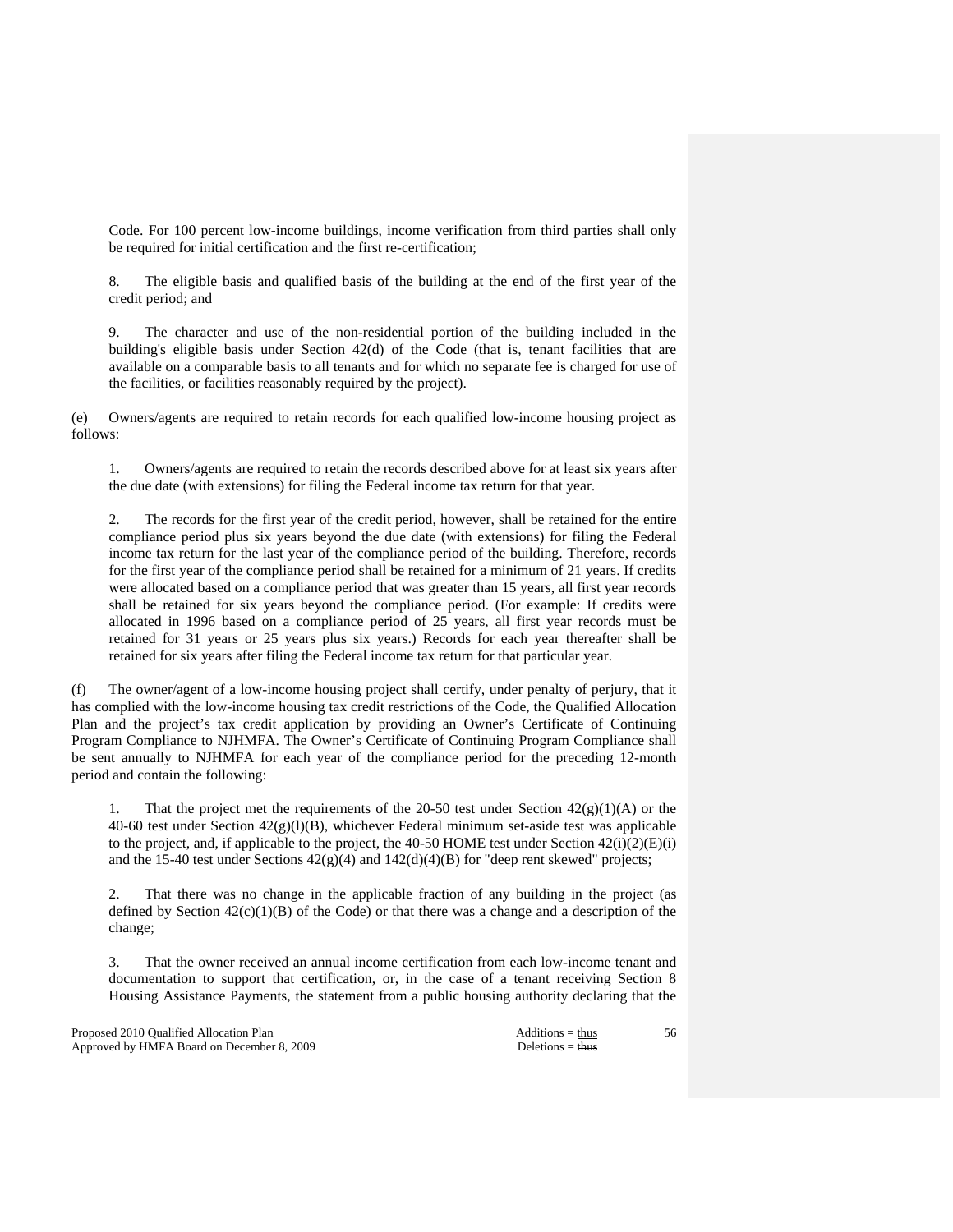tenant's income does not exceed the applicable limit under Section  $42(g)$  of the Code. For an exception to the portion of this requirement regarding supporting documentation, see section  $42(g)(8)(B)$  of the Code which provides a special rule for a 100 percent low-income building;

4. That each low-income unit in the project was rent restricted under Section  $42(g)(2)$  of the Code;

 5. That all units in the project were for use by the general public and used on a non-transient basis (except for transitional housing for the homeless provided under Section  $42(i)(3)(B)(iii)$  of the Code);

 6. That each building in the project was suitable for occupancy, taking into account local health, safety and building codes (or other habitability standards), and the State and local government unit responsible for making building code inspections did not issue a report of a violation for any building or low-income unit in the project;

 7. That there was no change in the eligible basis (as defined in Section 42(d) of the Code) of any building in the project or, if there was a change, the nature of the change (that is, a common area has become commercial space, or a fee is now charged for a tenant facility formerly provided without charge);

 8. That all tenant facilities included in the eligible basis under Section 42(d) of the Code of any building in the project, such as swimming pools, other recreational facilities, and parking areas, were provided on a comparable basis without charge to all tenants in the building;

 9. That if a low-income unit in the project became vacant during the year, that reasonable attempts were or are being made to rent that unit or the next available unit of comparable or smaller size to tenants having a qualifying income before any units in the project were or will be rented to tenants not having a qualifying income;

 10. That if the income of tenants of a low-income unit, which was previously verified, increases above 140 percent of the applicable limit allowed in Section  $42(g)(2)(D)(ii)$  of the Code, the next available unit of comparable or smaller size in the project was or will be rented to tenants having a qualifying income;

 11. That an extended low-income housing commitment as described in Section 42(h)(6) of the Code was in effect for buildings subject to Section 7108- $(c)(1)$  of the Revenue Reconciliation Act of 1989, including the requirement under Section  $42(h)(6)(B)(iv)$  that the owner cannot refuse to lease a unit in the project to an applicant because the applicant holds a voucher or certificate of eligibility under Section 8 of the United States Housing Act of 1937, 42 U.S.C. § 1437s. In addition, that the owner has not refused to lease a unit to an applicant based solely on his or her status as a holder of a Section 8 voucher and the project otherwise meets the provisions, including any special provisions, as outlined in the extended low-income housing commitment;

Proposed 2010 Qualified Allocation Plan Additions = thus Additions = thus Approved by HMFA Board on December 8, 2009 Deletions = thus Deletions = thus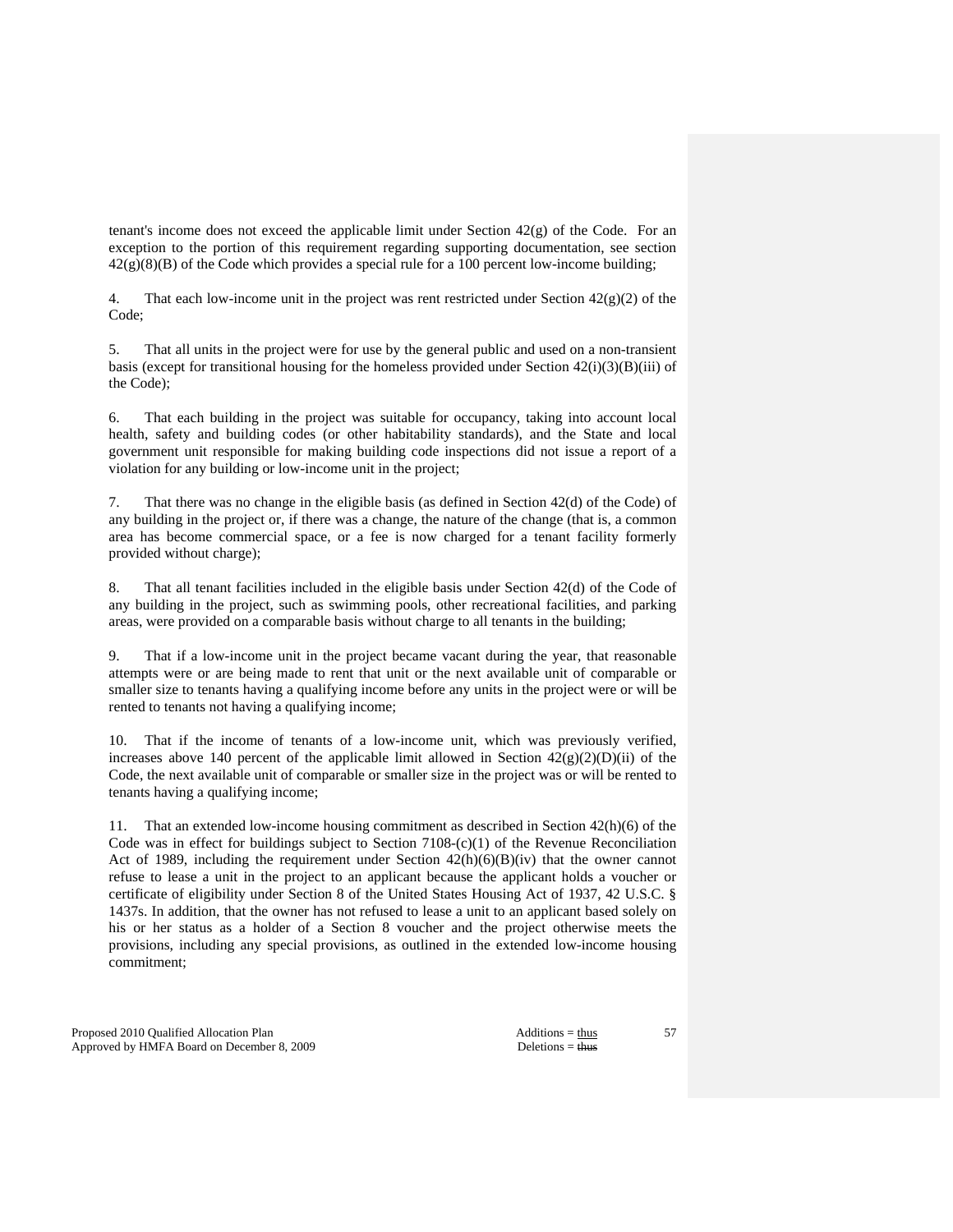12. That no finding of discrimination under the Fair Housing Act, 42 U.S.C. §§ 3601 through 3619, has occurred for the project. A finding of discrimination includes an adverse final decision by the Secretary of Housing and Urban Development, 24 CFR § 180.680, an adverse final decision by a substantially equivalent State or local fair housing agency, 42 U.S.C. § 3616a(a)(1), or an adverse judgment from a Federal court;

 13. That if the owner received its credit allocation from the Nonprofit Set Aside (section  $42(h)(5)$  of the Code), that the nonprofit entity materially participated in the operation of the development within the meaning of Section 469(h) of the Code; and

 14. That there has been no change in the ownership or management of the project or that there was a change and a description of the change.

#### **5:80-33.33 Owner's annual reports: deadlines**

Pursuant to Section 1.42-5 of the IRS Regulations, NJHMFA requires the owners of all low-income housing projects to submit annually to NJHMFA for review the Owner's Certificate of Continuing Program Compliance and the Building Status Report. The Building Status Report must indicate the income of and rent charged to tenants for each unit. This package shall be submitted on an annual basis via the MITAS/NJHMFA Low Income Housing Tax Credit Internet System and is due on January 31. Requests for extensions beyond the January 31 deadline must be submitted by December 31 of the prior year.

# **5:80-33.34 NJHMFA review and inspection**

(a) Prior to the issuance of the IRS Form 8609, NJHMFA (or its authorized designee) may conduct an on-site inspection of the project to confirm that all representations made in the project's tax credit application have been met. (See N.J.A.C. 5:80-33.26.) NJHMFA (or its authorized designee) shall perform its first inspection of the project no later than the end of the second calendar year following the year the last building in the project is placed in service. NJHMFA also reserves the right to perform an on-site inspection of any low-income housing project through the end of the extended use period and have access to all books and records which would document compliance.

(b) On an annual basis, owners of at least 33 percent of all tax credit projects shall submit to NJHMFA for compliance review the following information for a minimum of 20 percent of all lowincome units (units shall be identified by NJHMFA):

- 1. A copy of the annual income certification for the household;
- 2. The documentation the owner has received to support the certification; and
- 3. The rent record.

Proposed 2010 Qualified Allocation Plan Additions = thus Additions = thus Approved by HMFA Board on December 8, 2009 Deletions = thus Deletions = thus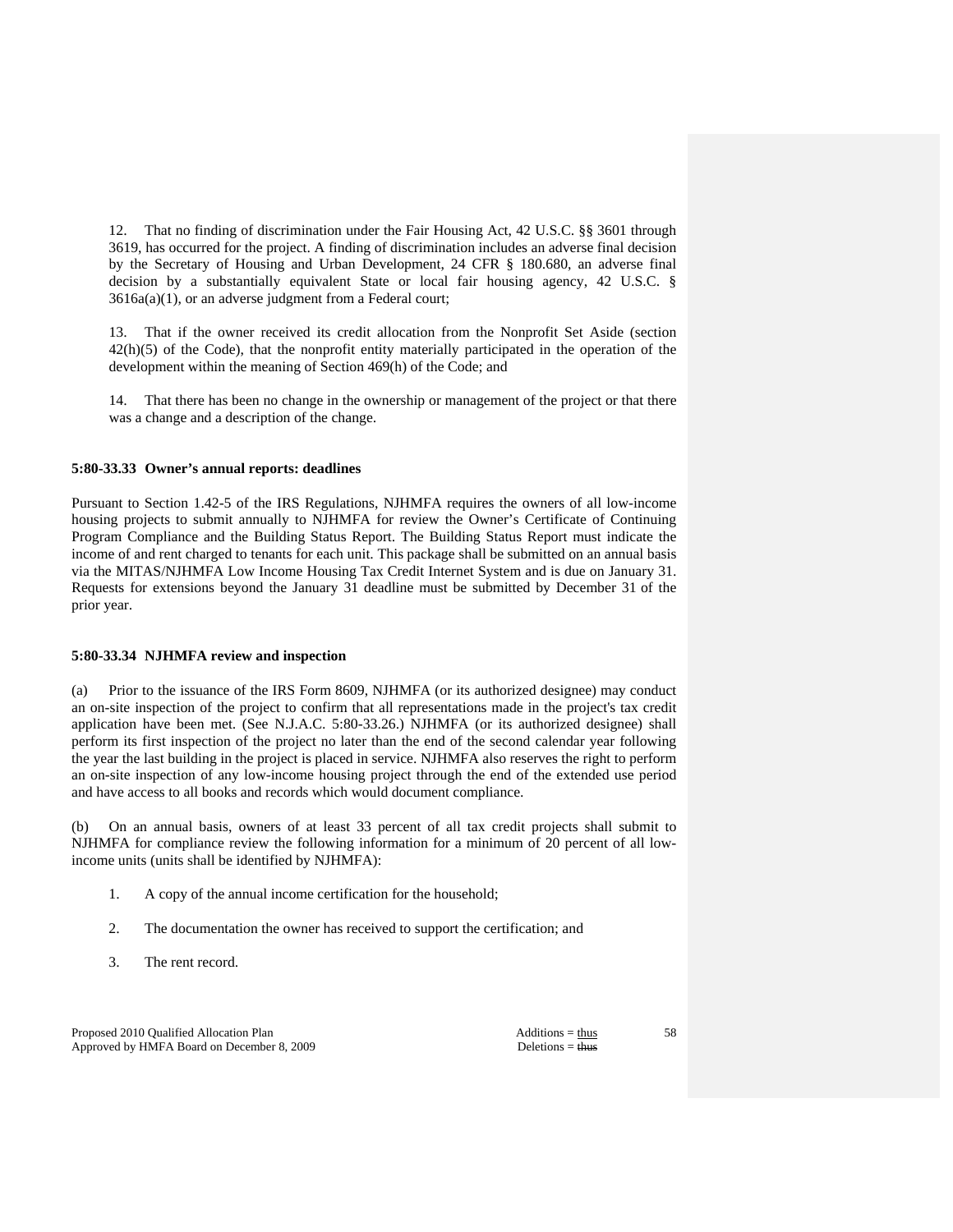(c) NJHMFA (or its authorized designee) shall also, on an annual basis, select 33 percent of all tax credit developments and shall perform physical inspections of the low-income units corresponding to (b) above to determine suitability for occupancy, taking into account State and local health, safety and building codes. NJHMFA (or its authorized designee) shall also perform physical inspections of every building and every vacant unit in the development. If NJHMFA (or its authorized designee) determines a violation(s) exist(s) which could render a building unsuitable for occupancy, such violation may be considered an issue of noncompliance which must be reported to the Internal Revenue Service. The owner shall be given a reasonable period of time to correct the violation(s). At the end of the correction period, NJHMFA shall notify the IRS whether the owner has or has not corrected the violation(s). Such violation(s) may also be reported for appropriate action to the Division of Codes and Standards, Bureau of Housing Inspection in the New Jersey Department of Community Affairs.

(d) NJHMFA shall select which projects shall undergo NJHMFA review and give owners reasonable notice that their project has been chosen as well as identify which documents shall need to be submitted. Reviews may occur more frequently than on a 12-month basis, provided that all months within each 12-month period are subject to certification.

### **5:80-33.35 Notification of noncompliance**

(a) Upon determination by NJHMFA of noncompliance with Section 42 of the Code, this subchapter, or any other relevant rules, regulations, or procedures, NJHMFA shall give notice to the owner of the noncompliance. The owner shall then be given sufficient notice to correct the noncompliance.

(b) NJHMFA is required to notify the IRS, via IRS Form 8823, within 45 days after the end of the correction period, of all noncompliance and whether the owner has or has not corrected such noncompliance.

## **5:80-33.36 Confidentiality of tax credit applications and information**

(a) Applications and all supporting documents submitted to NJHMFA for tax credit reservations shall be confidential, non-public records until Final Cycle awards are announced or until cancellation of the Final Cycle is announced by NJHMFA. Thereafter, applications and all supporting documents submitted to NJHMFA for tax credit reservations shall be deemed to be public records, except the documents set forth in item (c) below shall remain confidential, non-public records.

(b) Applications and all supporting documents submitted to NJHMFA for volume cap tax credits shall be confidential, non-public records until NJHMFA has issued a determination letter. Thereafter, applications and all supporting documents submitted to NJHMFA for volume cap tax credits shall be deemed to be public records, except the documents set forth in item (c) below shall remain confidential, non-public records:

Proposed 2010 Qualified Allocation Plan Additions = thus Additions = thus Approved by HMFA Board on December 8, 2009 Deletions = thus Deletions = thus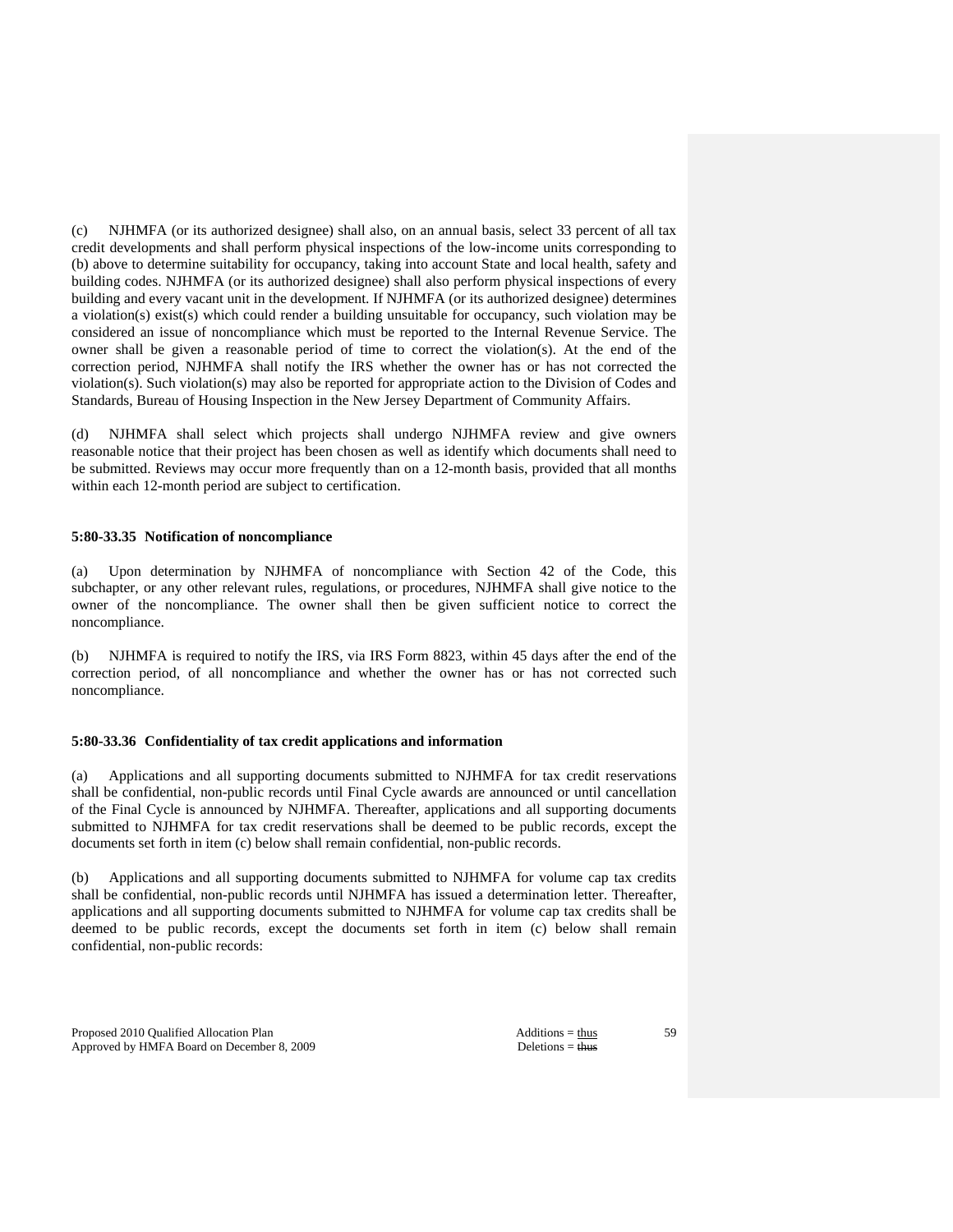(c) To the extent they constitute "trade secrets" or "proprietary commercial or financial information" within the meaning of the New Jersey Open Public Records Act, N.J.S.A. 47:1A-1 et seq., the following documents are confidential, non-public records:

 1. Financing information and syndication documents submitted in compliance with N.J.A.C. 5:80-33.12(c)5. However, an applicant's certification of the extent of Federal, State and local subsidies shall be a public record;

 2. Funding commitments and other documents submitted in compliance with N.J.A.C. 5:80- 33.12(c)6;

 3. Documents and other information, including 15-year cash flow pro forma, submitted in compliance with N.J.A.C. 5:80-33.12(c)7;

 4. Financing information and Breakdown of Costs and Basis submitted in support of the application needs analysis described at N.J.A.C. 5:80-33.21; and

5. Data submitted for comparable projects pursuant to N.J.A.C. 5:80-33.12(c)7iii.

(d) Information or documents submitted or prepared with respect to binding commitments, carryover applications, placed in service allocations, and IRS Form 8609 shall be confidential and shall be disclosed only as authorized by Section 6103 of the Code.

(e) Information submitted to NJHMFA by or on behalf of a project owner with respect to compliance monitoring and reports, compliance notices, and IRS Forms 8823 prepared by NJHMFA with respect to monitoring the compliance of any project shall be confidential and shall be disclosed only as authorized by Section 6103 of the Code.

# **5:80-33.37 Exchange of credits**

(a) A sponsor may return previously allocated credits to the Reserve in exchange for an allocation of current year credits, or at the discretion of NJHMFA, a binding commitment to allocate credits from future years' tax credit authority if the exchange is made after September 30, in an amount not to exceed the amount of the returned credits, if the sponsor establishes to the satisfaction of the Tax Credit Committee that the sponsor, despite its timely and diligent efforts, is in jeopardy of failing to meet the placed-in-service deadline for the building with respect to which the prior credits were allocated as a result of either:

 1. Litigation that the sponsor could not reasonably have anticipated at the time of application submission; provided, however, that the sponsor has used its best efforts to obtain expeditious review; or

2. Catastrophic events that the sponsor could not reasonably have anticipated or controlled.

Proposed 2010 Qualified Allocation Plan Additions = thus Additions = thus Approved by HMFA Board on December 8, 2009 Deletions = thus Deletions = thus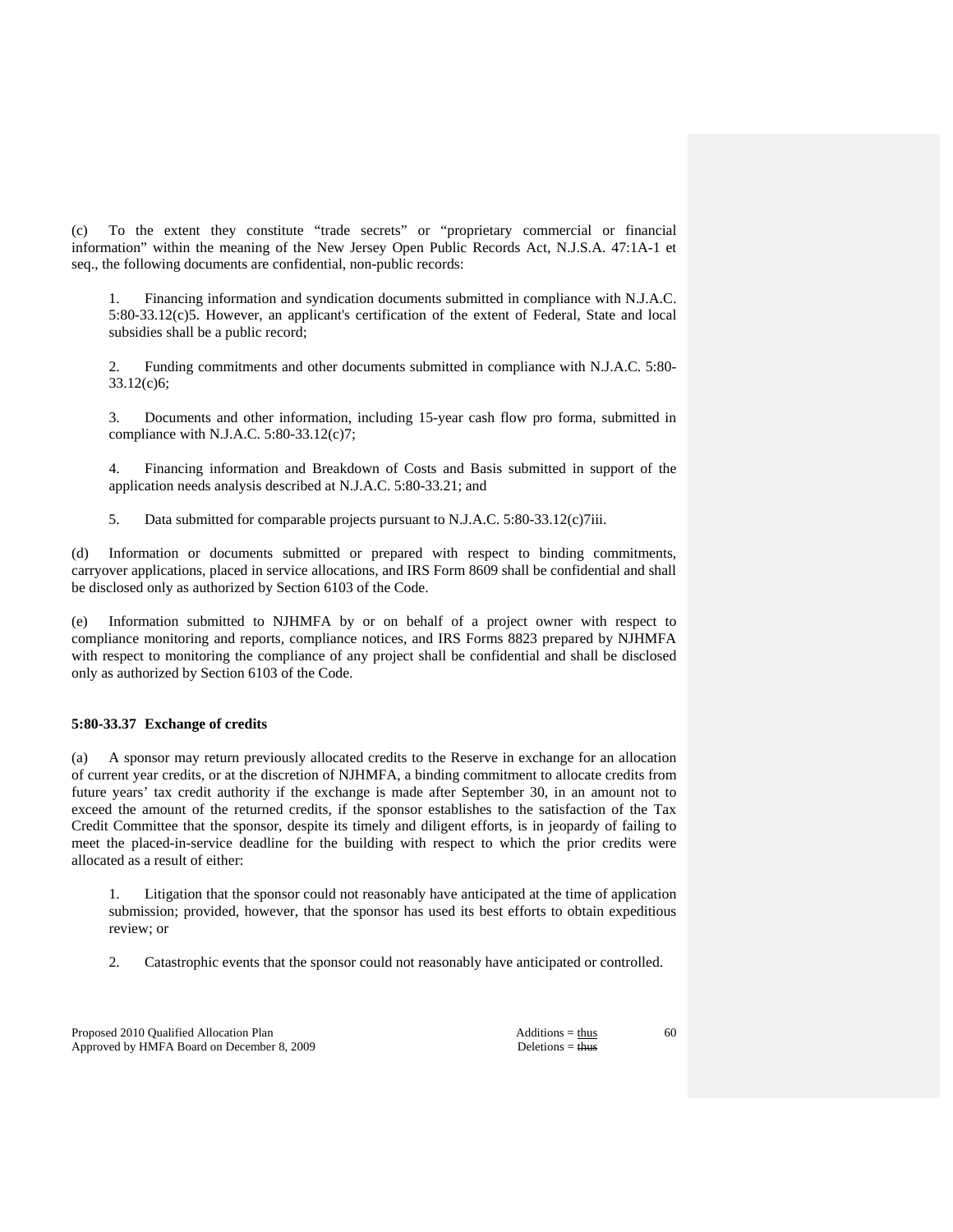(b) Projects that receive an award of credits under N.J.A.C. 5:80-33.8(a)3 shall also be eligible to return previously allocated credits to the Reserve if the sponsor establishes to the satisfaction of the Tax Credit Committee that the project is unable to secure an investor to purchase the credits without such an exchange. An exchange under this subsection shall not count against the per project limitations in (f) below.

(c) To qualify for the exchange permitted in this section, the sponsor must provide the Tax Credit Committee with evidence of:

 1. The due diligence performed by the sponsor in attempting to meet the placed-in-service deadline;

 2. The specific circumstances causing the delay that jeopardizes the sponsor's compliance with the placed-in-service deadline;

3. The attempted remedial measures taken by the sponsor in order to mitigate the delay; and

 4. Any other information that may be requested by NJHMFA staff on behalf of the Tax Credit Committee.

To be eligible for the exchange permitted under this section, the sponsor must establish to the satisfaction of the Tax Credit Committee that:

 1. The project with respect to which the prior credits were allocated will meet the Energy Star requirements set forth in the QAP in effect at the time the exchange is requested, if applicable to the type of building; and

The project would receive at least 65 percent of the maximum score under the OAP in effect at the time the exchange is requested, based on the point system applicable to the type of project for which the exchange of credits is sought. Negative points related to the full return of tax credits to NJHMFA under the QAP in effect at the time the exchange is requested shall not be imposed based upon an exchange pursuant to this section.

(e) A sponsor who receives an exchange of credits as provided in this section, as well as any affiliate entity effectively under the sponsor's control and any entity that is a related party with respect to the sponsor, shall be precluded from applying for tax credits for a new project for the next tax credit cycle following the day on which the Tax Credit Committee approves the exchange. When the sponsor, affiliate entity and any related party may again apply for tax credits for a new project, negative points related to the full return of tax credits to NJHMFA under the QAP in effect at the time the exchange is requested shall not be imposed based on an exchange pursuant to this section.

(f) No more than one exchange of credits may be approved with respect to a given project, but a sponsor may, in a single application, ask to exchange more than one year's allocation of credits.

(g) To request an exchange of credits, a sponsor must submit to the Tax Credit Committee, by no later than November 1 of the year in which the project is required to place in service based on the

Proposed 2010 Qualified Allocation Plan Additions = thus Additions = thus Additions = thus Additions = thus Additions = thus Additions = thus Additions = thus Additions = thus Additions = thus Additions = thus Additions = Approved by HMFA Board on December 8, 2009 Deletions = thus Deletions = thus